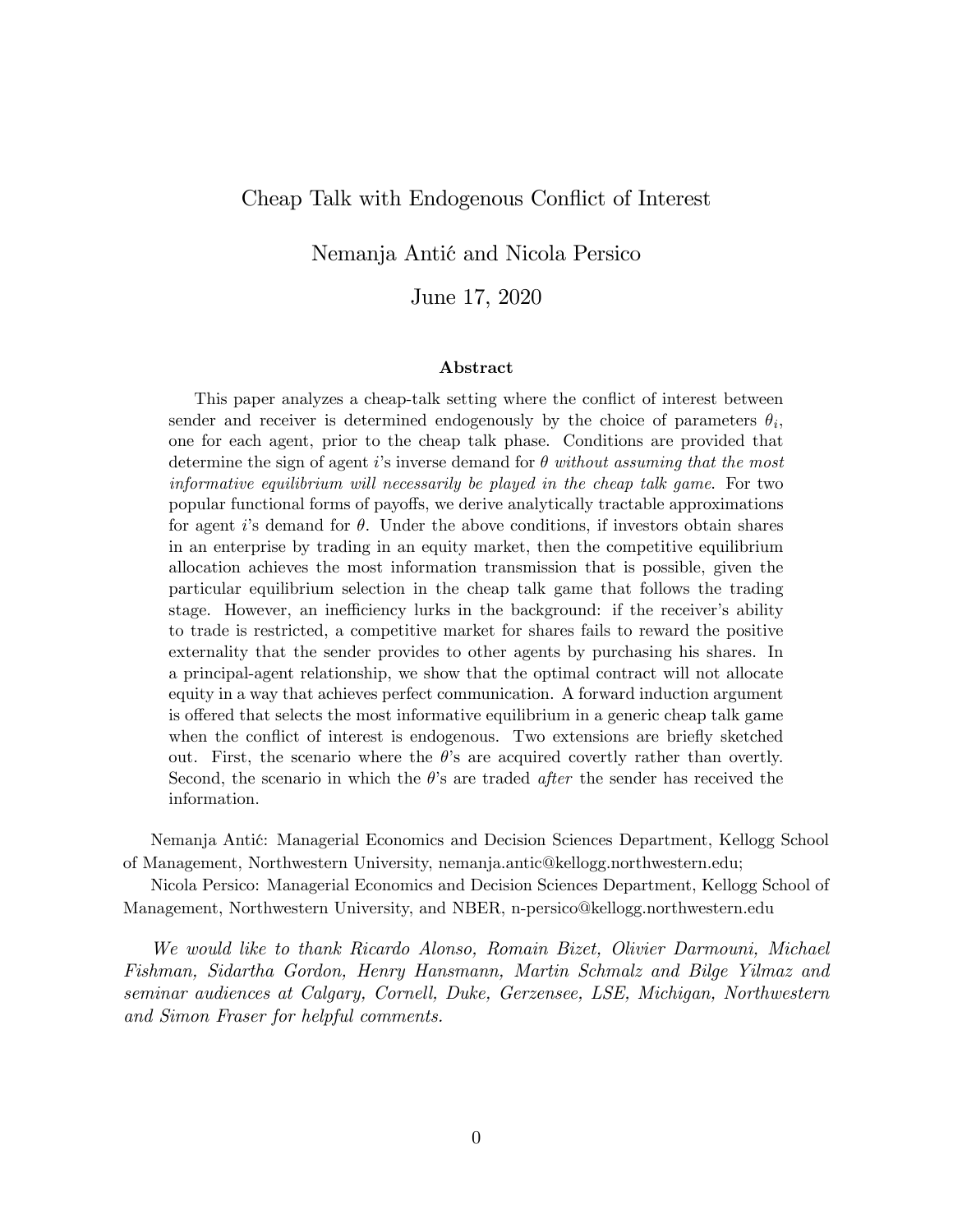## 1 Introduction

We study a cheap-talk setting where the conflict of interest between sender (he) and receiver (she) is determined endogenously prior to the cheap talk phase.

For example, consider two large shareholders who purchase their shares on a competitive equity market, and then exchange information regarding a strategic decision for the corporation. Or, consider a CEO/sender who, in addition to exerting effort, also communicates information to the owner/receiver about a payoff-relevant decision for the corporation. In both examples the conflict of interest between sender and receiver is endogenous: in the first example, to the equity holdings acquired by both agents; in the second example, to the compensation scheme (salary plus equity) offered to the CEO.

Formally, we study a model where, before the cheap talk stage, every agent i obtains a certain quantity of  $\theta_i$  (for example, of shares) at a cost  $c_i(\theta_i)$ . After paying this cost, each agent is assigned the following payoff function in the cheap talk game:

$$
U\left( a,q_{i}\left( \theta _{i}\right) ,\omega \right) ,
$$

where a is the action taken by the receiver, the function  $q_i(\cdot)$  encodes the heterogeneity across agents, and  $\omega$  represents the unknown (to the receiver) state of the world. In our baseline case, all the agents'  $\theta_i$ 's become publicly observable before the sender learns  $\omega$ and the cheap talk stage takes place.

Within this setting we obtain several results. First, we characterize the agents' inverse demand functions (their willingness to pay) for  $\theta$  without assuming that the most informative equilibrium will necessarily be played in the cheap talk game. More precisely, we characterize the many inverse-demand functions that arise for a class of equilibrium selections in the subsequent cheap talk game.

We start by focusing on equilibrium selections that vary differentiably with  $\theta$  (Section 3). We provide sufficient conditions on the function U such that all the inverse demand functions can be signed (Section 3). These conditions are satisfied in the functional form examples that are commonly used in the applied literature. If these conditions hold, then for any equilibrium selection (i.e., whether the most informative cheap talk equilibrium is played, or the second most informative, etc.) the sender's inverse demand function at any given  $(\theta_S, \theta_R)$  has the opposite sign as the receiver's. Furthermore, both inverse demands equal zero if  $q_S(\theta_S) = q_R(\theta_R)$ . Intuition for the latter result can be gained by noting that at this point both agents agree as to the optimal choice of a; but this intuition is only partial because mere agreement regarding the optimal  $a$  does not imply that both agents<sup>7</sup> inverse demand for  $\theta$  should be the same.

In Section 4 we extend the results to equilibrium selections that vary continuously, but not necessarily differentiably, with  $\theta$ . We call these selections "regular" (an example is the selection that picks out the most informative cheap talk equilibrium as  $\theta$  varies.) In this case, inverse demand functions can be discontinuous and non-monotonic, but the sign properties are preserved. In Section 5 we approximate analytically the inverse demand function associated with the most-informative equilibrium selection. For two functional forms commonly used in applications, we obtain *tractable closed-form approximants to the* inverse demand function associated with the most-informative equilibrium selection. These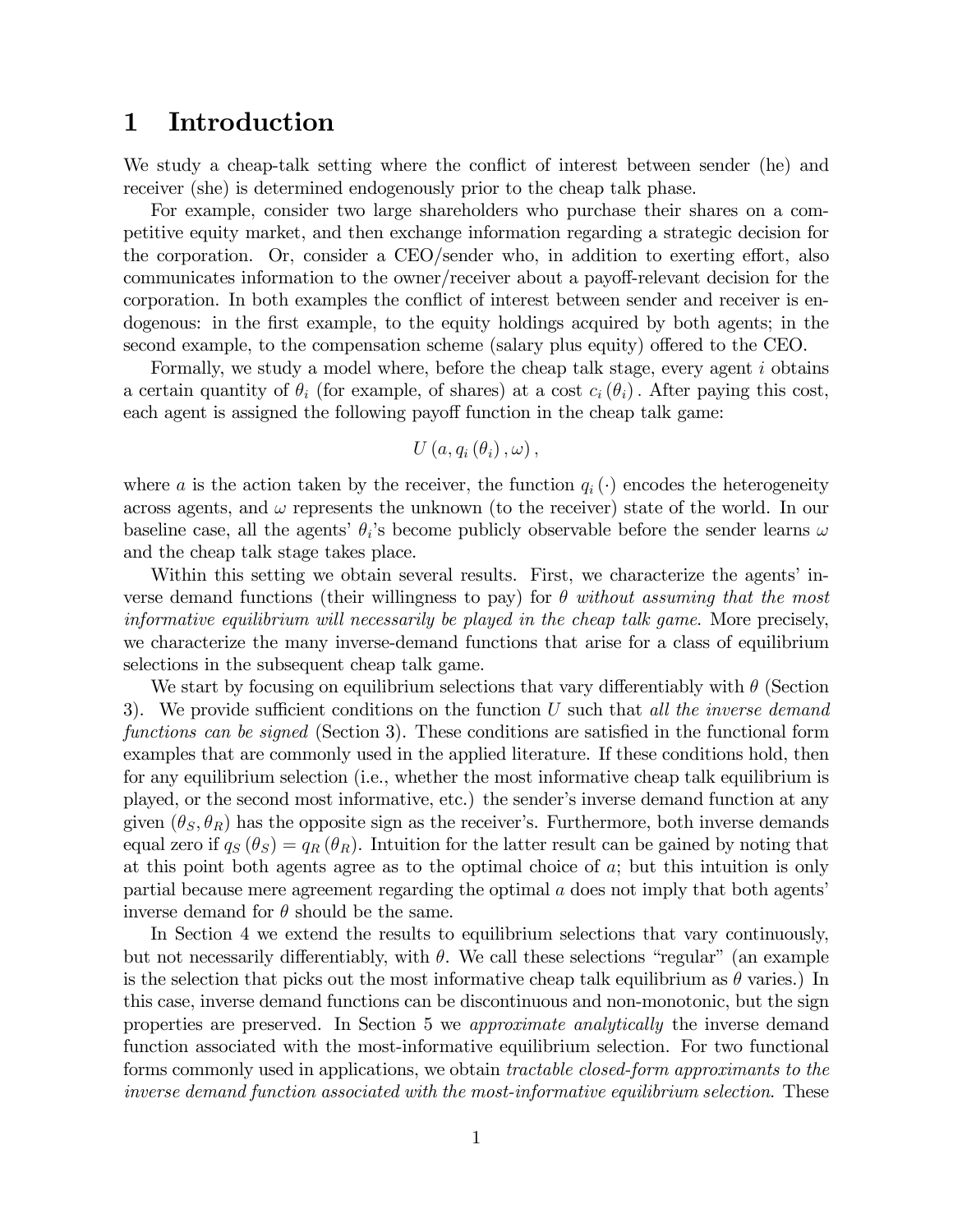approximants are continuous, monotonic, and, we show, give rise to an inverse demand that is "informationally close" in a precise sense to the actual (discontinuous and nonmonotonic) inverse demand function. We leverage the properties of these approximants to show that, in both functional forms, if the price of  $\theta$  is constant the receiver will either purchase the minimum possible  $\theta$ , or else the amount required to achieve perfect alignment with the sender. In contrast, the sender's demand for  $\theta$  does not have this extremal property.

Equipped with these results, we turn to applications. In the first application (Section 6.1), investors obtain shares in an enterprise by trading in a competitive equity market. Under the assumptions of Proposition 4, we show that the competitive equilibrium allocation generated by any demand function arising from a regular selection features perfect alignment, i.e.,  $q_S(\theta_S^*) = q_R(\theta_R^*)$ . This is the allocation that achieves the most information transmission, given the speciÖc cheap talk equilibrium selection that generated the inverse demand function. We interpret this result as saying that competitive markets provide incentives to trade shares that are conducive to maximal information transmission. However, an inefficiency lurks in the background: a competitive market for shares fails to reward the positive externality that the sender, being informed, provides to other agents by purchasing additional shares. If the receiver cannot trade shares, this externality may lead the sender to acquire too few shares and to transmit too little information to the receiver (Section 6.2). This inefficiency points to a conflict between the risk-sharing and the information-transmission motives for trading. This setting may speak to activist investors, who often seek to influence a business' strategy by transmitting information to a controlling shareholder (board, controlling owner). If the controlling shareholder is entrenched, meaning she holds shares partly to exercise control, the activist investor should be buying more shares from a welfare perspective. This is because the share price on the capital market fails to reward the positive informational externality that the activist investor provides by purchasing shares.

The second application is a principal-agent relationship where the shares are granted as compensation by a principal (receiver, board of directors) to an agent (sender, CEO). The sender provides information to the receiver regarding corporate strategy and, in addition, also exerts costly non-contractible effort. Equity can be used as part of the sender's compensation scheme to incentivize two different activities: effort provision and information transmission. We find that, *given any regular cheap talk equilibrium selection*, the optimal contract allocates too much equity to the sender for perfect communication to occur (Section 6.3). In addition, as usual in a principal-agent problem, too much risk (equity) is provided to the agent relative to the Örst-best risk sharing allocation. This setting adds a third consideration, namely information transmission, to the standard trade-off between moral hazard and risk sharing in the principal-agent literature. In the board-CEO setting, our perspective is different from (though not contradictory of) most of the corporate Önance literatureís, which is that the CEO might take excessive risk relative to the board's preferences. In our equilibrium analysis, instead, the sender/ $CEO$ feels that "too much" of his compensation is tied to the stock price and, consequently, will be more cautious than the board as concerns strategy. Since the board, not the CEO, chooses the strategy, the implemented strategy will not be systematically too cautious;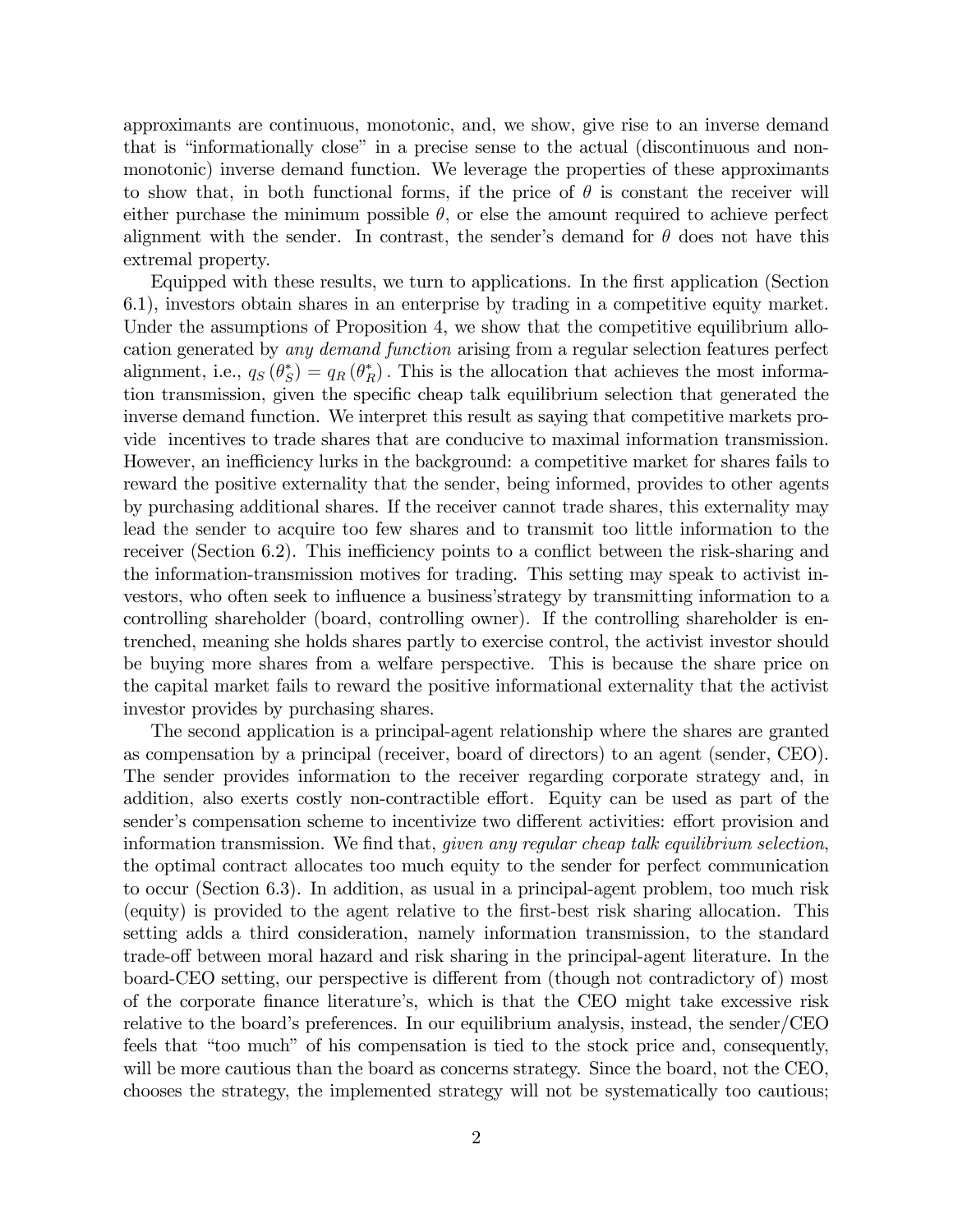however, in equilibrium the CEO will misreport his signal to the board.

We conclude with two extension of the main model. First, we consider the case in which the  $\theta$ 's are acquired unobservably, and so must be guessed by both sender and receiver in order to play the cheap talk game (Section 6.4). We show that inverse demand functions are lower for both sender and receiver in this scenario, meaning that compared to the overt acquisition case, the incentives that lead toward alignment between sender and receiver are weaker. Finally, we briefly discuss the scenario in which trading takes place after the expert investor has received the information (Section 6.5).

This paper defines the inverse demand function for  $\theta$ , characterizes its sign, provides a suitable definition of approximate inverse demand function and sufficient conditions for the approximation to be "good." Furthermore, the results do not rely on a particular (e.g., most-informative) equilibrium selection in the cheap talk game. Finally, the incentives for overt and covert acquisition of  $\theta$  are compared. All this is new, to our knowledge. These results are illustrated through functional-form examples: Example 1 builds on Crawford and Sobel (1982), whereas Example 2 builds on Alonso (2009), and to a lesser degree on Admati and Páeiderer (2004), Alonso, Dessein and Matouschek (2008), and Kawamura (2015). None of these authors had derived the demand for  $\theta$  in their settings. Cheap talk with endogenous conflict of interest has appeared in various papers however, often in a setting where sender and/or receiver acquire information at a cost before cheap talk (the closest papers being Deimen and Szalay 2019a, 2019b; but see also Austen-Smith, 1994, and Argenziano et al., 2016). Rantakari (2017) also considers a two-stage game, where first-stage effort influences the distribution of the state of the world, followed by cheap talk. The focus of the paper is the case of two managers, who both generate possible projects and how the CEO decides on which to pursue following the communication.

Turning to applications, three papers are somewhat related to our Section 6.3. Almazan et al. (2008) study the provision of incentives for the dual managerial tasks of effort provision and information transmission, but the setting is quite different. Whereas in Almazan et al. (2008) the information is transmitted to investors, and it is used to decide which price to pay for shares; in our paper, in contrast, the information is transmitted to the principal and is used to choose the value-creating (or destroying) action  $a$ . Song and Thakor (2006) is related because though the CEO does not technically engage in cheap talk (in part because both the CEO and the board have interacting career concerns), the CEO nevertheless communicates with the board. Finally, Ross (1974) provides conditions under which Pareto-optimality and full alignment regarding the endogenous choice of a can be achieved between principal and agent. But Ross (1974) assumes a single endogenous action, whereas in Section 6.3 the agent's effort represents a second endogenous action; in addition, Ross (1974) has no cheap talk.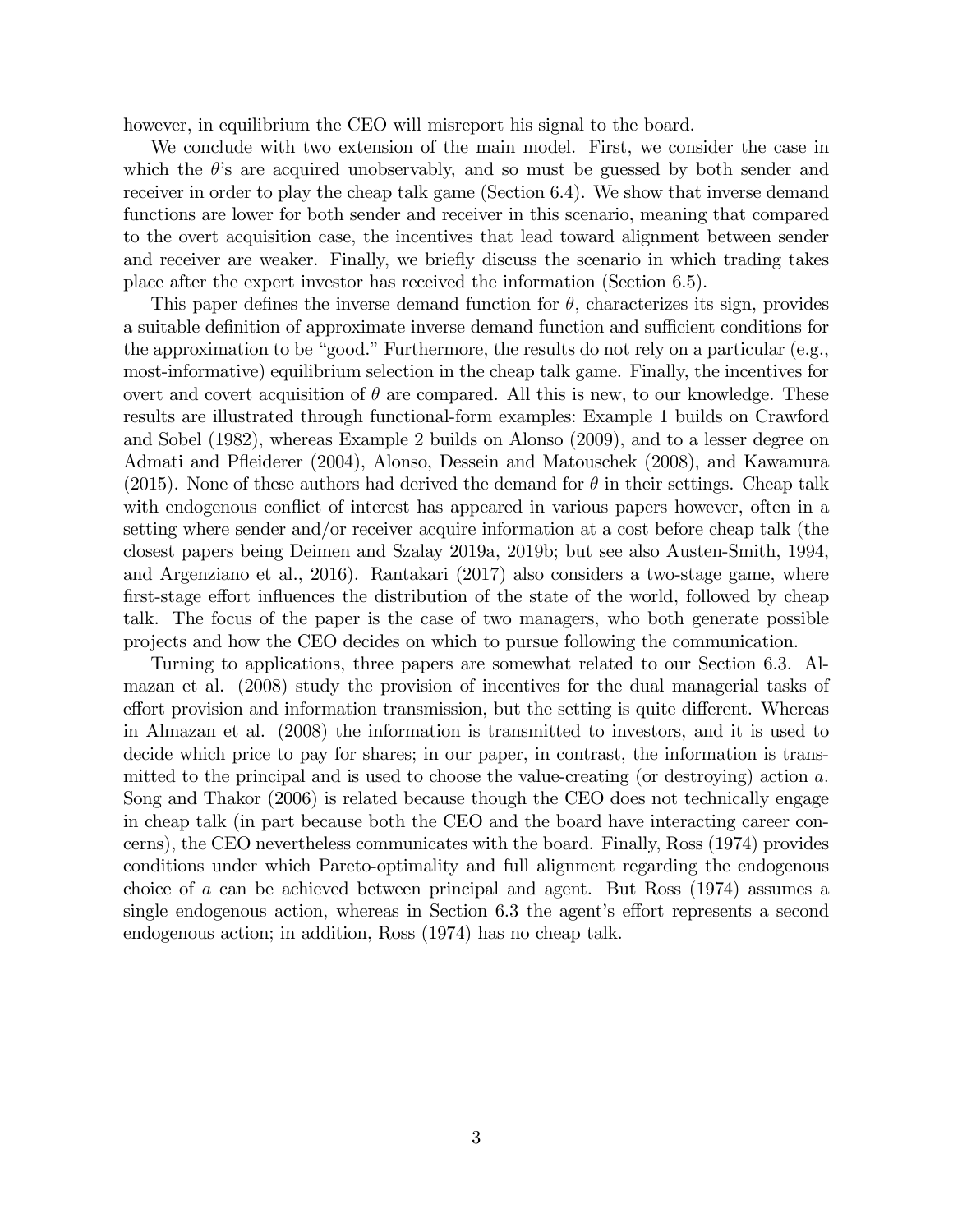## 2 Model

### 2.1 Players

The state of the world is  $\omega \in [0, 1]$ , where  $\omega \sim f$  and  $f > 0$  is absolutely continuous. Agents are indexed by  $i \in \{S, R, 1, 2, ...\}$ . In the cheap talk game, agent S is the sender and agent R is the receiver. "Numbered agents"  $1, 2, \ldots$  play no role in the cheap talk game, but its outcome affects their utility.

### 2.2 Timing and Actions

- 1. Each agent i obtains  $\theta_i \in \mathbb{R}$  (for example, shares purchased in a competitive market, or assigned by a principal as part of an incentive scheme) at a cost  $c_i (\theta_i)$ . The  $\theta_i$ 's are publicly observed.
- 2. The sender privately learns  $\omega$  and engages in cheap talk with the receiver.
- 3. The receiver chooses action a:
- 4. Payoffs accrue.

### 2.3 Payoffs

After paying the cost  $c_i(\theta)$ , an agent i who obtains  $\theta$  experiences the following utility:

$$
U\left(a,q_i\left(\theta\right),\omega\right). \tag{1}
$$

Preference misalignment arises between i and j when  $q_i (\theta_i) \neq q_j (\theta_j)$ , and it can be mitigated by an opportune choice of  $\theta_i$  and  $\theta_j$ .

The cost functions  $c_i(\cdot)$  are nondecreasing. The functions  $U(\cdot, \cdot, \cdot)$ ,  $q(\cdot)$ , and  $c_i(\cdot)$ are twice continuously differentiable.

### 2.4 Assumptions on utility functions

The following assumptions are maintained throughout the paper.

Assumption 1 U is concave in q and strictly concave in a.

Both concavities arise naturally in applications. Strict concavity in  $\alpha$  simplifies the problem of finding the receiver's optimal response.

Assumption 2 (U exhibits single-crossing in a, q) For any  $\omega$  and  $a' > a$ ,  $U(a, q, \omega)$  - $U(a', q, \omega) = 0$  implies that, for any  $q' > q$ ,  $U(a', q', \omega) - U(a, q', \omega) \leq 0$ .

The single-crossing assumption implies that, if  $\omega$  was known, the optimal action a would be decreasing in  $q$ .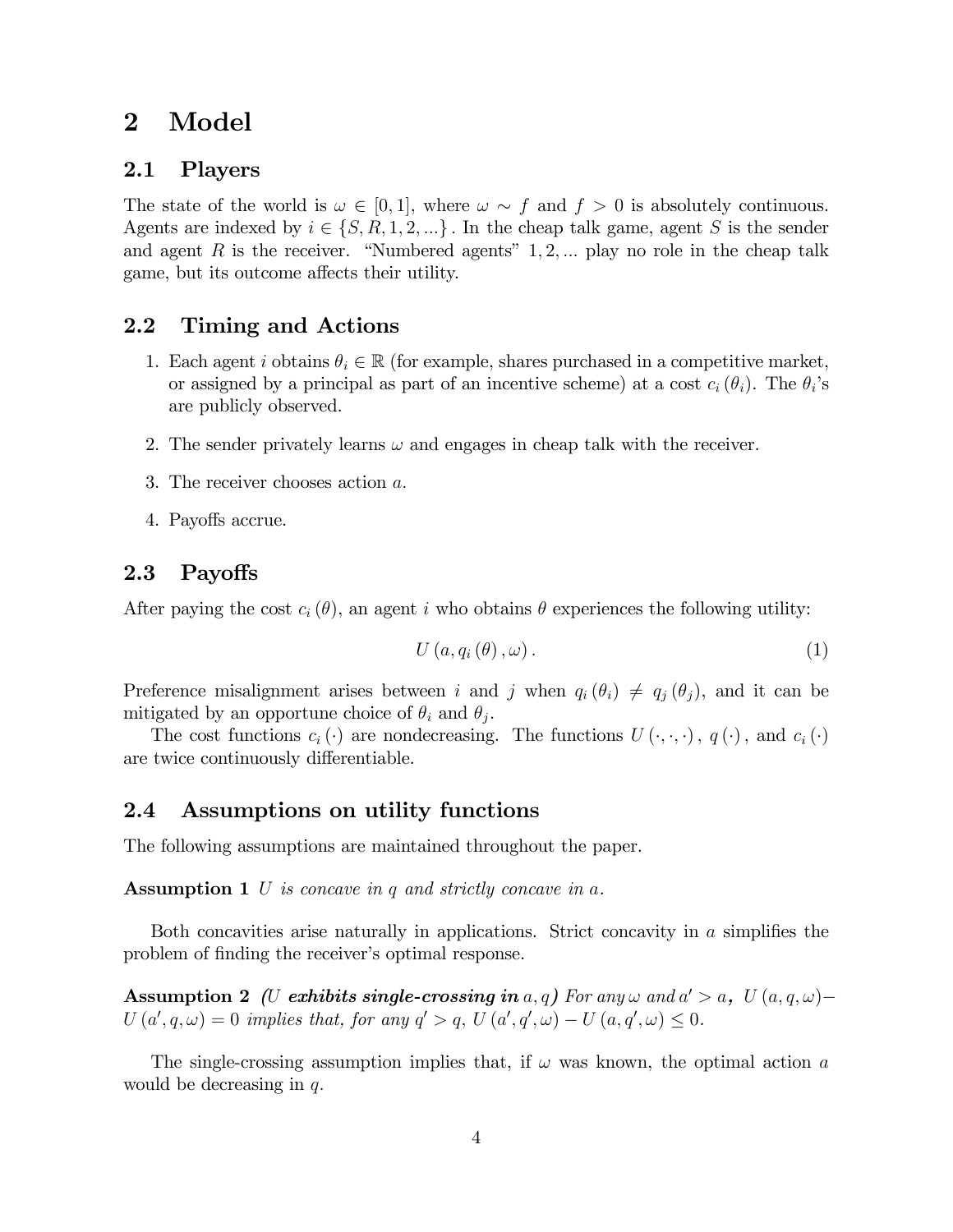Assumption 3 (a and  $\omega$  are complements)  $U_{a\omega}(a,q,\omega) > 0$ .

This assumption helps ensure that, if  $\omega$  was known, the optimal action a would be decreasing in  $\omega$ . Together with Assumption 1, Assumption 3 guarantees that all cheap talk equilibria are "essentially" partition equilibria (refer to Lemma 1 in Gordon 2010).

### 2.5 Functional-form examples

A first trivial example is when  $q_i(\cdot) \equiv \overline{q}_i$  for all  $i$ <sup>1</sup>. In this case there is no meaningful demand for  $\theta$ , and the standard cheap talk game with fixed biases obtains.

In what follows we provide three non-trivial functional-form examples in which there is a meaningful demand for  $\theta$ . Lemma B.1 verifies that Assumptions 1-3 hold in all three examples.

Example 1 (Crawford-Sobel quadratic preferences) Agent iís preferences are:

$$
-(a - \omega + b_i + \theta)^2,
$$

where  $b_i$  is given and  $\theta$  can be adjusted. This is a variant of the functional form in Crawford and Sobel (1982). These preferences have the form (1), with:

$$
U(a,q,\omega) = -(a-\omega+q)^2
$$
  
 
$$
q_i(\theta) = b_i + \theta.
$$

Both agents' choice of  $\theta_i$  affects their ability to communicate truthfully.

Example 2 (Markowitz mean-variance preferences, bias arising from share ownership) A number of agents acquire shares in a private investment venture. The rate of return X on investment is a random variable with unknown mean  $\omega$  and unit variance. After all the shares are allocated, an activist shareholder (sender) learns  $\omega$  and communicates with a controlling shareholder (receiver) who chooses how much capital a will be invested in the venture. If agent i acquires  $\theta \geq 0$  shares, her utility is assumed to have the following mean-variance form:

$$
\mathbb{E}\left(\theta aX\right)-\frac{r_i}{2}Var\left(\theta aX\right),\,
$$

where  $r_i > 0$  denotes i's risk attitudes. Denoting

$$
U(a,q,\omega) = qa\omega - \frac{1}{2} (qa)^2
$$

$$
q_i(\theta) = r_i \cdot \theta,
$$

the agents' utility can be expressed as:

$$
\frac{1}{r_{i}}U\left( a,q_{i}\left( \theta\right) ,\omega\right) ,
$$

<sup>&</sup>lt;sup>1</sup>To denote that a variable is taken as fixed, we add a bar to it, so  $\bar{q}_i$  denotes some fixed value of the variable  $q_i$ , and  $\bar{q}_{-i}$  denotes some fixed vector of all other agents'  $q$ 's except agent i.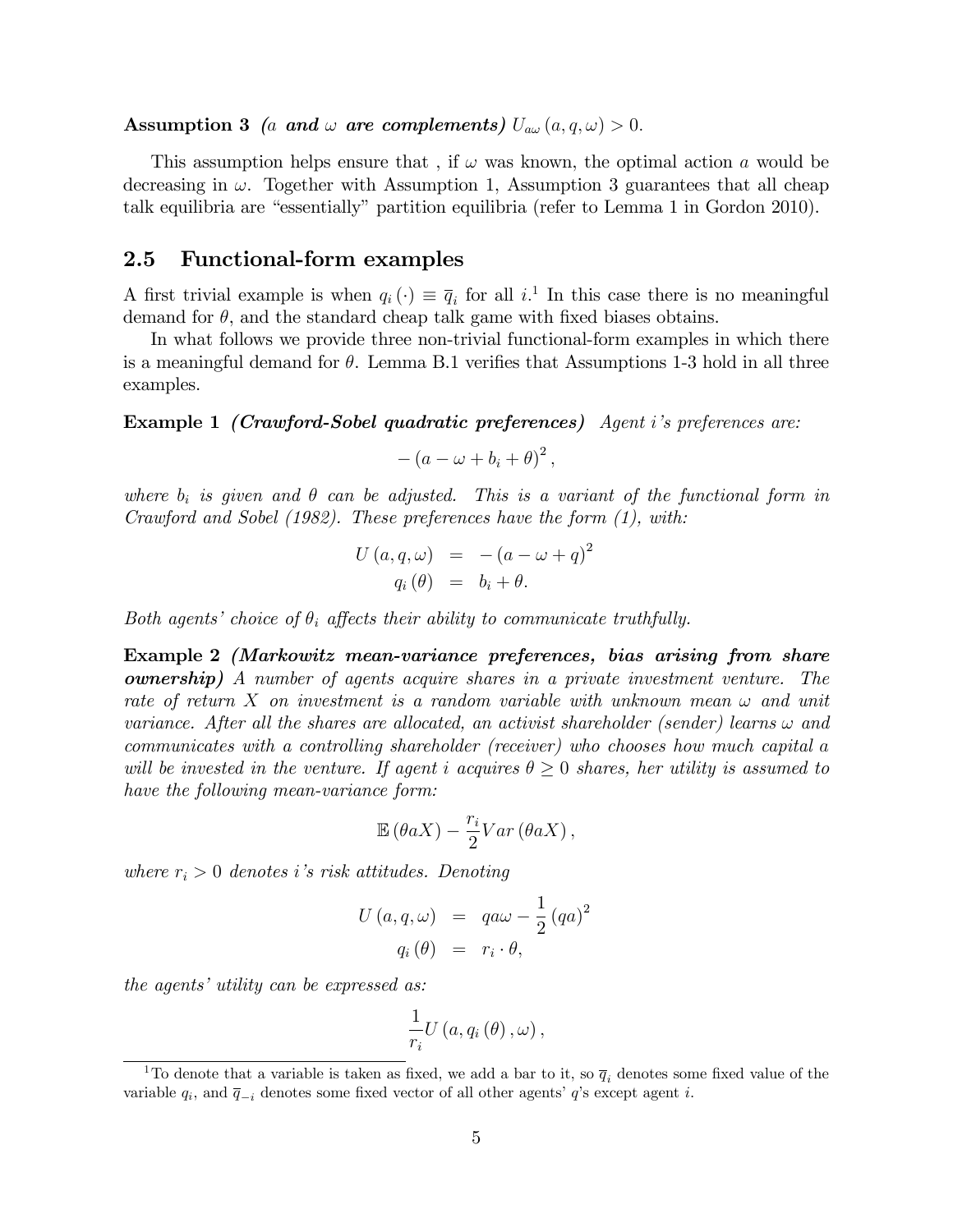which has the form (1), up to the factor  $\frac{1}{r_i}$  which is strategically immaterial in the cheaptalk game. This is a variant of the functional form in Alonso  $(2009)^2$ . In this example, preferences in the cheap talk game are perfectly aligned if agents S; R obtain shares in the proportion  $\theta_S/\theta_R = r_R/r_S$ . In this example,  $\rho = (r_R\theta_R)/ (r_S\theta_S)$  is a useful measure of  $"bias."$ 

Example 3 (bias arising from income level in proportional taxation) The median voter in a large community (receiver) chooses an income tax rate  $a \in [0,1]$  to finance a public good. Voter i is endowed with income  $y_i$  and can obtain extra income  $\theta$  at cost  $c_i(\theta)$ . Aggregate taxable income equals  $Q = \int (y_i + \theta_i) di$  which can be regarded as a constant from an individual player's perspective. Public good provision is given by  $\omega \sqrt{aQ}$ , where  $\omega$  captures factor productivity. After all the  $\theta$ 's have been chosen, one of the voters (sender) learns  $\omega$  and communicates with the receiver, then the receiver chooses the tax rate a. Given  $Q$ , agent i's utility is:

$$
\omega\sqrt{aQ} + (1-a)(y_i + \theta) - c_i(\theta)
$$

We may express agent i's preferences as follows:

$$
U(a,q,\omega) = \omega \sqrt{aQ} + (1-a) q
$$
  
 
$$
q_i(\theta) = y_i + \theta.
$$

Thus the agents' preferences have the form  $(1)$ .

### 2.6 Cheap-talk game

The cheap talk game takes  $q_R$  and  $q_S$  as parameters. A vector  $\Omega = [\omega_0, \omega_1, ..., \omega_N]$  with  $\omega_0 = 0, \omega_N = 1$ , and  $\omega_k < \omega_{k+1}$  is called a partition of the state space.<sup>3</sup> The elements  $\omega_k$  are called partition cutoffs. Given a partition  $\Omega$  (not necessarily an equilibrium one), define the function:

$$
V_i(q_i, q_{-i}; \Omega) = \sum_{k=1}^{N} \int_{\omega_{k-1}}^{\omega_k} U\left(a_k^*, q_i, \omega\right) dF\left(\omega\right), \qquad (2)
$$

where

$$
a_{k}^{*} \in \arg \max_{a} \int_{\omega_{k-1}}^{\omega_{k}} U\left(a, q_{R}, \omega\right) dF\left(\omega\right) , \qquad (3)
$$

for  $k = 1, ..., N$ .

A partition  $\Omega_N = [0, \omega_1^*, ... \omega_{N-1}^*, 1]$  that solves:

$$
U(a_k^*, q_S, \omega_k^*) = U(a_{k+1}^*, q_S, \omega_k^*)
$$
\n(4)

 $2\text{In Alonso } (2009)$ , the functional form emerges endogenously as part of an analysis where decision rights are allocated optimally.

<sup>&</sup>lt;sup>3</sup>Formally,  $\Omega$  is a set of disjoint intervals of the form:  $\{[\omega_0, \omega_1), [\omega_1, \omega_2], ..., [\omega_{N-1}, \omega_N]\}$ ; for short, we notate  $\Omega$  as the vector of interval cutoffs.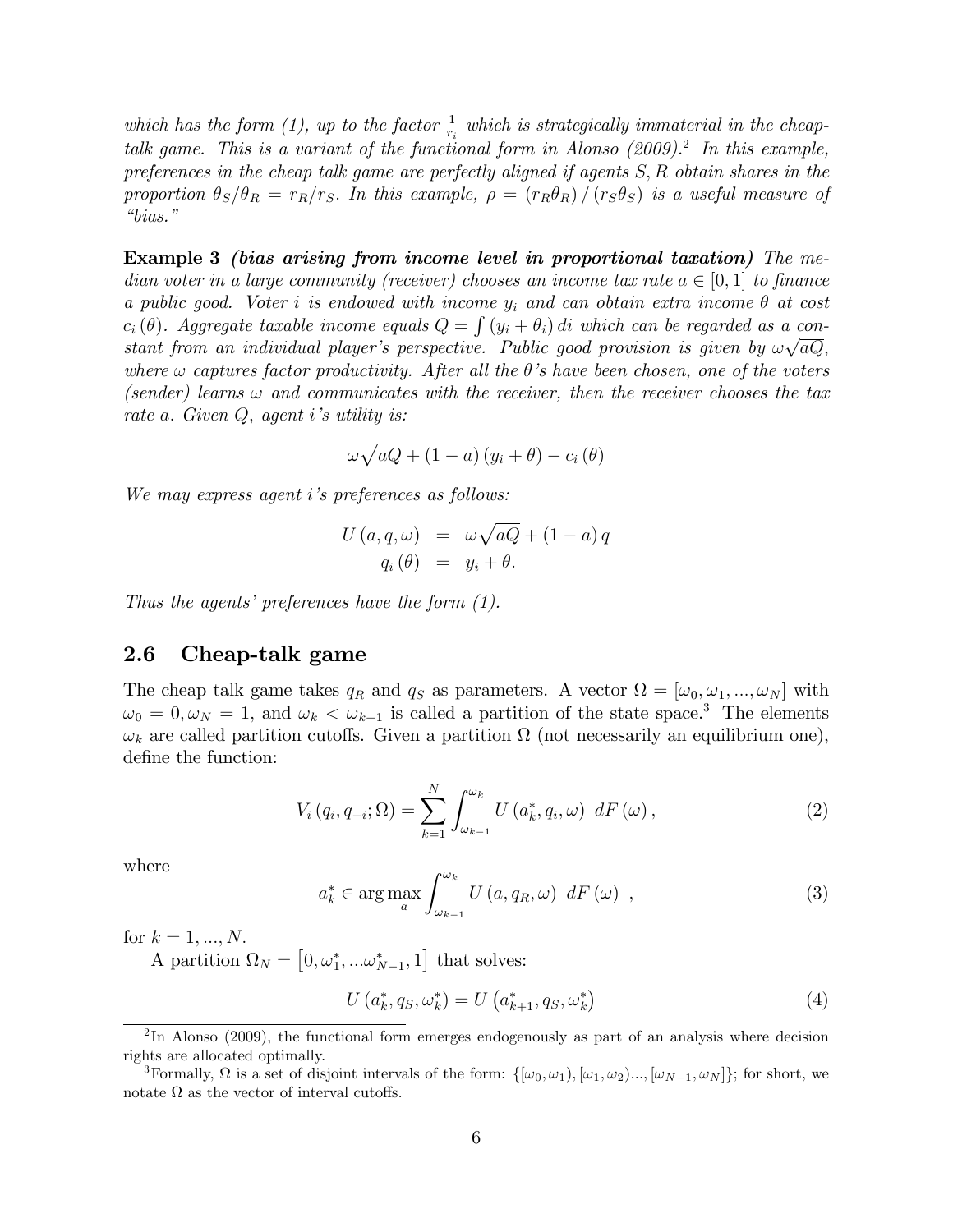for  $k = 1, ..., N-1$  is said to be an N-partition equilibrium in the cheap talk game. When evaluated at an equilibrium, the function (2) is written as:

$$
V_i^*(q_i, q_{-i}; \Omega_N), \qquad (5)
$$

and it represents agent  $i$ 's payoff in this equilibrium.

## 2.7 The Cheap-talk Equilibrium Correspondence  $\Omega_N\left(q_R,q_S\right)$

This section introduces the correspondence  $\Omega_N(q_R, q_S)$  whose image is the set of cutoffs of an N-partition equilibrium given  $(q_R, q_S)$ .<sup>4</sup> This is interpreted as the equilibrium that players expect to play upon reaching the cheap talk stage, among several equilibria that might exist.

Fix  $(q_R, q_S)$ . Given any partition  $[\omega_0, \omega_1, \ldots \omega_N]$  (not necessarily an equilibrium one), use (3) to express  $a_k^*$  as a function  $a(\omega_k, \omega_{k-1}, q_R)$ , then substitute into (4) to obtain the following function:

$$
g\left(\omega_{k-1},\omega_k,\omega_{k+1};q_R,q_S\right)=U\left(a\left(\omega_{k-1},\omega_k,q_R\right),q_S,\omega_k\right)-U\left(a\left(\omega_k,\omega_{k+1},q_R\right),q_S,\omega_k\right).
$$

Having thus eliminated  $a_k^*, a_{k+1}^*$ , the equilibrium conditions  $(3, 4)$  may be expressed in vector form as:

$$
\mathbf{g}(\omega_1, ..., \omega_{N-1}; q_R, q_S) = \begin{bmatrix} g(0, \omega_1, \omega_2; q_R, q_S) \\ \vdots \\ g(\omega_{k-1}, \omega_k, \omega_{k+1}; q_R, q_S) \\ \vdots \\ g(\omega_{N-2}, \omega_{N-1}, 1; q_R, q_S) \end{bmatrix} = \mathbf{0},
$$
 (6)

where we have already set  $\omega_0 = 0$  and  $\omega_N = 1$ .

**Definition 1** (N-partition equilibrium correspondence) Fix  $N > 1$ . Suppose the functions  $\{\mathfrak{w}_k(\cdot,\cdot)\}\$  solve the system (6) for every  $(q_R, q_S)\$  in some open set  $\mathfrak{Q} \subset \mathbb{R}^2$  and are differentiable on  $\mathfrak{Q}$ . The multi-valued mapping  $\Omega_N(q_R, q_S) : \mathfrak{Q} \to \mathbb{R}$  is an N-partition equilibrium correspondence if its image equals  $\{0, \mathfrak{w}_1(q_R, q_S), ..., \mathfrak{w}_{N-1}(q_R, q_S), 1\}.$ 

The correspondence  $\Omega_N$  maps a pair  $(q_R, q_S)$  into the set of points that are partition cutoffs of an N-partition equilibrium, for fixed N. For example  $\Omega_2$  traces out a twopartition equilibrium as a function of  $(q_R, q_S)$  even over a region where a three- or a fourpartition equilibrium exists. In Example 1, a unique cheap talk equilibrium  $\Omega_2(q_R, q_S) =$  $\{0, \mathfrak{w}_1(q_R, q_S), 1\}$  exists if  $|b| = |q_R - q_S| < \frac{1}{4}$  $\frac{1}{4}$ . The functional form expression for the partition cutoff  $\mathfrak{w}_1(\cdot, \cdot)$  happens to be differentiable over this entire domain (Crawford and Sobel 1982, eq. 23). Therefore  $\Omega_2(q_R, q_S)$  is well-defined over the domain  $|q_R - q_S| < \frac{1}{4}$  $\frac{1}{4}$ .

<sup>&</sup>lt;sup>4</sup>One can also think of  $\Omega_N(\cdot, \cdot)$  as an  $N + 1$ -vector valued function.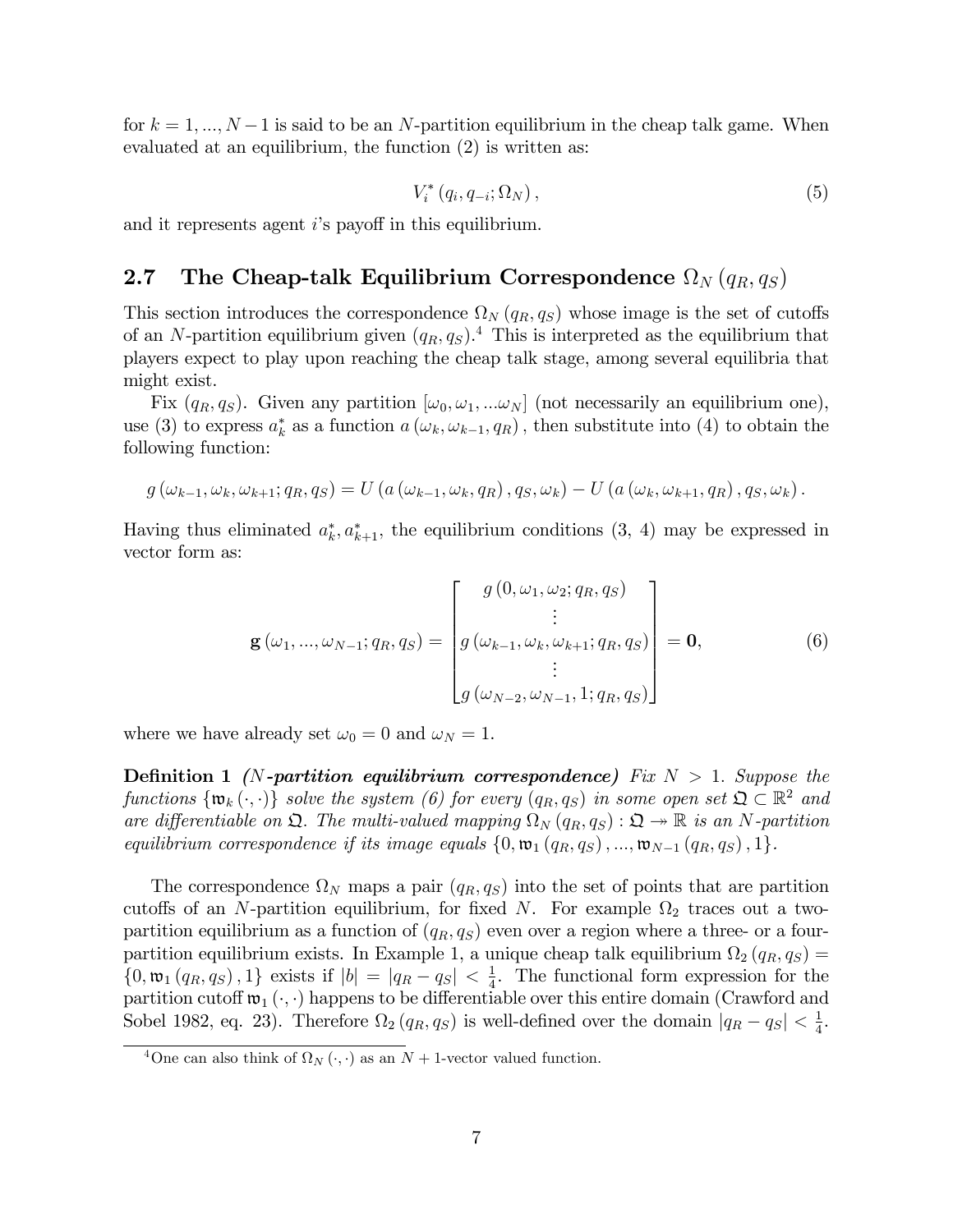Note that, over a proper subset of  $|q_R - q_S| < \frac{1}{4}$  $\frac{1}{4}$ , a 3-partition equilibrium correspondence  $\Omega_3$  also exists, so over this smaller domain  $\Omega_2$  and  $\Omega_3$  co-exist.<sup>5</sup>

While Definition 1 imposes differentiability, under mild assumptions on the function g, the implicit function theorem guarantees that any  $\mathfrak{w}_k$ 's that solve the system (6) are differentiable (refer to Section A.1). Differentiability of the  $\mathfrak{w}_k$ 's ensures that the function  $V_i^*$  is differentiable as a function of  $q_i$  (see Lemma B.3).

The following restriction will help sign the inverse demand functions. It says that equilibrium partition cutoffs all move in the same direction as  $q_R$  and  $q_S$  vary.

Definition 2 (comonotonic equilibrium correspondence) An  $N$ -partition equilib- $\begin{array}{c} \hbox{rium correspondence } \Omega_N\left(q_R,q_S\right) \hbox{ is **comonotonic** if } \frac{\partial}{\partial q_R}\mathfrak{w}_k\left(q_R,q_S\right)\leq 0\leq \frac{\partial}{\partial q_R} \end{array}$  $\frac{\partial}{\partial q_S}$ to<sub>k</sub>  $(q_R, q_S)$ for all k.

If a closed-form expression for  $\mathfrak{w}_k(q_R, q_S)$  is available, comonotonicity can be verified directly.<sup>6</sup> Else, sufficient conditions for comonotonicity can be derived via the implicit function theorem; this approach is used in Section A.1, where the following Lemma is proved.

**Lemma 1** Suppose  $\omega \sim U[0,1]$ . Then in Examples 1, 2, and 3,  $\Omega_N(\cdot, \cdot)$  is comonotonic for any N.

**Proof.** See Section A.1 in the Appendix.  $\blacksquare$ 

## 3 Inverse Demand Function of  $q$  over  $\Omega_N$

While we are ultimately interested in the willingness to pay for  $\theta$ , we begin by characterizing the agent's willingness to pay for  $q$ . Agent i's inverse demand function evaluated at q captures her willingness to pay to marginally increase q to  $q + \varepsilon$ . Pathological results can easily be generated by abruptly switching from one cheap talk equilibrium to another as q varies. We will work around this obstacle by restricting attention to continuous equilibrium correspondences. In this section we further restrict attention to correspondences  $\Omega_N$ , whose functions  $\mathfrak{w}_k(q_R, q_S)$  are differentiable.

The inverse demand function will be indexed by the correspondence  $\Omega_N$  that agents expect to govern play in the cheap talk stage. And, since agent  $i$ 's payoff in the cheap talk game depends on the sender's and receiver's value of  $q$ , inverse demand will also be

$$
\mathfrak{w}_{k}(q_{R},q_{S})=\frac{k}{N}+2(q_{R}-q_{S})k(k-N),
$$

(this is eq. 23 in Crawford and Sobel 1982, p. 1441, after replacing  $b = q<sub>R</sub> - q<sub>S</sub>$ ). Comonotonicity holds because  $k \leq N$ .

<sup>&</sup>lt;sup>5</sup>Technically, every element  $w_k(\cdot, \cdot)$  should also be indexed by N, as in  $w_k^N(\cdot, \cdot)$ , because for a given pair  $(q_R, q_S)$  different N's may produce different solutions to the system (6). We will omit this index whenever no confusion can arise.

 ${}^{6}$ In Example 1, for instance, the k-th partition cutoff in an N-partition equilibrium takes the form: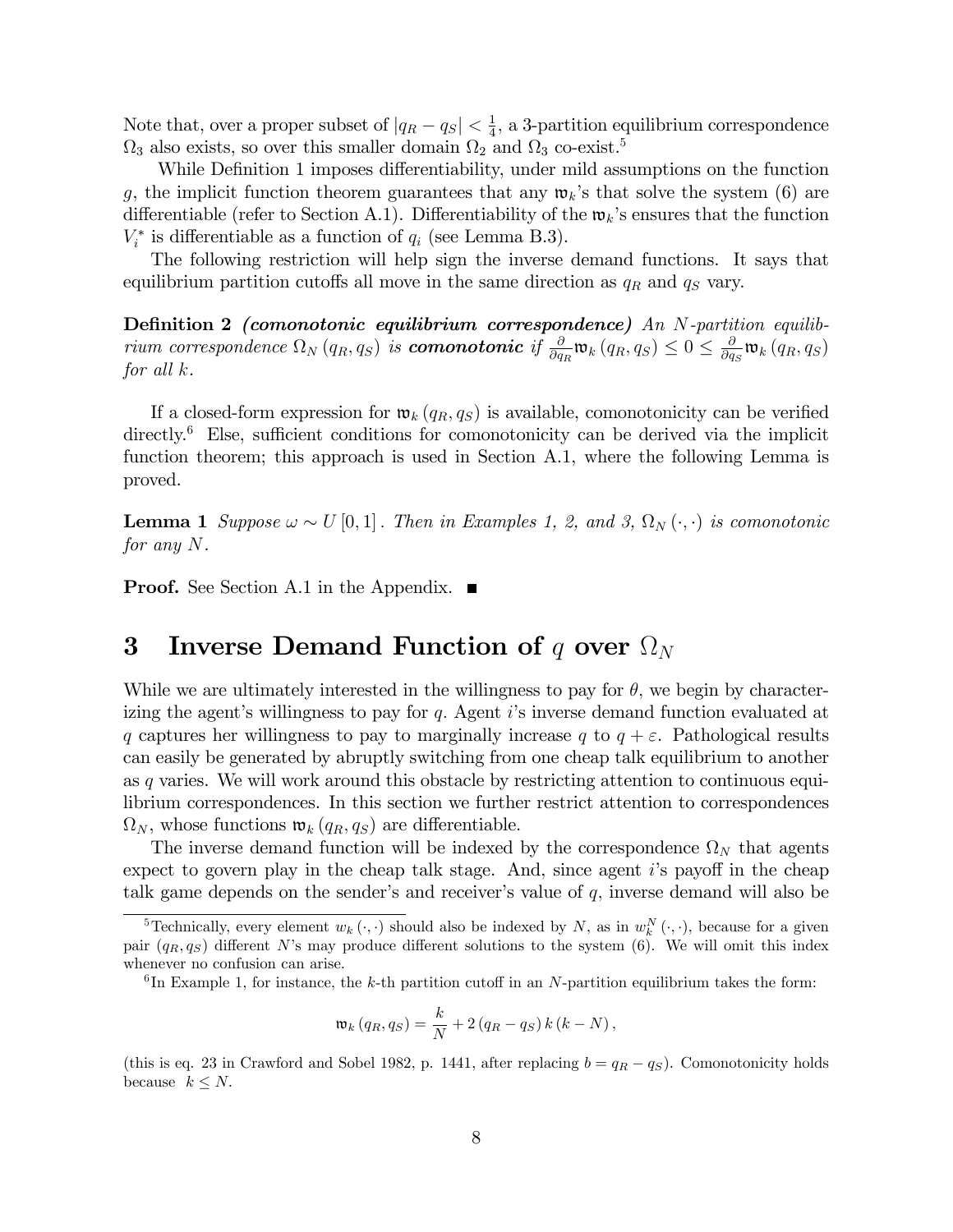indexed by the vector  $\overline{q}_{-i}$  (even though only the elements  $\overline{q}_R$  and  $\overline{q}_S$  of the vector  $\overline{q}_{-i}$ actually affect *i*'s demand).  $\Omega_N$  and  $\overline{q}_{-i}$  are taken as given throughout this section and the next two.

Definition 3 (inverse demand function of  $q$  over an N-partition correspon**dence**) Agent i's inverse demand at  $q$  is:

$$
D_i\left(q; \overline{q}_{-i}, \Omega_N\right) = \left. \frac{d}{dy} V_i^*\left(y, \overline{q}_{-i}; \Omega_N\right) \right|_{y=q}
$$

:

The derivative is well-defined by Lemma B.3. Inverse demand captures how agent  $i$ 's payoff  $V_i^*$  changes as q is incremented infinitesimally, fixing everyone else's  $\overline{q}_{-i}$ . Note that, by definition of  $V_i^*$ , incrementing  $q_R$  or  $q_S$  alters the equilibrium strategies as prescribed by equations  $(3, 4)$ , and these effects are captured in Definition 3. For example, if the sender's q increase by  $\varepsilon$ , then  $\Omega_N(\overline{q}_R, q_S)$  changes to  $\Omega_N(\overline{q}_R, q_S + \varepsilon)$ , and the receiver's equilibrium strategy changes accordingly. If the receiver marginally changes her  $q$ , there is also a direct effect on  $a^*$ . The total differential notation reminds the reader of these indirect effects.

We now parse demand into two separate components: a communication and a noncommunication component. We abuse notation slightly by denoting the domain of correspondences by  $(q_i, q_{-i})$  rather than by the ordered pair  $(q_R, q_S)$ .

Definition 4 *(separate components of the inverse demand function)* The non**communication component** of agent i's inverse demand function of q is:

$$
D_i^{NoComm}\left(q;\overline{q}_{-i},\Omega_N\right) = \frac{\partial}{\partial y} V_i\left(y,\overline{q}_{-i};\Omega_N\left(q,\overline{q}_{-i}\right)\right)\Big|_{y=q}.
$$

The inverse demand function's **communication component** is:

$$
D_i^{Comm} (q; \overline{q}_{-i}, \Omega_N) = D_i (q; \overline{q}_{-i}, \Omega_N) - D_i^{NoComm} (q; \overline{q}_{-i}, \Omega_N) .
$$

In the definition of  $D_i^{NoComm}$ , the equilibrium partition  $\Omega_N$  is fixed: it does not vary with y.<sup>7</sup> Hence, by equation (3),  $a^*$  is unchanged in  $D_S^{NoComm}$  as y varies. In  $D_R^{NoComm}$ varying  $y$  does change  $a^*$ , but this variation has vanishing effect due to an envelope condition. In sum, the strategic variables  $(a^*, \Omega_N)$  are effectively kept fixed when computing  $D_i^{NoComm}$ . In this sense,  $D_i^{NoComm}$  isolates the "intrinsic" (as opposed to strategic) value of a marginal unit of  $q$ .

The communication component of demand isolates the *strategic* value of an additional unit of q: it is the benefit that an additional unit of q brings through the change in  $(a^*, \Omega_N)$ . Note that the communication component is identically zero for all numbered agents, because their choice of q does not affect the cheap talk game. Therefore, the numbered agents' inverse demand coincides identically with its non-communication component.

We now state three alternative assumptions that will help sign both demand components.

<sup>&</sup>lt;sup>7</sup>This is why in Definition 4 it is necessary to replace  $V_i^*$  with the function  $V_i$  defined in (2). The function  $V_i^*$  requires  $\Omega_N$  to vary with y. Of course the two functions coincide (in level) at the point  $y = q$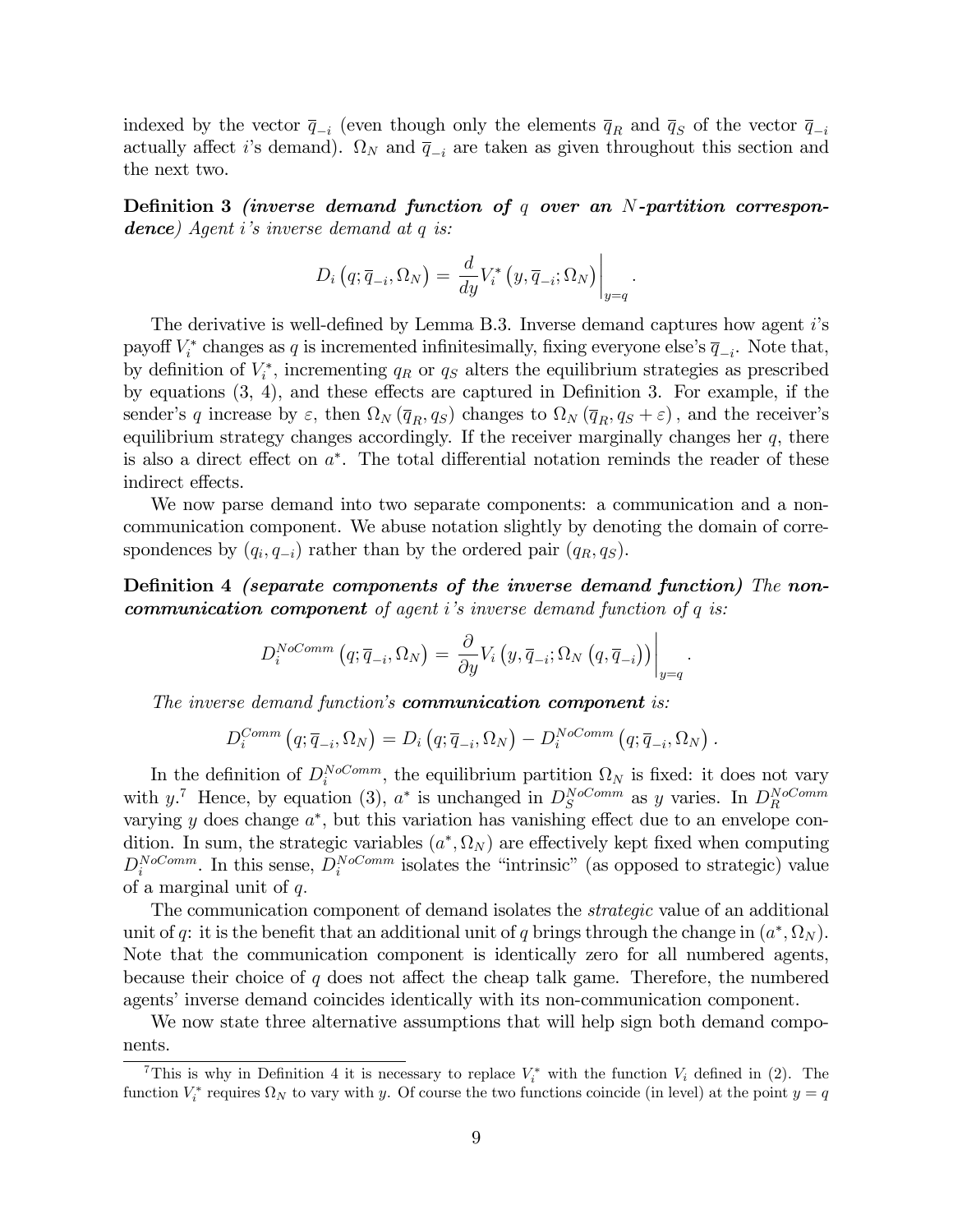Assumption 4  $U_q(a,q,\omega) \geq 0$ .

This assumption says that q is valuable regardless of the level of a and  $\omega$ .

Assumption 5 (a and q are substitutes)  $U_{aq}(a,q,\omega) < 0$ .

This assumption represents a strenghtening of the single-crossing assumption: it implies that acquiring a larger amount of  $q$  makes the agent prefer smaller  $a$ 's.

**Assumption 6**  $U_a(a, q, \omega) / U_q(a, q, \omega)$  is independent of  $\omega$  and greater than zero.

This assumption is satisfied whenever the function  $U$  admits the following representation:

$$
U(a,q,\omega) = u(h(a,q),\omega),
$$

with the index function  $h(\cdot, \cdot)$  being increasing (or decreasing) in both its arguments. Intuitively, Assumption 6 says that, irrespective of the uncertainty generated by  $\omega$ , a and q are redundant control variables for the receiver. This assumption holds in Examples 1 and 2, but not in Example 3.

Next, we sign the communication demand component. The flavor of the result is that q is valuable up until perfect alignment, but no further.

Lemma 2 (sign of communication component of inverse demand function) If  $\Omega_N$  is comonotonic then:

1.

$$
(\overline{q}_S - q) \cdot D_R^{Comm} (q; \overline{q}_{-i}, \Omega_N) \ge 0.
$$

2. If, moreover, Assumption 5 or Assumption 6 holds, then:

$$
(\overline{q}_R - q) \cdot D_S^{Comm} (q; \overline{q}_{-i}, \Omega_N) \ge 0.
$$

3. If sender and receiver are perfectly aligned such that  $\overline{q}_R = \overline{q}_S = q$ , then for all i:

$$
D_i^{Comm} (q; \overline{q}_{-i}, \Omega_N) = 0.
$$

**Proof.** Denote  $\overline{q}_i = q$  (the q in the lemma's statement) and fix  $(\overline{q}_i, \overline{q}_{-i})$ . For all  $(q_R, q_S)$  in a neighborhood of  $(\overline{q}_R, \overline{q}_S)$ , the equilibrium correspondence  $\{\mathfrak{w}_1 (q_R, q_S), ... \mathfrak{w}_{N-1} (q_R, q_S)\}\$ gives rise to optimal actions  $a(\mathfrak{w}_{k-1} (q_R, q_S), \mathfrak{w}_k (q_R, q_S), q_R) = \mathfrak{a}_k (q_R, q_S)$  through the function  $a(\cdot, \cdot, \cdot)$  that was defined on page 7. We denote  $\mathfrak{w}_k(\overline{q}_R, \overline{q}_S) = \overline{\omega}_k$  and  $\mathfrak{a}_k(\overline{q}_R, \overline{q}_S) =$  $\overline{a}_k$ , and the differentials of the functions  $a, \mathfrak{a}_k$ , and  $\mathfrak{w}_k$  will be evaluated at  $(\overline{q}_R, \overline{q}_S)$  and notated without their arguments.

#### Receiver

With a slight abuse of notation, replace the vector  $\overline{q}_{-i}$  with the scalar  $\overline{q}_S$ . Then: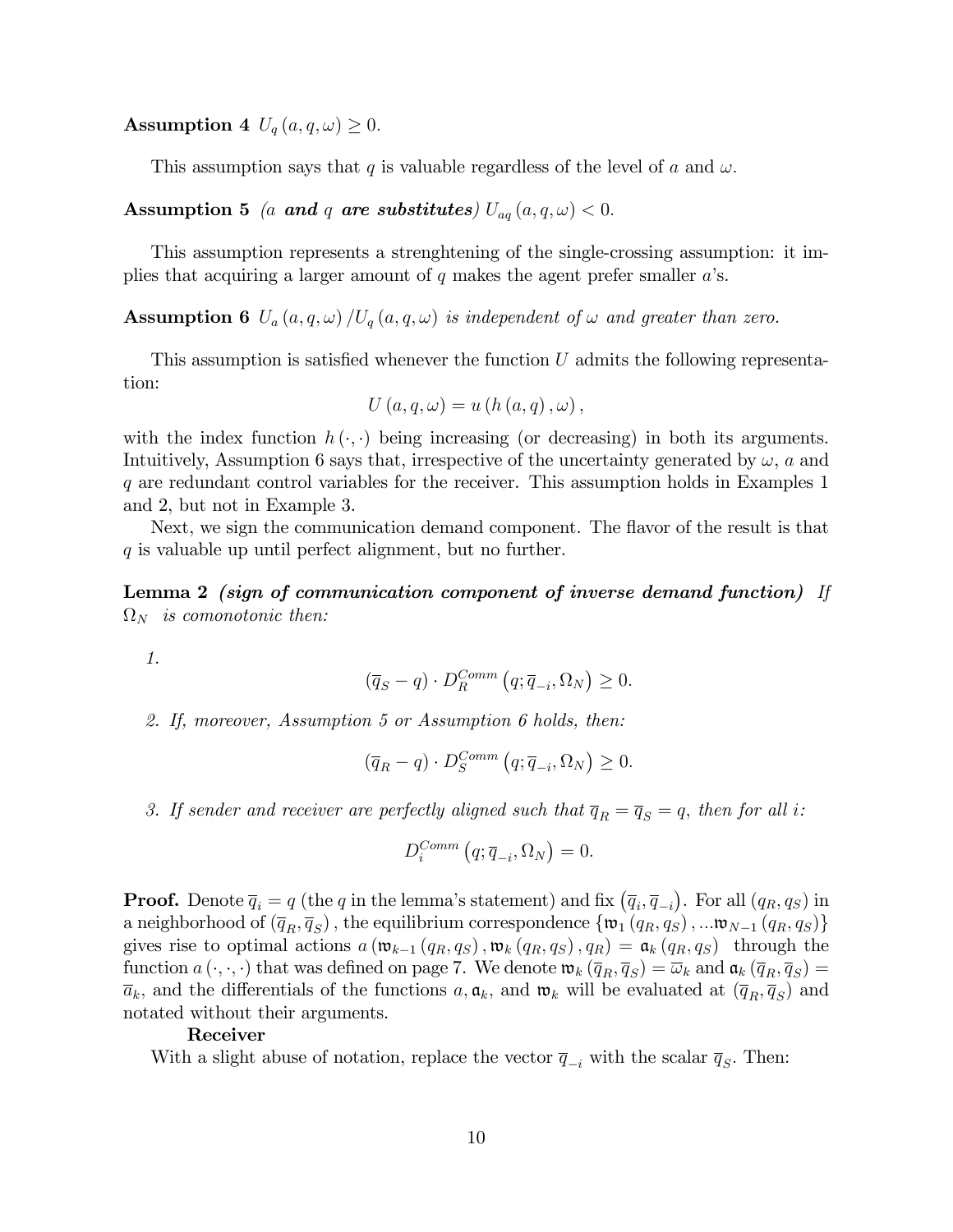$$
D_{R}(\overline{q}_{R};\overline{q}_{S},\Omega_{N}) = \frac{\partial}{\partial y}V_{R}^{*}(y,\overline{q}_{S};\Omega_{N}(y,\overline{q}_{S}))\Big|_{y=\overline{q}_{R}}
$$
  
\n
$$
= \frac{\partial}{\partial y}\sum_{k=1}^{N}\int_{\mathbf{w}_{k-1}(y,\overline{q}_{S})}^{\mathbf{w}_{k}(y,\overline{q}_{S})}U(\mathbf{a}_{k}(y,\overline{q}_{S}),y,\omega) dF(\omega)\Big|_{y=\overline{q}_{R}}
$$
  
\n
$$
= \sum_{k=1}^{N}\left(\int_{\overline{\omega}_{k-1}}^{\overline{\omega}_{k}}U_{a}(\overline{a}_{k},\overline{q}_{R},\omega) dF(\omega)\right) \cdot \left(a_{1}\frac{\partial \mathbf{w}_{k-1}}{\partial q_{R}} + a_{2}\frac{\partial \mathbf{w}_{k}}{\partial q_{R}}\right)
$$
  
\n
$$
+D_{R}^{NoComm}(\overline{q}_{R};\overline{q}_{S},\Omega_{N}) + \sum_{k=1}^{N-1}\left[U(\overline{a}_{k},\overline{q}_{R},\overline{\omega}_{k}) - U(\overline{a}_{k+1},\overline{q}_{R},\overline{\omega}_{k})\right]f(\overline{\omega}_{k}) \cdot \frac{\partial \mathbf{w}_{k}}{\partial q_{R}}.
$$
 (7)

The term in line (7) involving  $a_3$  is part of  $D_R^{NoComm}$ ; anyway, line (7) vanishes entirely because of the receiver's first order conditions (3). Rewrite using Definition 4:

$$
D_R^{Comm}(\overline{q}_R; \overline{q}_S, \Omega_N) = \sum_{k=1}^{N-1} \left[ U(\overline{a}_k, \overline{q}_R, \overline{\omega}_k) - U(\overline{a}_{k+1}, \overline{q}_R, \overline{\omega}_k) \right] f(\overline{\omega}_k) \cdot \frac{\partial \mathfrak{w}_k}{\partial q_R}
$$

:

To sign the term in brackets we use the single-crossing assumption. The sender's equilibrium conditions (4) guarantee that:

$$
U\left(\overline{a}_k, \overline{q}_S, \overline{\omega}_k\right) - U\left(\overline{a}_{k+1}, \overline{q}_S, \overline{\omega}_k\right) = 0.
$$

Since  $\bar{a}_k < \bar{a}_{k+1}$ , Assumption 2 (single-crossing) implies:

$$
U\left(\overline{a}_k,\overline{q}_R,\overline{\omega}_k\right)-U\left(\overline{a}_{k+1},\overline{q}_R,\overline{\omega}_k\right)\geq 0 \quad \text{if } \overline{q}_R > \overline{q}_S.
$$

Thus the term in brackets is nonnegative if  $\bar{q}_S < \bar{q}_R$ . Comonotonicity ensures that  $\partial \mathfrak{w}_k/\partial q_R$  is non-positive. Therefore  $D_R^{Comm}$  is non-positive if  $\bar{q}_S < \bar{q}_R = q$ . Conversely, if  $\overline{q}_S > \overline{q}_R = q$  the term in brackets is nonpositive and then  $D_R^{Comm}$  is nonnegative. This proves part 1. When  $\bar{q}_R = \bar{q}_S$ , the sender's equilibrium conditions (4) guarantee that  $D_R^{Comm}(\overline{q}_S; \overline{q}_S, \Omega_N) = 0$ , which proves part 3 for the receiver.

#### Sender

Proceeding as in the previous case, and replacing the vector  $\bar{q}_{-i}$  with the scalar  $\bar{q}_R$ ; we get:

$$
D_S(\overline{q}_S; \overline{q}_R, \Omega_N) - D_S^{NoComm}(\overline{q}_S; \overline{q}_R, \Omega_N)
$$
  
= 
$$
\sum_{k=1}^N \left( \int_{\overline{\omega}_{k-1}}^{\overline{\omega}_k} U_a(\overline{a}_k, \overline{q}_S, \omega) dF(\omega) \right) \cdot \frac{\partial \mathfrak{a}_k}{\partial q_S}
$$
  
+ 
$$
\sum_{k=1}^{N-1} \left[ U(\overline{a}_k, \overline{q}_S, \overline{\omega}_k) - U(\overline{a}_{k+1}, \overline{q}_S, \overline{\omega}_k) \right] f(\overline{\omega}_k) \cdot \frac{\partial \mathfrak{w}_k}{\partial q_S}.
$$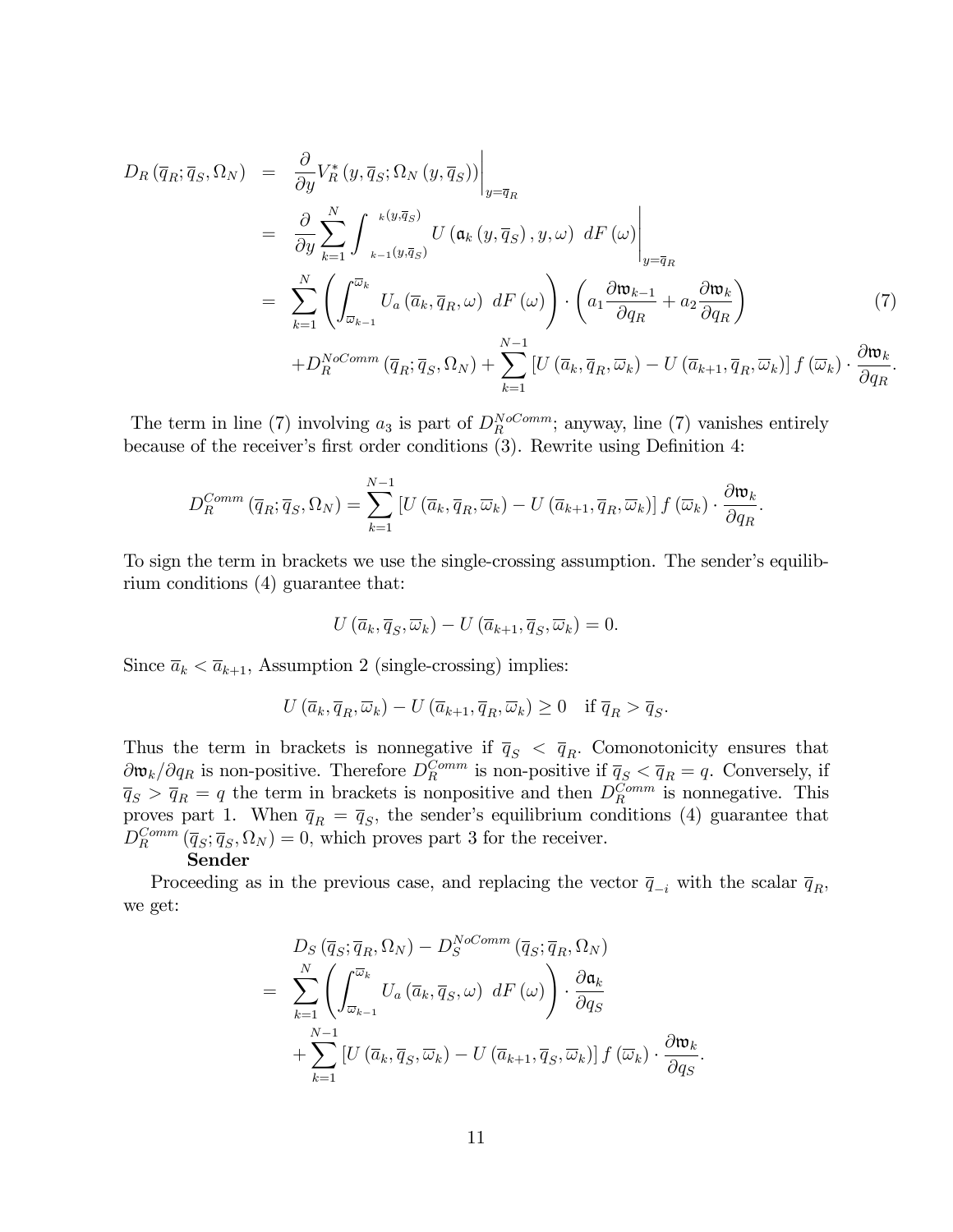The term in bracket vanishes because of the sender's equilibrium conditions (4). Then use Definition 4 to get:

$$
D_S^{Comm}(\overline{q}_S; \overline{q}_R, \Omega_N) = \sum_{k=1}^N \left( \int_{\overline{\omega}_{k-1}}^{\overline{\omega}_k} U_a(\overline{a}_k, \overline{q}_S, \omega) \ dF(\omega) \right) \cdot \frac{\partial \mathfrak{a}_k}{\partial q_S}.
$$
 (8)

If Assumption 5 holds and  $\bar{q}_S < \bar{q}_R$ , then the integral in (8) is larger than:

$$
\int_{\overline{\omega}_{k-1}}^{\overline{\omega}_k} U_a\left(\overline{a}_k, \overline{q}_R, \omega\right) dF\left(\omega\right) = 0,
$$

where equality reflects the receiver's first order conditions (3). Conversely, if  $\bar{q}_S > \bar{q}_R$ then the integral in (8) is negative.

Alternatively, suppose Assumption 6 holds. Then the integral in (8) can be written as:

$$
\frac{U_a(\overline{a}_k, \overline{q}_S, \omega)}{U_q(\overline{a}_k, \overline{q}_S, \omega)} \int_{\overline{\omega}_{k-1}}^{\overline{\omega}_k} U_q(\overline{a}_k, \overline{q}_S, \omega) dF(\omega)
$$
\n
$$
\geq \frac{U_a(\overline{a}_k, \overline{q}_S, \omega)}{U_q(\overline{a}_k, \overline{q}_S, \omega)} \int_{\overline{\omega}_{k-1}}^{\overline{\omega}_k} U_q(\overline{a}_k, \overline{q}_R, \omega) dF(\omega)
$$
\n
$$
= \frac{U_a(\overline{a}_k, \overline{q}_S, \omega)}{U_q(\overline{a}_k, \overline{q}_S, \omega)} \frac{U_q(\overline{a}_k, \overline{q}_R, \omega)}{U_a(\overline{a}_k, \overline{q}_R, \omega)} \int_{\overline{\omega}_{k-1}}^{\overline{\omega}_k} U_a(\overline{a}_k, \overline{q}_R, \omega) dF(\omega)
$$
\n
$$
= 0,
$$
\n(9)

where the inequality holds if and only if  $\overline{q}_R > \overline{q}_S$ , in light of concavity of U in q (Assumption 1) and positivity of the factors  $U_a/U_q$  (Assumption 6). These factors travel in and out of the integral because they are independent of  $\omega$  (Assumption 6). The final equality reflects the receiver's first order conditions (3).

Summing up, under either Assumption 5 or Assumption 6, the integral in (8) is nonnegative if  $\bar{q}_R > \bar{q}_S = q$  and nonpositive if  $\bar{q}_R < \bar{q}_S = q$ . To complete the proof of part 2 we need to show that the factor

$$
\frac{\partial \mathfrak{a}_k}{\partial q_S} = a_1 \frac{\partial \mathfrak{w}_{k-1}}{\partial q_S} + a_2 \frac{\partial \mathfrak{w}_k}{\partial q_S},
$$

in (8) is nonnegative. The terms  $\frac{\partial w_{k-1}}{\partial q_S}$  and  $\frac{\partial w_k}{\partial q_S}$  are nonnegative by assumption, and the partial derivatives  $a_1$  and  $a_2$  are both positive by Lemma B.2. Thus  $\frac{\partial a_k}{\partial q_S}$  is nonnegative, as desired.

Finally, when  $\bar{q}_S = \bar{q}_R$ , the receiver's first order conditions (3) guarantee that the integral in (8) equals zero, and so  $D_S^{Comm}(\overline{q}_R; \overline{q}_R, \Omega_N) = 0$ , which proves part 3 for the sender. **■** 

Part 3 of the above lemma is intuitive: at perfect alignment, communication between receiver and sender is as good as it can be *given*  $\Omega_N$ , and so neither R nor S has any communication-based incentive to alter  $q$ . While intuitive, this result is not obvious because it holds *even when*  $\Omega_N$  *does not feature perfect communication*. Parts 1 and 2 deal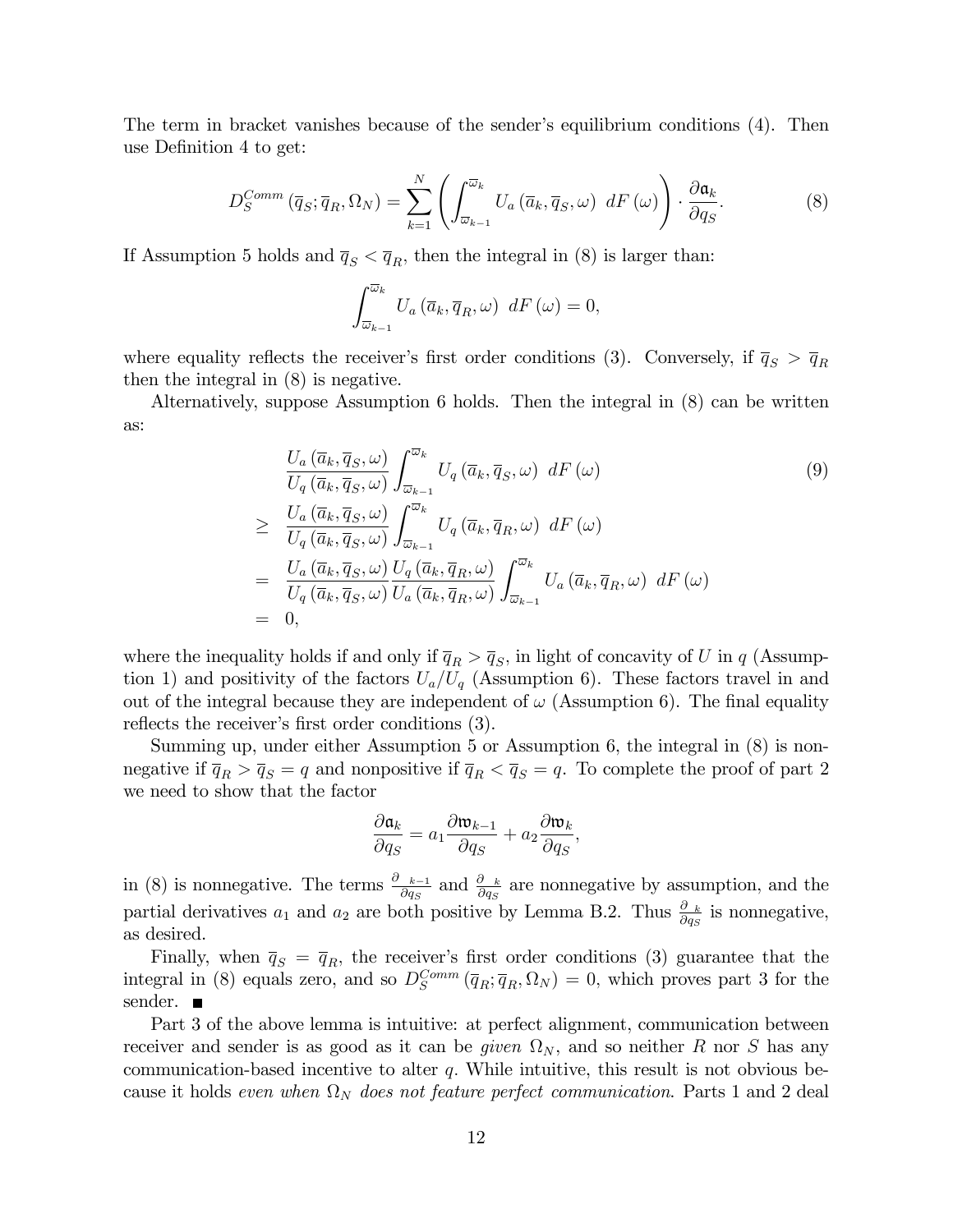with the sign of inverse demand away from perfect alignment, and give conditions under which closer alignment improves the "strategic component" of payoffs. Assumptions 5 and 6 serve to connect q and a, in such a way that by better aligning  $q_S$  with  $q_R$ , the sender can commit to "feeling more similarly" with the receiver about  $a$ , which permits better communication. Under these conditions, we may say that the "strategic demand" for alignment" is positive.

We now sign the non-communication demand component.

#### Lemma 3 (sign of non-communication inverse demand component)

- 1. If Assumption 6 holds, then:
	- (a)

$$
D_R^{NoComm}\left(q;\overline{q}_S,\Omega_N\right) \equiv 0.
$$

(b) For all agents  $i \neq R$ :

$$
(\overline{q}_R - q) \cdot D_i^{NoComm} (q; \overline{q}_{-i}, \Omega_N) \ge 0.
$$

2. If sender and receiver are perfectly aligned such that  $\overline{q}_R = \overline{q}_S = q$ , then for all i:

 $D_i^{NoComm}\left( q;\overline{q}_{-i},\Omega_N\right)$  is independent of i.

**Proof.** Using the same notation as in the proof of Lemma 2 (where, recall,  $q = \overline{q}_i$ ) we write, for all  $i \neq R$ :

$$
D_i^{NoComm}(\overline{q}_i; \overline{q}_{-i}, \Omega_N) = \frac{\partial}{\partial y} V_i \left( y, \overline{q}_{-i}; \Omega_N (\overline{q}_R, \overline{q}_S) \right) \Big|_{y = \overline{q}_i}
$$
  

$$
= \frac{\partial}{\partial y} \sum_{k=1}^N \int_{\overline{\omega}_{k-1}}^{\overline{\omega}_k} U \left( a \left( \overline{\omega}_{k-1}, \overline{\omega}_k, \overline{q}_R \right), y, \omega \right) dF \left( \omega \right) \Big|_{y = \overline{q}_i}
$$
  

$$
= \sum_k \int_{\overline{\omega}_{k-1}}^{\overline{\omega}_k} U_q \left( \overline{a}_k, \overline{q}_i, \omega \right) dF \left( \omega \right).
$$
 (10)

In the case  $i = R$  only, the following extra term must be added to expression (10):

$$
\sum_{k=1}^{N} \left( \int_{\overline{\omega}_{k-1}}^{\overline{\omega}_{k}} U_{a} \left( \overline{a}_{k}, \overline{q}_{R}, \omega \right) \; dF\left( \omega \right) \right) \cdot a_{3} \left( \overline{\omega}_{k-1}, \overline{\omega}_{k}, \overline{q}_{R} \right),
$$

but this extra term vanishes as in expression (7).

Let us prove part 2 first. Given  $\overline{q}_R = \overline{q}_S = q$ ,  $\overline{\omega}_k$  and  $\overline{a}_k$  are fully determined. Then expression (10) only depends on the value of  $\overline{q}_i$ , and so the result follows. Let us now prove part 1. The integral in expression (10) is the same as that in expression (9) after replacing  $\overline{q}_S$  with  $\overline{q}_i$ . Repeat the steps following expression (9) to show that the integral vanishes for  $\overline{q}_i = \overline{q}_R$ , and otherwise has the same sign as  $(\overline{q}_R - \overline{q}_i)$ .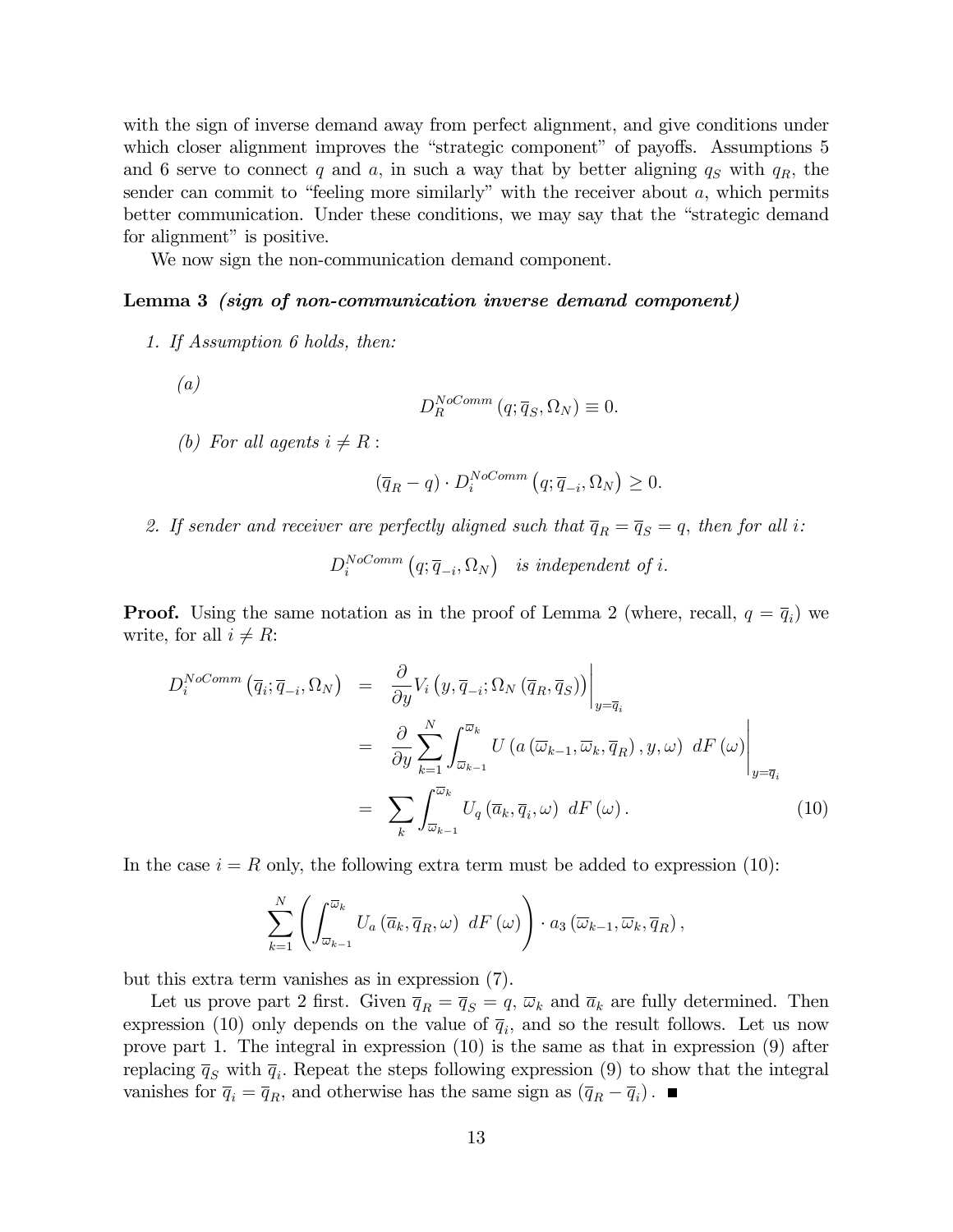Unlike for the "strategic component" of payoffs, there is no reason to expect that the "intrinsic" payoff from a higher value of q should improve with closer alignment between sender and receiver. Hence, "intrinsic demand for alignment" need not be positive. $8$ Nevertheless, if Assumption 6 holds, Lemma 3 shows that willingness to pay for alignment is positive for all agents except the receiver, for whom it is zero. The intuition is as follows. Since the receiver sets a optimally, she cannot gain by perturbing a. When Assumption 6 holds, q and a are redundant control variables, and so she cannot gain by perturbing  $q$ , either. Hence intrinsic demand for alignment is zero for the receiver. As for the sender, his "intrinsic" payoff from q improves by moving q closer to  $\overline{q}_R$  because a is chosen to "fit"  $\overline{q}_R$ .

The next result combines Lemmas 2 and 3 to characterize the sign of the inverse demand functions along a given N-partition correspondence.

## Proposition 1 *(sign of inverse demand function of q over an N-partition cor***respondence)** Suppose  $\Omega_N$  is comonotonic.

1. If sender and receiver are perfectly aligned such that  $\overline{q}_R = \overline{q}_S = q$ , then for all i:

$$
D_i\left(q; \overline{q}_{-i}, \Omega_N\right) = p \ independent \ of \ i.
$$

2. If Assumption 6 holds, then:

(a)

$$
(\overline{q}_S - q) \cdot D_R(q; \overline{q}_S, \Omega_N) \ge 0.
$$

(b) For all agents  $i \neq R$ :

$$
(\overline{q}_R - q) \cdot D_i \left( q; \overline{q}_{-i}, \Omega_N \right) \geq 0.
$$

- 3. If Assumptions 4 and 5 hold, then  $D_R(q; \overline{q}_{-i}, \Omega_N) \geq 0$  for  $q \leq \overline{q}_S$ , and, for all other agents  $i \neq R$ ,  $D_i(q; \overline{q}_{-i}, \Omega_N) \geq 0$  if  $q \leq \overline{q}_R$ .
- 4. Suppose  $\Omega_N(\cdot, \overline{q}_{-i})$  is defined over the interval  $[c, d]$ . Then:

$$
V_i^*\left(d,\overline{q}_{-i};\Omega_N\right) = V_i^*\left(c,\overline{q}_{-i};\Omega_N\right) + \int\limits_c^d D_i\left(q;\overline{q}_{-i},\Omega_N\right) dq.
$$

**Proof.** Parts 1 and 2 hold because inverse demand is given by:  $D_i^{Comm} + D_i^{NoComm}$ , and the two separate components have been signed in Lemmas 2 and 3. (Recall also that  $D_i^{Comm} \equiv 0$  for  $i \neq R, S$ ). Part 3 holds because  $D_i^{NoComm} \geq 0$  for all q if Assumption 4 holds (refer to eq. 10). Part 4 is proved in Lemma B.3.  $\blacksquare$ 

<sup>&</sup>lt;sup>8</sup>For example, suppose that all agents have a lot of value for  $q$  independent of the cheap talk game, then demand for either  $\theta$  or q will be positive for all agents irrespective of alignment.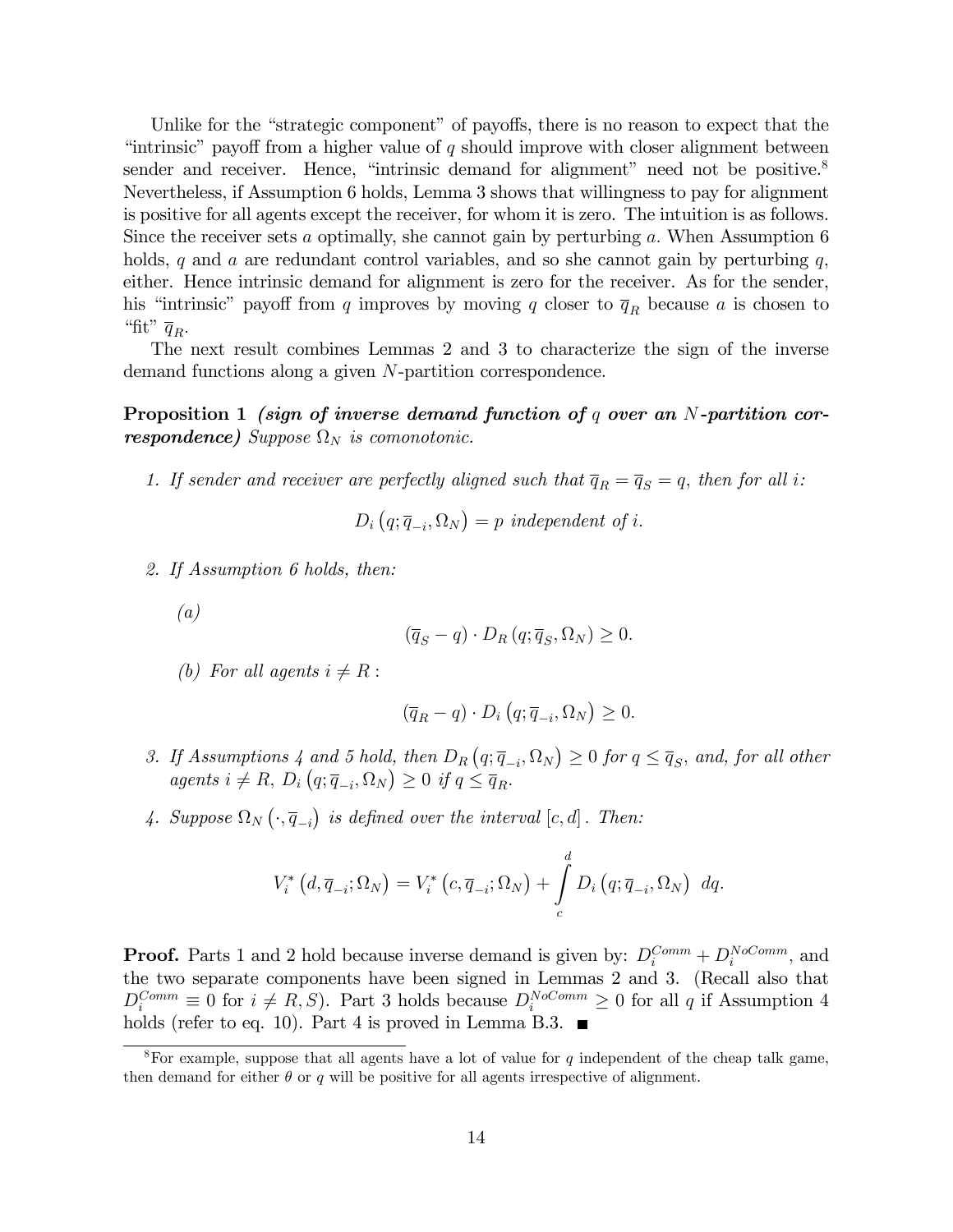Proposition 1 part 1 says that all agents have the same marginal willingness to pay for q at the perfect alignment point. What about their willingness to pay for  $\theta$ ? Agent is willingness to pay for  $\theta$  is:

$$
D_i(g_i(\theta); \overline{q}_{-i}, \Omega_N) \cdot q'_i(\theta).
$$

At the perfect alignment point the first term is independent of  $i$ , and so any two agents *i*, *j* have the same willingness to pay for  $\theta$  if and only if  $q'_{i}(\theta) = q'_{j}(\theta)$ . An important exception is the case in part 2, where the first term vanishes at perfect alignment; then, no restrictions on the functions  $q_i(\cdot)$  are required for all agents' willingness to pay for  $\theta$ to equate (to zero) at the perfect alignment point.

Part 3 shows a case where willingness to pay is nonnegative at least up to the point where  $q_i$  which attains the perfect alignment level, and possibly further. If willingness to pay is strictly positive at the perfect alignment point, then at that point the incentives to acquire  $\theta$  cannot be aligned unless  $q_i'(\theta)$  is independent of i.

## 4 Extending the Results to the Regular Equilibrium Correspondence  $\Omega$

All the results so far have focused on the correspondence  $\Omega_N$ . This has restricted the analysis to equilibria with a fixed number N of partition elements as  $(q_R, q_S)$  vary. We now introduce a more general equilibrium correspondence  $\Omega$ .

**Definition 5** (regular equilibrium correspondence) A multi-valued mapping  $\Omega$  :  $\mathbb{R}^2 \twoheadrightarrow \mathbb{R}$  is a **regular equilibrium correspondence** if it is continuous and if, for every  $\overline{q}_{-i}$ , the domain of  $\Omega\left(\cdot,\overline{q}_{-i}\right)$  can be partitioned into a (countable) number of adjacent intervals  $[c_{\tau}, d_{\tau})$  where each  $(c_{\tau}, d_{\tau})$  is the largest open interval such that on it,  $\Omega$  coincides with a comonotonic N-partition correspondence  $\Omega_N$ .

A regular equilibrium correspondence is constructed by pasting together several "components"  $\Omega_N$ 's. These components are pasted together continuously, but not necessarily differentiably, at the boundaries of the disjoint intervals  $(c_{\tau}, d_{\tau})$ . By construction,  $\Omega$  has the same number of equilibrium partition elements within each interval  $(c_{\tau}, d_{\tau})$ . Across adjacent intervals either the number  $N$  of partition elements changes, or the functions  $\mathfrak{w}_k(\cdot, \overline{q}_{-i})$  from one interval merge non-differentiably into those of the other interval, or both. Typically, the number of partition elements changes from  $N$  to  $N+1$  between two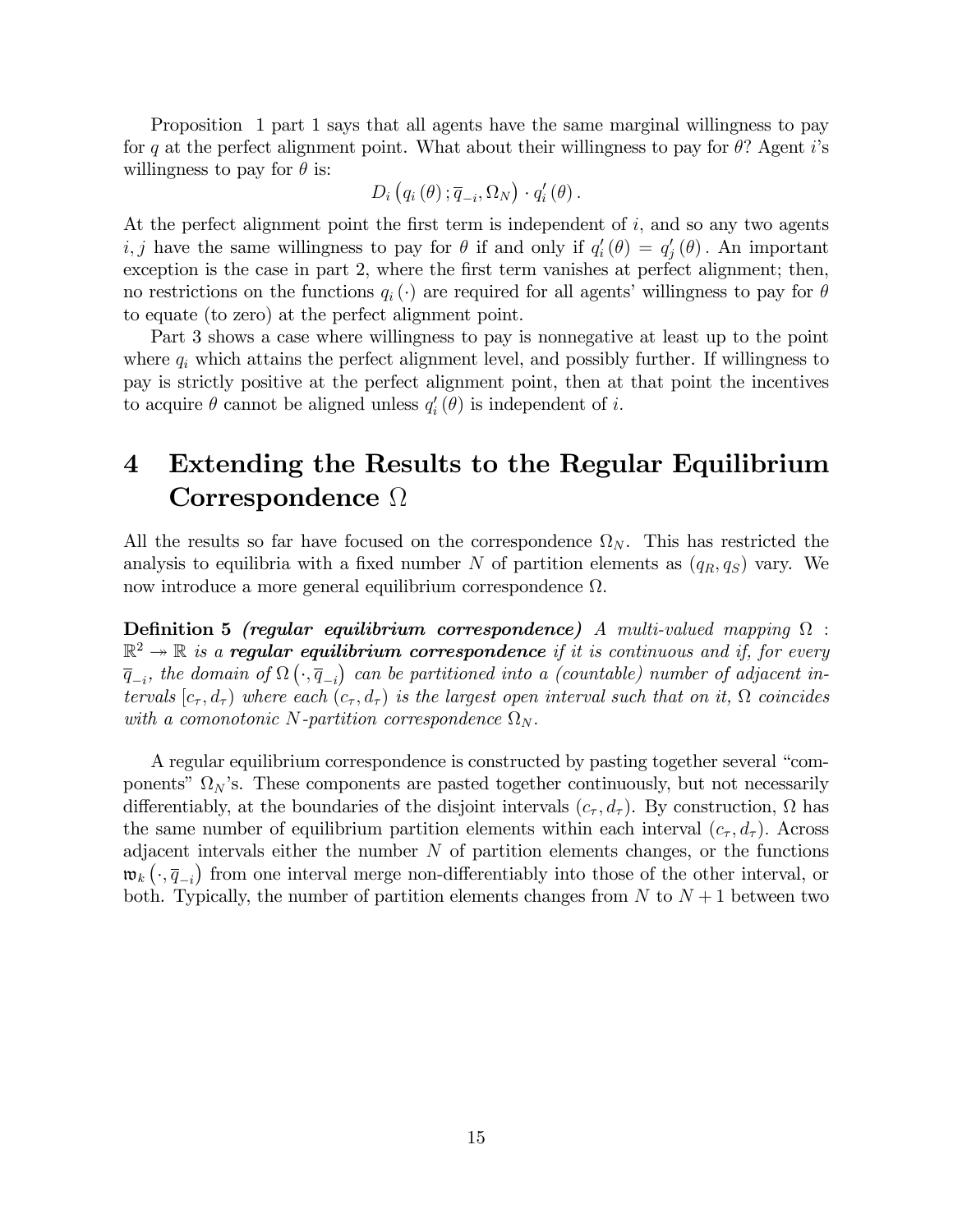adjacent intervals.<sup>9,10</sup>

Allowing the number of partition elements  $N$  to vary along the equilibrium correspondence is necessary to permit, among others, an important equilibrium selection: that which picks out the most informative equilibrium for every pair  $(q_R, q_S)$ . For instance, in Crawford and Sobelís (1982) quadratic example, the equilibrium correspondence that picks out the cheap talk equilibrium with the largest number of partition elements  $N$  for any given  $(q_R, q_S)$ , is regular. Another regular equilibrium correspondence (perhaps, a less interesting one) is the one obtained by adding the qualifier "provided that  $N \leq 5$ " to the previous sentence. At the point of perfect alignment  $q_R = q_S$ , continuity of  $\Omega$  pins down a single "limit" cheap talk equilibrium among many that exist.

We now informally introduce the notion of "inverse demand over the regular equilibrium correspondence  $\Omega$ ," with the obvious meaning that  $\Omega_N$  is replaced by  $\Omega$  in Definition 3. Clearly, all the characterizations obtained in Proposition 1 also characterize inverse demand over  $\Omega$ , except at the boundaries of the intervals  $[c_{\tau}, d_{\tau})$ , where differentiability may fail and so inverse demand may not be well-defined. Hence the following extension obtains.

Corollary 1 (Proposition 1 extends to  $\Omega$  almost everywhere) Let  $\Omega$  be a regular equilibrium correspondence, and replace  $\Omega_N$  with  $\Omega$  in the statement of Proposition 1. The result in part 1 holds if  $\Omega$  is differentiable at the point of perfect alignment. The results in parts 2 and 3 hold almost everywhere.

The next result applies Corollary 1 to Examples 1-3.

Corollary 2 (applying Corollary 1 to Examples 1-3) Let  $\Omega$  be a regular equilibrium correspondence. In Examples 1, 2 the inverse demand function over  $\Omega$  has the properties in Proposition 1 part 2. In Example 3, the inverse demand function over  $\Omega$  has the properties in Proposition 1 part 3.

**Proof.** By Lemma B.1, the functional forms of U in Examples 1 and 2 satisfy Assumption 6, and the functional form of U in Example 3 satisfies Assumptions 4 and 5.  $\blacksquare$ 

$$
\mathfrak{w}_{k}^{N}\left( b\right) =\frac{k}{N}+2bk\left( k-N\right) .
$$

As the bias parameter  $b \uparrow 1/12$ , the 3-partition equilibrium "merges into" into the 2-partition equilibrium and "dies," meaning that  $\mathfrak{w}_2^3(b) \to \mathfrak{w}_1^2(b) = 1/3$  and  $\mathfrak{w}_1^3(b) \to 0$ . However, the merge does not happen differentiably. Indeed, at  $b = 1/12$  we have:

$$
\frac{\partial}{\partial b}\mathfrak{w}_2^3(b) = -4 \neq \frac{\partial}{\partial b}\mathfrak{w}_1^2(b).
$$

 $9 \text{ An example can help see why non-differentiability arises when } N \text{ changes. Refer back to Crawford}$ and Sobel (1982). By their equation (23) the k-th partition cutoff in an  $N$ -partition equibrium takes the form:

<sup>&</sup>lt;sup>10</sup>Note that the boundaries of these intervals cannot be chosen arbitrarily: because  $\Omega$  must be continuous, the pasting together of the  $\Omega_N$ 's can only take place at those specific values  $q_i$  where the partition cutoffs  $\mathfrak{w}_k(\cdot, \overline{q}_{-i})$  of one  $\Omega_N$  "continuously morph" into those of another one; for example, where a 3-partition equilibrium correspondence morphs into a 4-partition equilibrium correspondence.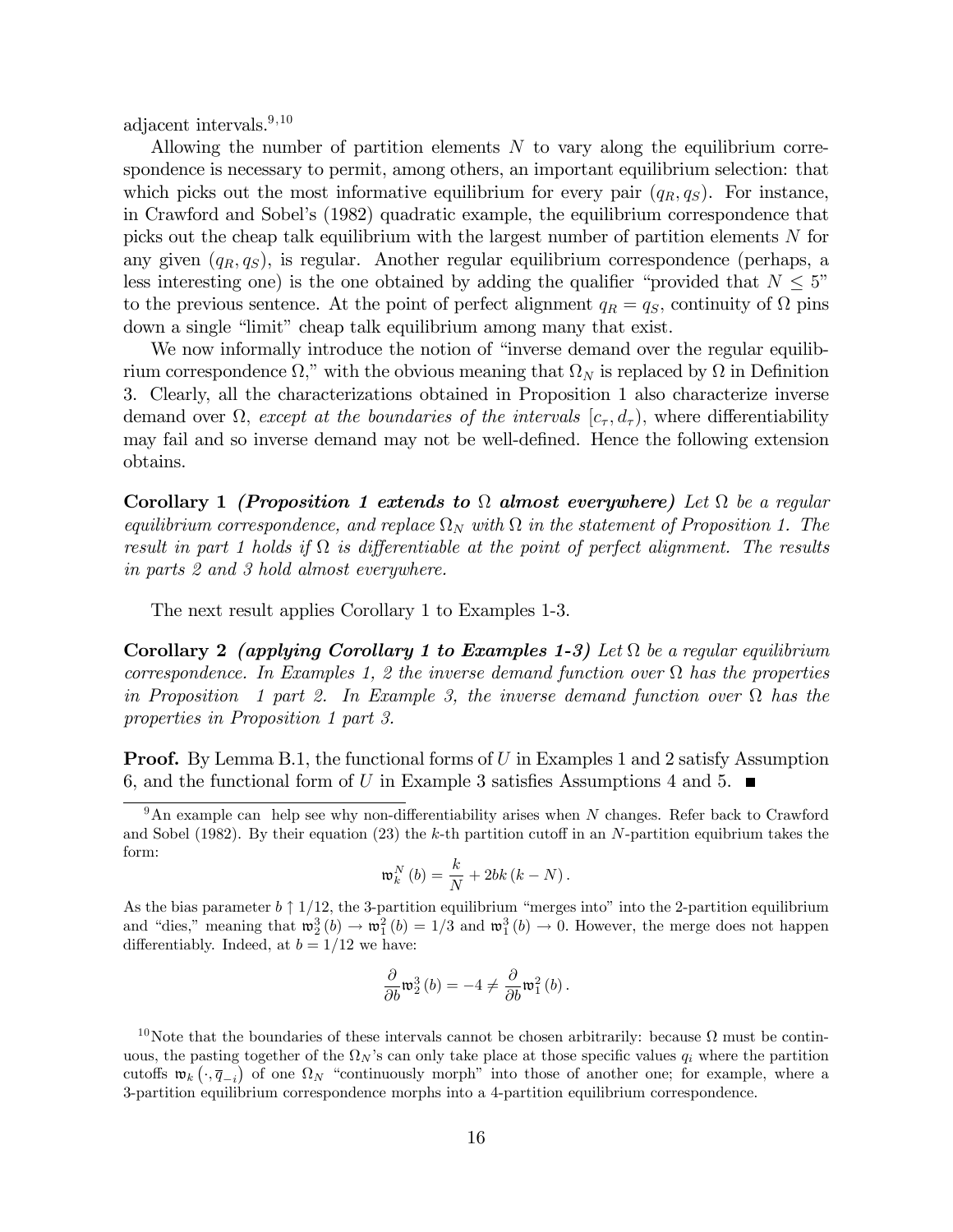This corollary highlights the fact that Example 3 is different from the other examples: since Assumption 6 does not hold, inverse demand can only be signed in a portion of the parameter region q: Observe that in the above corollary, regular equilibrium correspondences are easy to construct if  $\omega \sim U[0, 1]$ , because then Lemma 1 guarantees that any  $\Omega_N$  is comonotonic.

The result in part 4 of Proposition 1 extends as follows.

**Corollary 3** (slope of  $V^*$  given  $\Omega$ ) Let  $\Omega$  be a regular equilibrium correspondence.  $V_i^* \left( \cdot, \overline{q}_{-i}; \Omega \right)$  is non-decreasing in any interval where  $D_i \left( \cdot, \overline{q}_{-i}, \Omega_N \right) \geq 0$  almost everywhere; it is non-increasing in any interval where  $D_i\left(\cdot; \overline{q}_{-i}, \Omega_N\right) \leq 0$  almost everywhere.

#### **Proof.** See Online Appendix B. ■

This result provides a sort of "fundamental theorem of calculus" for  $\Omega$ .<sup>11</sup> This is a key result in this paper, and is why we require  $\Omega$  to be continuous in Definition 5. This result implies, for example, that under the assumptions of Proposition 1 part 2 the function  $V_i^* \left( \cdot, \overline{q}_{-i}; \Omega \right)$  is quasi-concave with a global maximum at  $\overline{q}_{-i}$  for  $i = R, S$ .

## 5 Approximating Inverse Demand Functions Over  $\Omega$

Even when  $\Omega$  is regular, inverse demand functions need not be well-defined at the boundaries of the intervals  $[c_{\tau}, d_{\tau})$ . At those points  $\Omega$  switches from one  $\Omega_N$  to another, and the function  $V_i^* \left( \cdot, \overline{q}_{-i}; \Omega \right)$ , while continuous, exhibits kinks (refer to the green "bumpy" lines in Figure 1).

A discontinuous inverse demand function does not pose conceptual problems: one can still evaluate whether the marginal benefit of  $q$  exceeds a given price or not. Practically, however, it is easier to work with continuous inverse demand functions. To this end, we seek to approximate  $V_i^*$  with a *continuously differentiable* function  $V_i$  that yields an "approximately correct" demand for  $\theta$ . The next definition spells out the required features of such an approximant.

Definition 6 *(informational approximants to expected payoff)* A *continuously* differentiable function  $V_i$  is an informational approximant of  $V_i^*$  on an interval  $Q$  if  $V_i \geq V_i^*$  on  $Q$  and if for every  $[c_{\tau}, d_{\tau}) \subseteq Q$  defined in Definition 5:

$$
\min_{y \in [c_{\tau}, d_{\tau})} \widehat{V}_i \left( y; \overline{q}_{-i}, \Omega \right) - V_i^* \left( y, \overline{q}_{-i}; \Omega \right) = 0.
$$

The approximant  $V_i$  is a function of a single variable y and is parameterized by  $\overline{q}_{-i}$ ,  $\Omega$ . The function  $V_i$  is differentiable over  $Q$  by definition. The function  $V_i$  always lies (weakly)

<sup>11</sup>Corollary 3 is not an immediate consequence of the fundamental theorem of calculus because the theorem's assumptions (absolute continuity of  $D_i$ ) are not invoked here.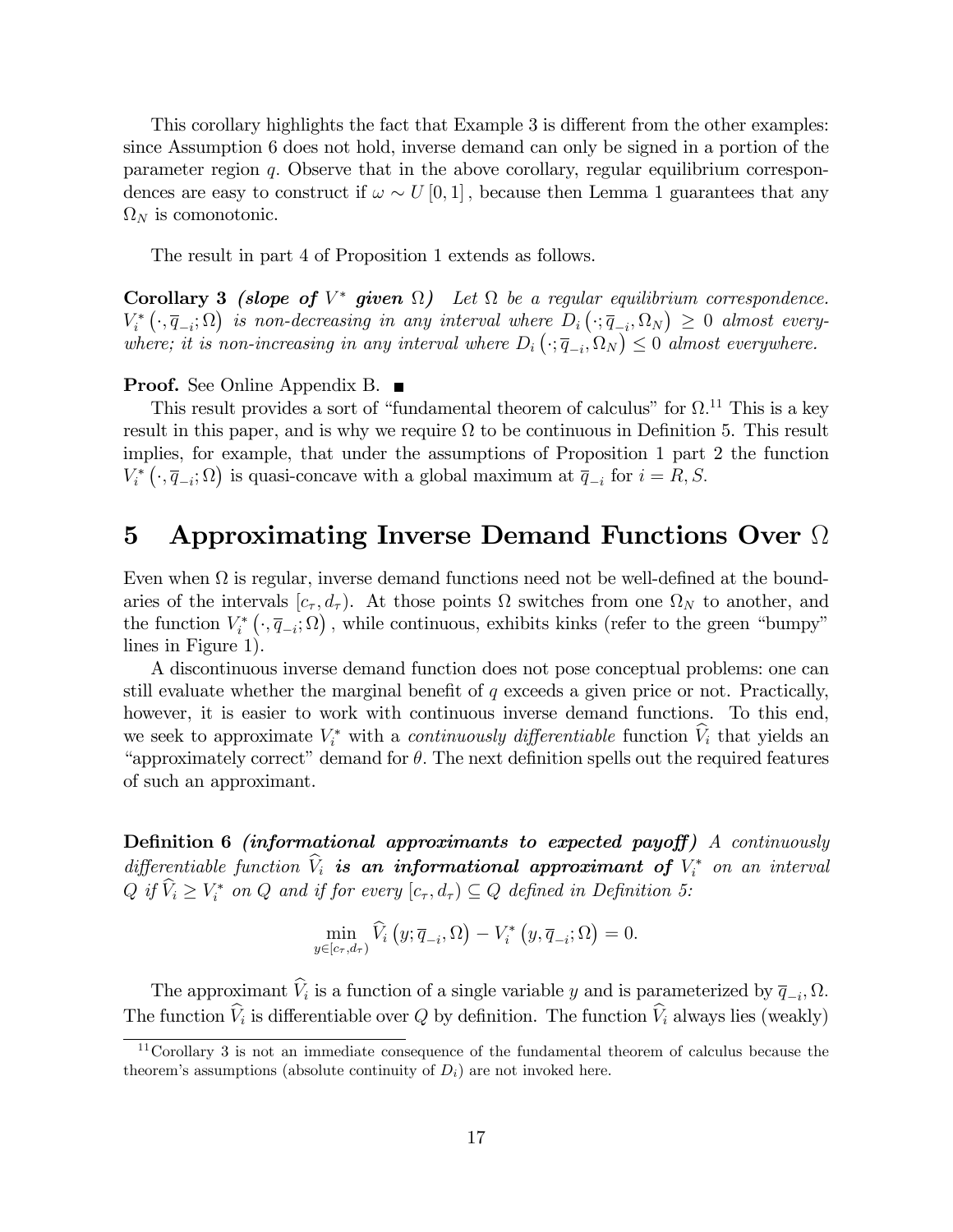

(orange, smooth lines) in Examples 1 and 2. Approximants lie above the value functions, and touch them once at every bump. Functional form expressions for displayed approximants provided in the proof of Proposition 3 and in Antic and Persico (2019).  $\hat{\mathcal{V}}_i$ (orange, smooth lines) in Examples 1 and 2. Approximants lie above the value functions, and touch them once at every bump. Functional form expressions for displayed approximants provided in the proof of Proposition 3 and in Antic and Persico (2019).  $\tilde{i}^*$  (green, bumpy lines) at the most informative equilibrium, and their informational approximants Example 2 graphed in case  $\rho < 1$  only because value functions in case  $\rho > 1$  are smooth and require no approximants. Example 2 graphed in case  $\rho < 1$  only because value functions in case  $\rho > 1$  are smooth and require no approximants.  $\breve{\triangleright}$ Figure 1: Value functions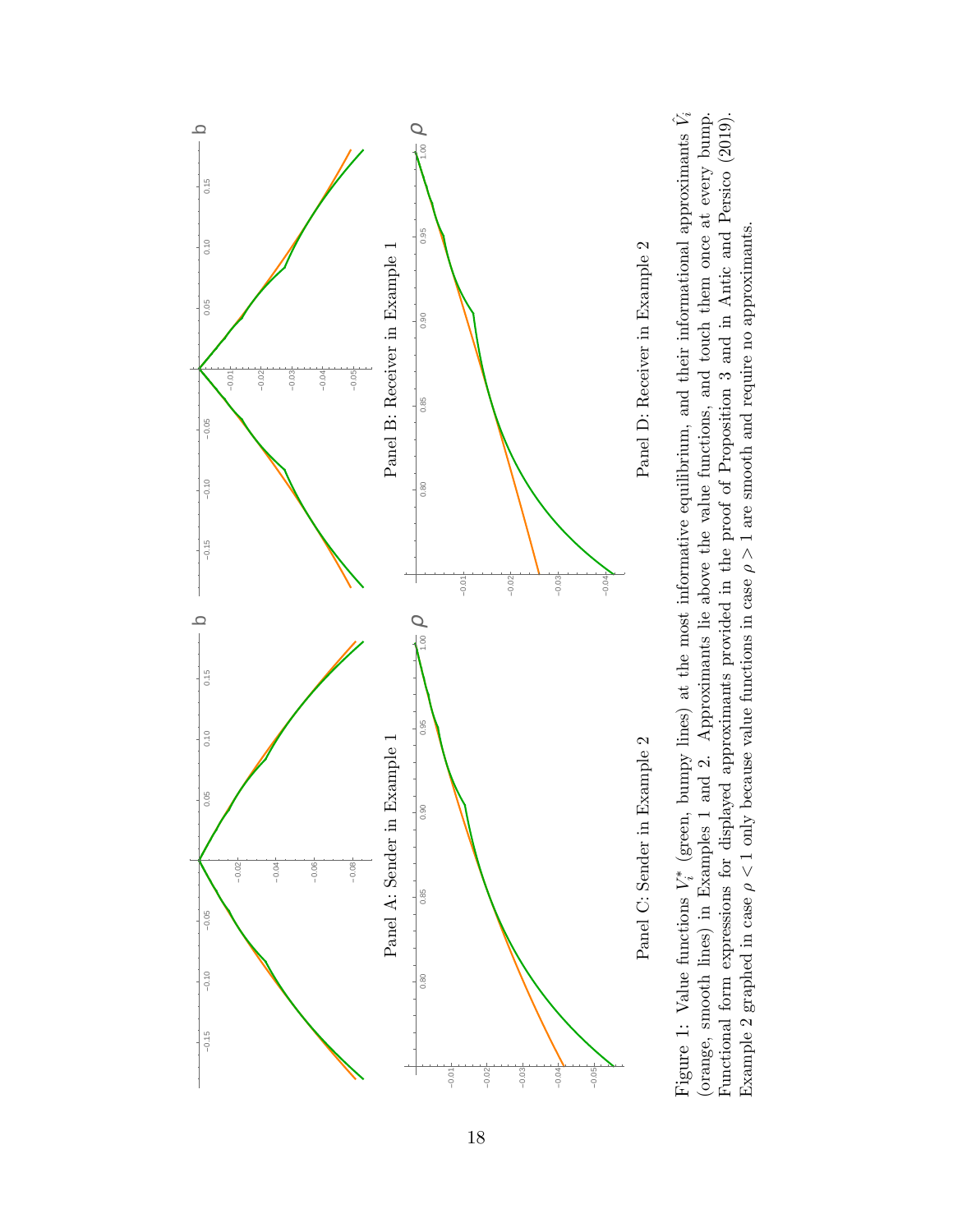above  $V_i^*$  and touches  $V_i^*$  at least once in every half-open interval where  $\Omega$  coincides with a different  $\Omega_N$ .

Typically, many informational approximants to a given payoff function will exist, and there is no recipe for finding an analytically tractable one. Nevertheless, for examples 1 and 2 we able to provide analytically tractable approximants when  $\Omega$  is the most informative equilibrium correspondence. These approximants are are depicted as the orange lines in Figure 1. Note that the orange function is not differentiable at the perfect alignment point so, technically, it must be regarded as two distinct approximants defined on the two intervals abutting the perfect alignment point  $\overline{q}_{-i}$  from the left and the right.<sup>12</sup>

We now define the approximate inverse demand function of  $\theta$ .

Definition 7 (approximate inverse demand function of  $\theta$  given  $\widehat{V}_i$ ) Agent i's approximate inverse demand function of  $\theta$  given  $\widehat{V}_i$  is:

$$
\frac{d}{d\theta}\widehat{V}_{i}\left(q_{i}\left(\theta\right);\overline{q}_{-i},\Omega\right).
$$

Note that the derivative exists and is continuous because  $V_i$  is continuously differentiable by assumption.

We now define the *demand for*  $\theta$ , which is how much  $\theta$  agent i wants to purchase at a given price. This is different from the *inverse demand function of*  $\theta$ , which indicates the price at which agent i is willing to acquire a marginal unit of  $\theta$ . The next definition abuses notation by omitting the dependence of demand on  $\overline{q}_{-i}, \Omega$ , and  $V_i$ .

**Definition 8** (approximate and actual demands for  $\theta$ ) Let  $\hat{V}_i$  be an informational approximant of  $V_i^*$  on the interval  $[q_i(\theta_L), q_i(\theta_H)]$ . Agent i's demands for  $\theta$  given price p are:

$$
\widehat{\theta}_{i}(p) \in \arg \max_{\theta \in [\theta_L, \theta_H]} \widehat{V}_i(q_i(\theta); \overline{q}_{-i}, \Omega) - p\theta \qquad \text{(approximate)}
$$
\n
$$
\theta_{i}^*(p) \in \arg \max_{\theta \in [\theta_L, \theta_H]} V_i^*\left(q_i(\theta), \overline{q}_{-i}; \Omega\right) - p\theta. \qquad \text{(actual)}
$$

The above definition allows demand to be multi-valued, to capture the case of multiple optimal choices. We want our approximants to generate an "approximately correct" demand for  $\theta$ . Let us define "approximately."

<sup>&</sup>lt;sup>12</sup>When  $\Omega$  is the is the most informative equilibrium correspondence, no informational approximant can be expected to be differentiable at the perfect alignment point. To understand why, observe that when  $\Omega$  is the is the most informative equilibrium correspondence, the points  $c_{\tau}$  where  $V_i^*$  is non-differentiable  $\text{accumulate around } \overline{q}_{-i}$ . Thus  $V_i$  is required to touch  $V_i^*$  from above more and more frequently as  $q_i \to \overline{q}_{-i}$ . This stringent requirement reduces the degrees of freedom in choosing the shape of  $V_i$  to the point that its differentiability at  $\bar{q}_{-i}$  can no longer be ensured. This can be verified graphically by looking at Figure 1: the orange approximants needs to smooth out an infinite accumulation of green bumps in the neighborhood of  $q_R = q_S$ , and this forces the left- and right-approximants to approach the limiting point  $q_R = q_S$  with different derivatives.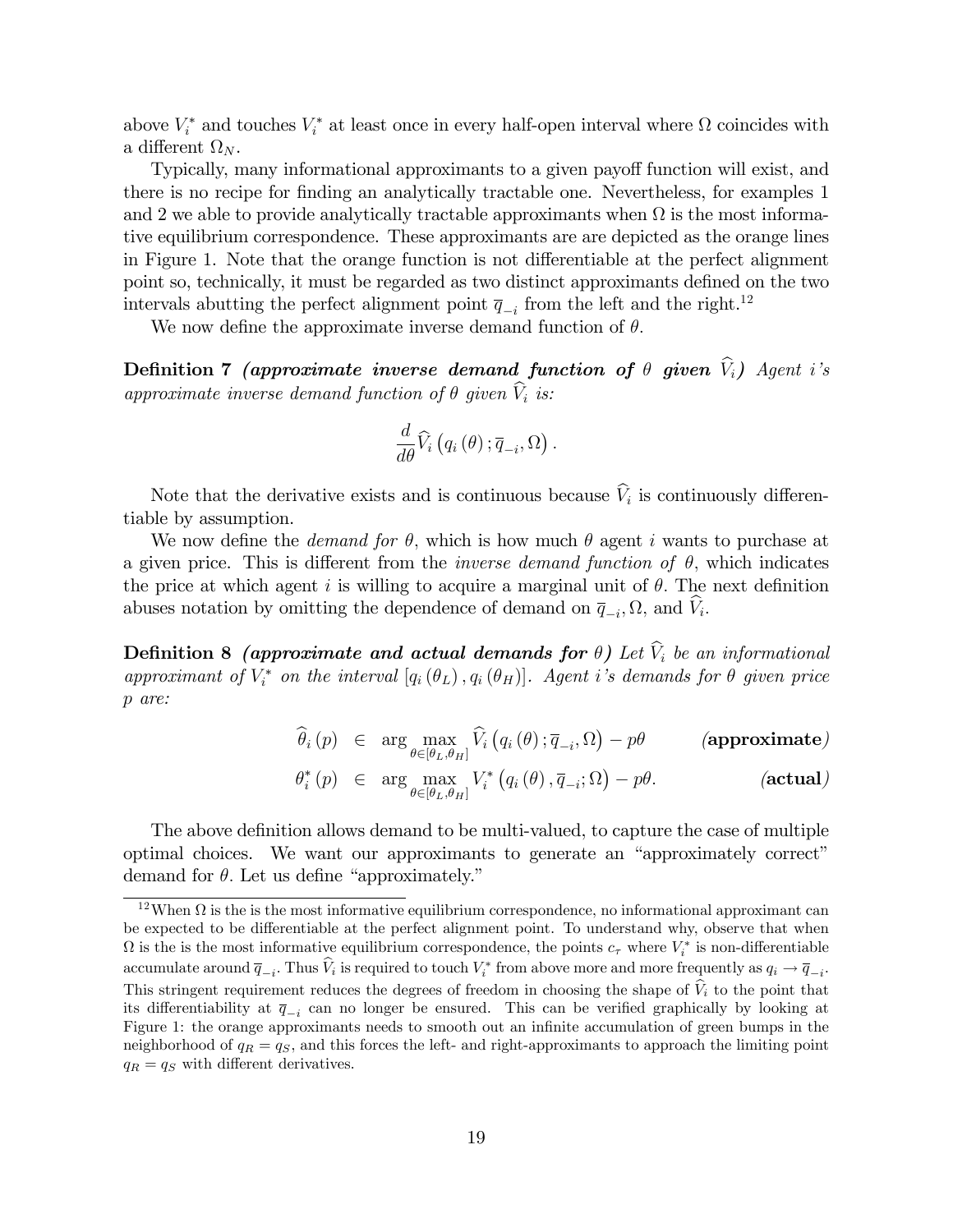**Definition 9** (informational closeness) Agent i's approximate demand for  $\theta$  is informationally close to actual demand if, for all p, any two  $\theta_i(p)$ ,  $\theta_i^*(p)$  are mapped by  $q_i(\cdot)$ into a single interval  $[c_{\tau}, d_{\tau})$  defined in Definition 5, or into two adjacent intervals.

When  $\theta_i(p)$  and  $\theta_i^*(p)$  are mapped into the same interval, they are informationally similar in the sense that give rise to equilibria with the same number of partition elements. When the two intervals are adjacent, continuity of  $\Omega$  implies that there is no change in the informational content of the equilibria at the point where  $q$  crosses over from one interval to the next. In this sense, the informational content of the equilibria in two adjacent intervals is similar. In most applications, two adjacent intervals will have a similar (i.e., within one) number of partition elements.

We seek to provide conditions under which informational approximants give rise to a demand for  $\theta$  that is "informationally close" to actual demand.

Proposition 2 (conditions when approximate demand is informationally close **to actual demand for**  $\theta$ ). Let  $V_i$  be an informational approximant of  $V_i^*$  on the interval  $[q_i(\theta_L), q_i(\theta_H)].$ 

- 1. If i's approximate inverse demand function is decreasing in  $\theta$  then approximate demand is informationally close to actual demand.
- 2. If i's approximate inverse demand is increasing in  $\theta$  then approximate demand equals  $\theta_L$  or  $\theta_H$ , and actual demand is informationally extremal for all p, meaning that  $\theta^*_i(p)$  is informationally close either to  $\theta_L$  or to  $\theta_H$ .

#### **Proof.** See Appendix A.2.  $\blacksquare$

Proposition 2 says that, if approximate inverse demand is either increasing or decreasing, then for the purpose of computing the amount of information exchanged in the cheap talk equilibrium, there is relatively little loss in working with informational approximants.

The next proposition obtains tractable informational approximants for Examples 1 and 2, restricting attention to the set of parameters where some communication is possible.

Proposition 3 (Tractable informational approximants for Examples 1 and 2 using the most informative equilibrium selection) Let  $\Omega$  be the most informative equilibrium correspondence.

1. Consider Example 1, and assume  $|q_R - q_S| < \frac{1}{4}$  $\frac{1}{4}$  so that non-babbling equilibria exist. Given  $\overline{q}_R$ , a sender's approximate inverse demand function is:

$$
\frac{4}{3} (\overline{q}_R - q_S(\theta)) + \frac{1}{3} \operatorname{sgn} (\overline{q}_R - q_S(\theta)),
$$

which is decreasing in  $\theta$ .

Given  $\overline{q}_S$ , a receiver's approximate inverse demand is increasing in  $\theta$  everywhere except at  $q_R(\theta) = \overline{q}_S$ .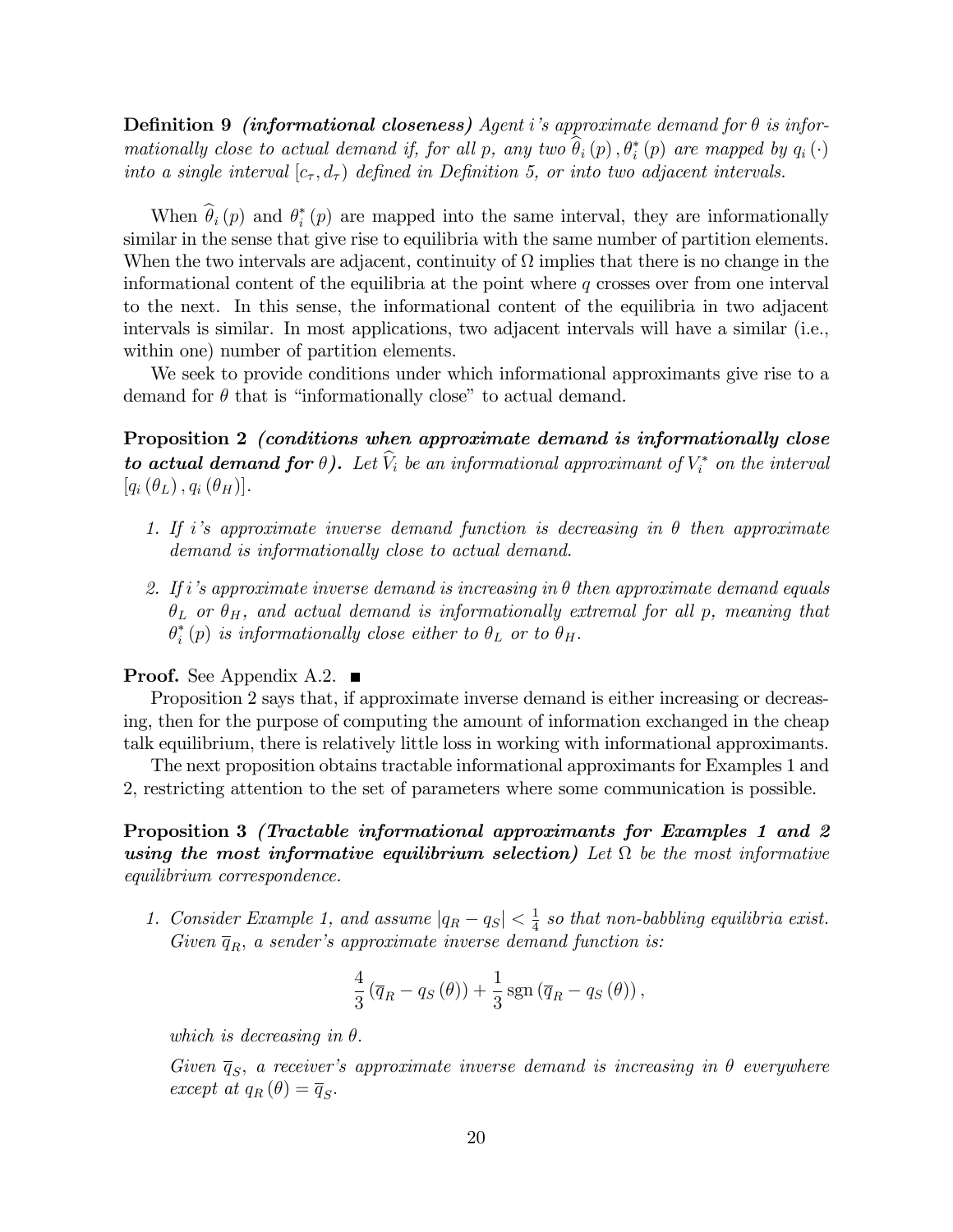2. Consider Example 2, and denote  $\rho = q_R/q_S = (r_R\theta_R)/(r_S\theta_S)$ . Assume  $3/4 < \rho$  so that non-babbling equilibria exist. Given  $\overline{q}_R$ , a sender's approximate inverse demand function is:

$$
-\frac{\overline{q}_R}{\left(q_S(\theta) - 4\overline{q}_R\right)^2} \quad \text{for } \rho \in (3/4, 1]
$$
  

$$
\frac{8\overline{q}_R^2 - 8\overline{q}_R q_S(\theta) + q_S(\theta)^2}{2\overline{q}_R \left(q_S(\theta) - 4\overline{q}_R\right)^2} \quad \text{for } \rho > 1
$$

which is decreasing in  $\theta$ .

Given  $\overline{q}_S$ , a receiver's approximate inverse demand is increasing in  $\theta$  everywhere except at  $q_R(\theta) = \overline{q}_S$ .

3. In both cases listed above: the sender's approximate demand is informationally close to actual demand, and the receiver's actual demand for  $\theta$  is either informationally extremal or such that  $q_R(\theta) = \overline{q}_S$ .

### **Proof.** See Appendix A.2

Parts 1 and 2 provide functional form expression for the approximate demand functions. These functional forms can be useful in applications because they do not depend on the number of partition elements, and thus obviate the need to compute the equilibrium of the cheap talk game. Proposition 3 part 3 says that these approximations are "good."

Proposition 3 reveals that the receiver's inverse demand is increasing, whereas the sender's is decreasing. Figure 2 depicts approximate inverse demand functions for Examples 1 and 2. Consistent with Corollary 2, sender's and receiver's inverse demands have opposite signs.

Why are the approximate inverse demand functions discontinuous at the point of perfect alignment? As discussed in footnote 12, the problem doesn't lie with the choice of approximant, but with the fact that we are approximating the most informative equilibrium selection. In this case, Figure 1 reveals that the function  $V_i^*$  itself has a kink at  $q_R = q_S$ . This kink would be absent if we picked a less-informative equilibrium correspon- $\alpha$  dence  $\alpha$  for example, the correspondence that picks out the cheap talk equilibrium with the largest number of partition elements N provided that  $N \leq 5$ . For this correspondence the function  $V_i^*$  is smooth around the perfect-alignment point, and the actual inverse demand function is continuous. In this case one can easily construct approximate inverse demand functions that are continuous at the perfect-alignment point.

Proposition 3 focuses on the set of parameters where some communication is possible because no approximation is required elsewhere (where no communication is possible, inverse demand is continuously differentiable.) It is good to remember, therefore, that above functional forms are only good approximations in the parameter region where some communication is possible.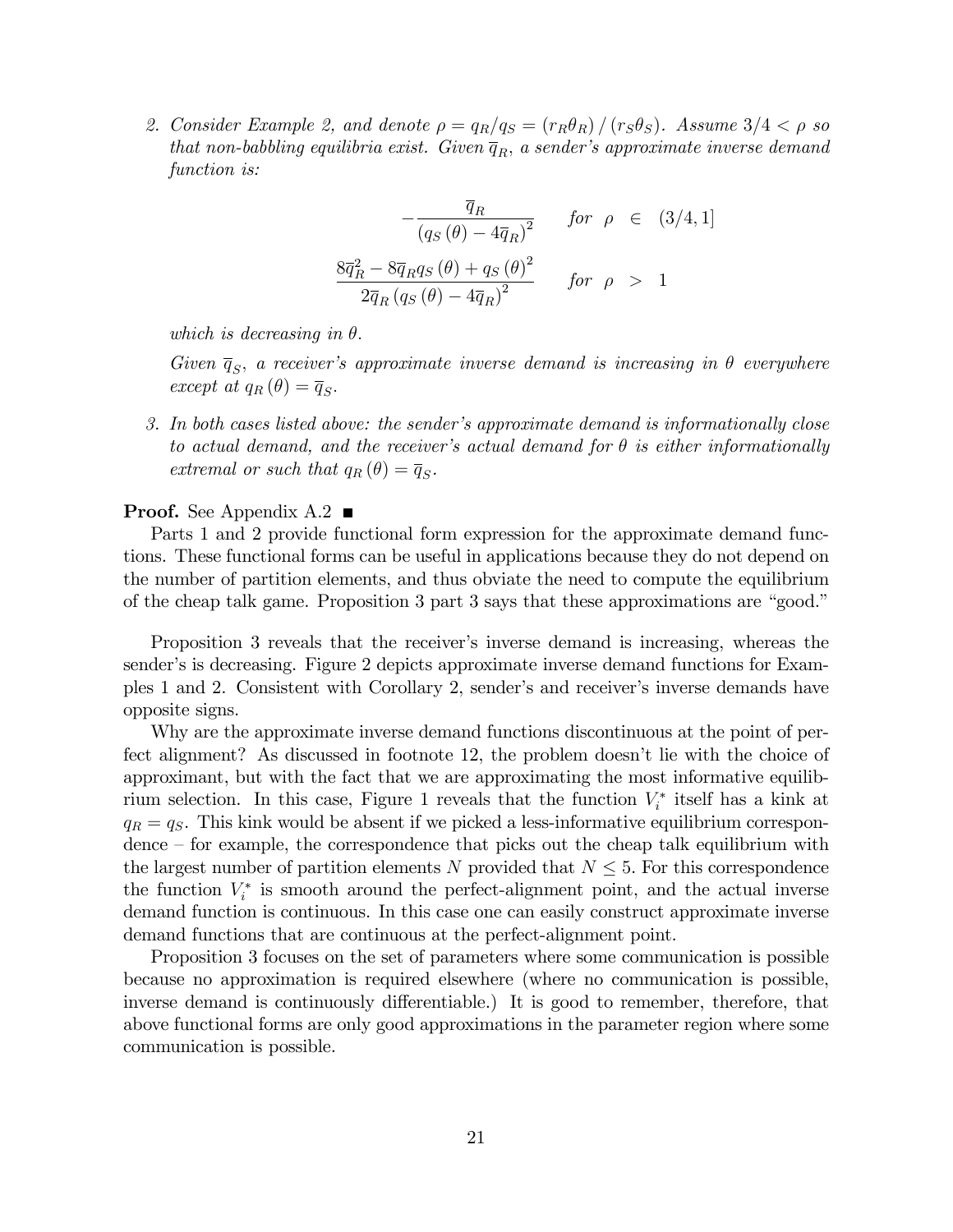

Figure 2: Sender's and receiver's approximate inverse demands in Examples 1 and 2. These are the derivative of the informational approximants  $\hat{V}_i$  (orange, smooth lines) in Figure 1. As predicted in Proposition 1, the inverse demands have opposite signs. Because the approximate inverse demands graphed in this picture are the ones associated with the most-informative equilibrium selection, the Figure 2: Sender's and receiver's approximate inverse demands in Examples 1 and 2. These are the derivative of the informational approximants  $\hat{V}_i$  (orange, smooth lines) in Figure 1. As predicted in Proposition 1, the  $\hat{V}_i$  (orange, smooth lines) in Figure 1. As predicted in Proposition 1, the inverse demands have opposite signs. Because the approximate inverse demands graphed in this picture are the ones associated with the most-informative equilibrium selection, the functions are discontinuous at the point where sender and receiver are perfectly aligned. functions are discontinuous at the point where sender and receiver are perfectly aligned.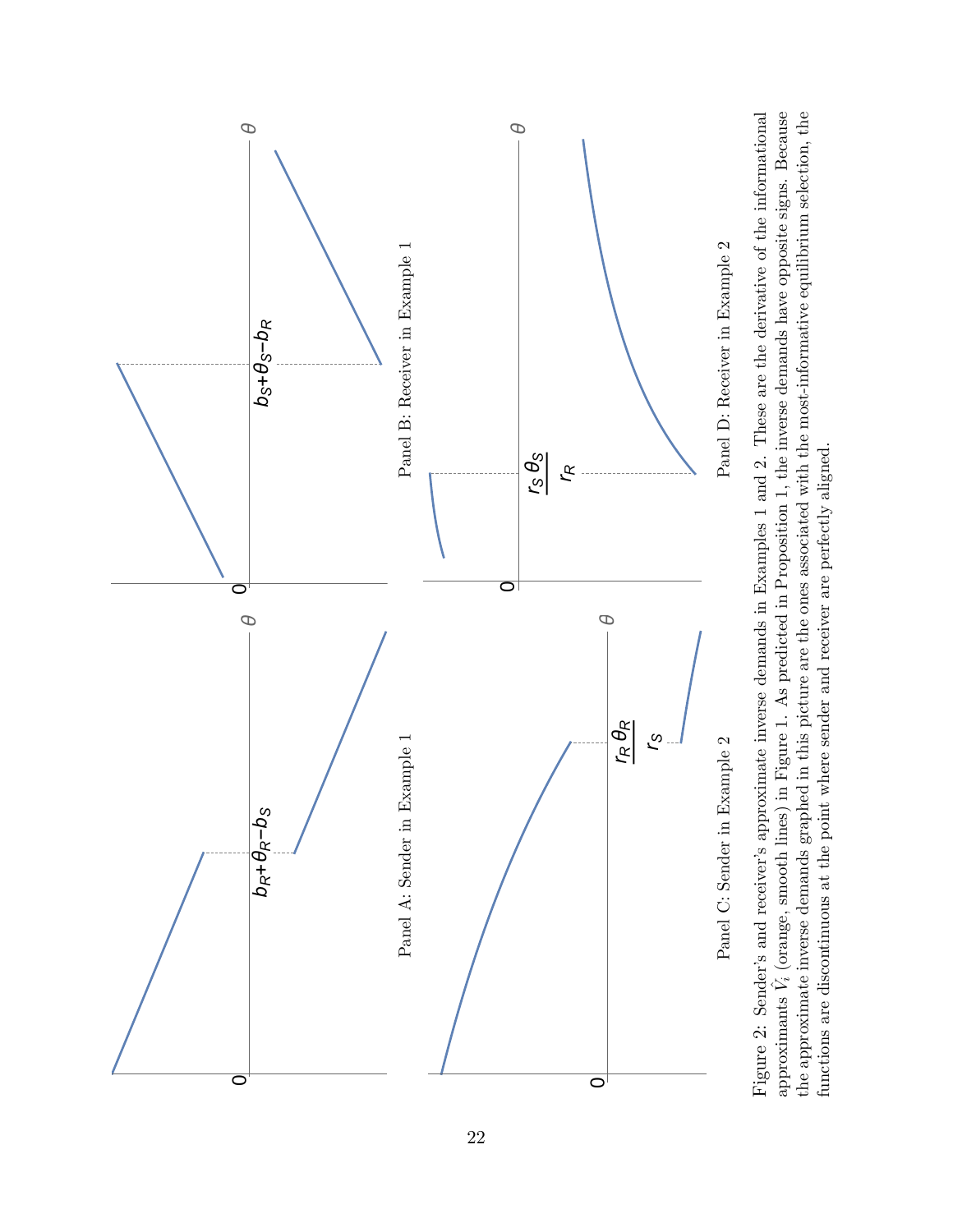## 6 Applications and Extensions

In this section the results of the previous sections are put to use in a number of applications.

## 6.1 Competitive Trading of  $\theta$

This section studies the scenario where an aggregate supply of  $\theta = 1$  is traded competitively before the cheap-talk game. We assume that agent i funds her purchases at an exogenously specified interest rate  $\lambda_i$ . From now on we normalize  $\lambda_i = 0$ , meaning that the interest rate is the same for all agents and equilibrium prices are measured net of the interest rate.

**Definition 10** A competitive equilibrium given an equilibrium correspondence  $\Omega$  is a price  $p^*$  at which  $\sum$ i  $\theta_i^*(p^*) = 1$ , where  $\theta_i^*(p^*)$  is as in Definition 8 with  $\overline{q}_{-i} = q_{-i}(\theta_{-i}^*(p^*))$ .

In a competitive equilibrium, agents trade at a market-clearing price  $p^*$ , expecting their value of holding  $\theta_i^*$  to be obtained in the subsequent cheap talk game. The next proposition provides conditions under which competitive trading promotes perfect alignment.

Proposition 4 (competitive trading of  $\theta$  promotes perfect alignment) Suppose  $\theta$ is traded competitively before the cheap-talk game. Fix any regular equilibrium correspon $dence \Omega$ .

- 1. Suppose  $q_i(\theta) = b_i + \theta$ . Then at the perfect-alignment allocation all agents have the same inverse demand function of  $\theta$ , if that is well-defined.
- 2. Suppose Assumption 6 holds. Then the perfect-alignment allocation is a competitive equilibrium given  $\Omega$ .

**Proof.** Denote by  $\{\overline{\overline{\theta}}_i\}$  the perfect-alignment allocation such that  $\sum$ i  $\theta_i = 1$  and  $q_i\left(\overline{\overline{\theta}}_i\right) = \overline{\overline{q}}$  for all *i*. Denote by  $\overline{\overline{q}}_{-i}$  the allocation where all agents  $-i$  hold  $\overline{\overline{q}}$ .

1. Since at the perfect alignment point  $\overline{q}_R = \overline{q}_S = \overline{\overline{q}}$ , Proposition 1 part 1 guarantees that if demand is well defined then, for all  $i$ :

$$
D_i\left(\overline{\overline{q}}; \overline{\overline{q}}_{-i}, \Omega\right) = p.
$$

Therefore, agent *i*'s marginal willingness to pay for  $\theta$  at  $\theta_i$  is:

$$
p \cdot q_i' \left( \theta \right) = p.
$$

This proves that all agents have the same marginal willingness to pay for  $\theta$  at the perfect-alignment allocation.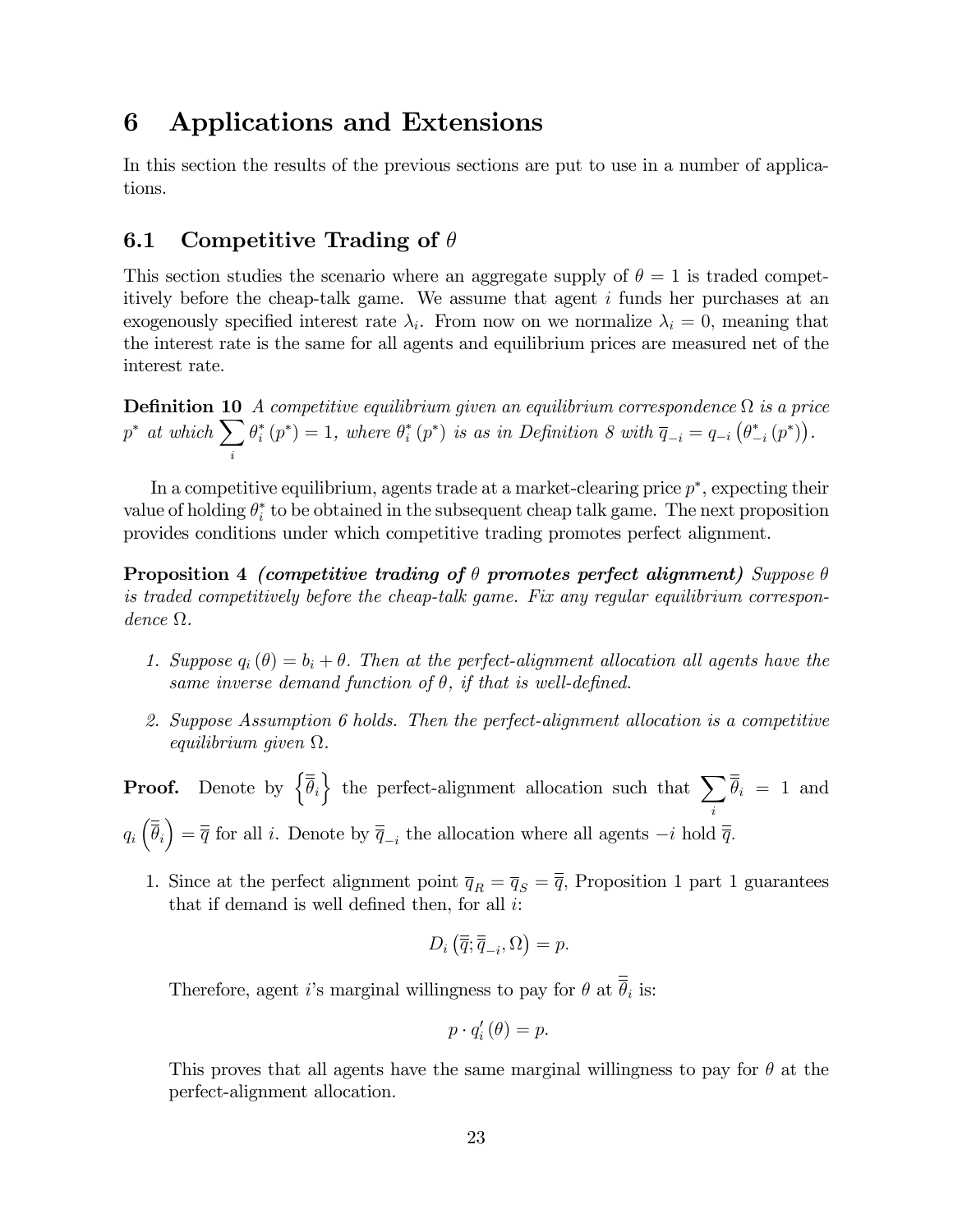2. Since Assumption 6 holds, Corollary 3 together with Proposition 1 part 2 guarantee that the function

$$
V_{i}^{*}\left(q_{i}\left(\theta\right),\overline{\overline{q}}_{-i};\Omega\right)-p^{*}\cdot\theta,
$$

has a global maximum at  $\theta = \theta_i$  if  $p^* = 0$ . Thus the perfect-alignment allocation obtains in a competitive equilibrium with  $p^* = 0$ .

Part 1 establishes that the first-order conditions for competitive equilibrium hold at a perfect-alignment allocation: every agent's inverse demand equals the putative equilibrium price  $p$ . Note that no assumptions on  $U$  are required for this result, but this result is dependent on a restrictive assumption on the form of the function  $q_i(\cdot)$ . Furthermore, part 1 does not ensure that the second-order conditions hold, i.e., that payoffs monotonically improve as alignment gets closer. Thus, the second-order conditions need to be checked on a case-by-case basis. Finally, depending on  $\Omega$ , inverse demand might not be well-defined at the perfect alignment point.

In contrast, Part 2 proves the existence of a perfect-alignment equilibrium (including second-order conditions) without restrictions on  $q_i(\cdot)$ , but Assumption 6 is required. In either case, Proposition 4 states that perfect alignment among agents may be achieved, but not necessarily perfect communication. This is because the statements hold across many equilibrium correspondences, including those that do not feature perfect communication at perfect alignment.<sup>13</sup> The next result specializes to the case where perfect communication is achievable.

**Corollary 4** (perfect communication) Suppose  $\omega \sim U[0, 1]$ . Then there exists a competitive equilibrium with perfect communication in Examples 1 and 2.

**Proof.** The functional forms in Examples 1 and 2 satisfy Assumption 6, and if  $\omega \sim U[0, 1]$ then all regular equilibrium correspondences, including the most informative one, are comonotonic (see Lemma 1). Then Proposition 4 part 2 applies.  $\blacksquare$ 

Proposition 4 does not explicitly address the uniqueness of the equilibrium allocation, but under the assumptions of Part 2, uniqueness follows directly from Proposition 1 part 2 provided that the "opposite sign of demand" property holds strictly, $14$  which it does in most applications.

## 6.2 Restrictions on Receiver's Ability to Trade

We assume here that the receiver has an exogenously given share  $\bar{\theta}_R$  of the enterprise, whereas all other agents, including the sender, acquire shares in the competitive market.

<sup>&</sup>lt;sup>13</sup>For example, all correspondences that restrict the number of equilibrium partitions elements to not exceed a given ceiling do not permit perfect communication.

<sup>&</sup>lt;sup>14</sup>To see this, observe that any allocation that satisfies the resource constraints and differs from  $\{\bar{\overline{\theta}}_i\}$ must feature two agents  $k, \ell$  with  $q_k(\widetilde{\theta}_k) > \overline{\overline{q}} > q_\ell(\widetilde{\theta}_\ell)$ . But then agent k's and  $\ell$ 's willingness to pay have strictly opposite signs. Therefore  $\left\{ \widetilde{\theta}_{i}\right\}$  cannot be a competitive equilibrium.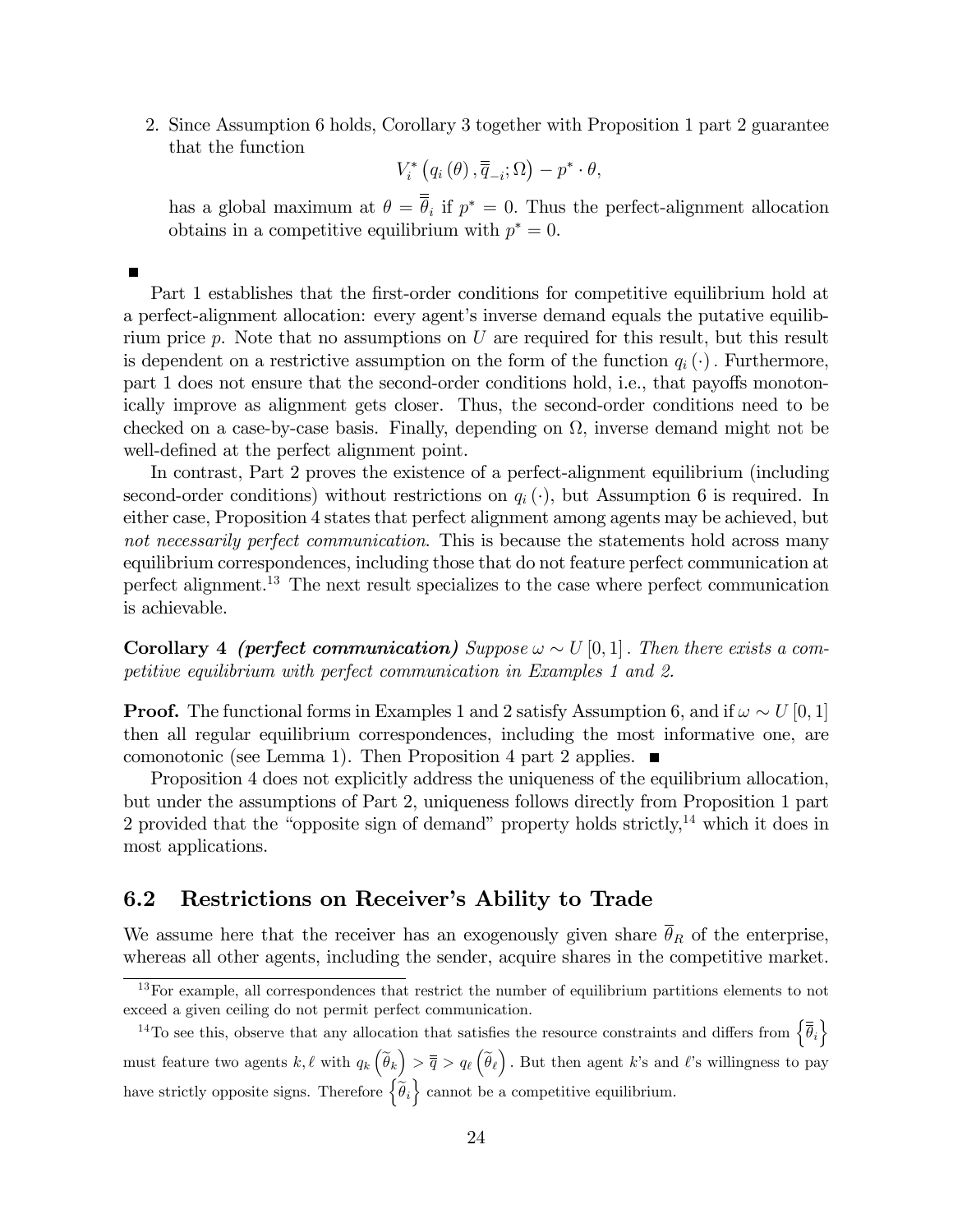This setup is like the competitive trading scenario in Section 6.1, except the receiver is not allowed to trade. For example, the receiver may be a government or company founder, who holds a controlling stake for non-financial reasons, but still seeks to maximize her monetary payoff given this constraint.

In this setting, full communication can be especially difficult to achieve. The next proposition illustrates this point vividly. The setting is comparable to Corollary 4 and, moreover, it assumes that all the agent's preferences are perfectly aligned, in the sense that  $r_i = 1$  for all i. Despite this favorable setting, a competitive equilibrium with perfect communication does not exist if there are sufficiently many numbered agents.

Proposition 5 (impossibility of perfect communication if receiver cannot trade) Consider Example 2 with  $\omega \sim U[0,1]$ , and moreover let preferences be perfectly aligned, i.e., set  $r_i = 1$  for all i. If  $\overline{\theta}_R > 0$  is fixed, then no equilibrium with perfect communication exists if there are more than  $\frac{6}{5}$  $\sqrt{1}$  $\frac{1}{\overline{\theta}_R} - 2$  numbered agents.

#### **Proof.** See Appendix A.2.  $\blacksquare$

This result is a "counterexample" to Corollary 4. If demand for risk is sufficiently large, viz., when the receiver owns a large share of the enterprise, or when there are many numbered agents, then the equilibrium share price is too high for the sender to be willing to hold as much as needed for perfect alignment. Hence we cannot have full communication. In this setting, the numbered agents receive a positive benefit from the sender's share purchase which the sender does not internalize. Put differently, the numbered agents are free-riding on the sender's communicative activity.

This problem arises because the receiver is not allowed to sell some of her holdings. If she could, she would do so and, simultaneously, adopt a more aggressive investment strategy a, ultimately bringing her holdings down to the point of perfect alignment (Corollary 4).

In the setting of Proposition 5, intuitively, the sender should be buying more shares from a welfare perspective. To see this, consider any equilibrium where the equilibrium share price is too high, and so communication is imperfect. Now perturb the equilibrium allocation by taking one share away from a numbered agent and allocating it to the sender. The sender's gain from receiving one more share is  $p^*$  (this gain takes into account his private inframarginal benefit from improving communication with the receiver). The numbered agent's marginal loss from giving up one share *given the equilibrium investment* strategy is  $p^*$ ; and in addition, every numbered agent experiences an inframarginal benefit from a *better investment strategy* which results from improved communication between the sender and the receiver.<sup>15</sup> Therefore, this perturbation results in a welfare gain for the pair involved in the trade, as well as for all other numbered agents. Finally, the receiver also benefits from better communication. Hence, the new allocation is welfare-improving. This observation suggests that the equilibrium price on the capital market fails to reward the positive informational externality that the sender provides by purchasing shares.

 $15$ That this benefit is positive is intuitive, and is proved in Lemma A.4 in Antic and Persico (2017).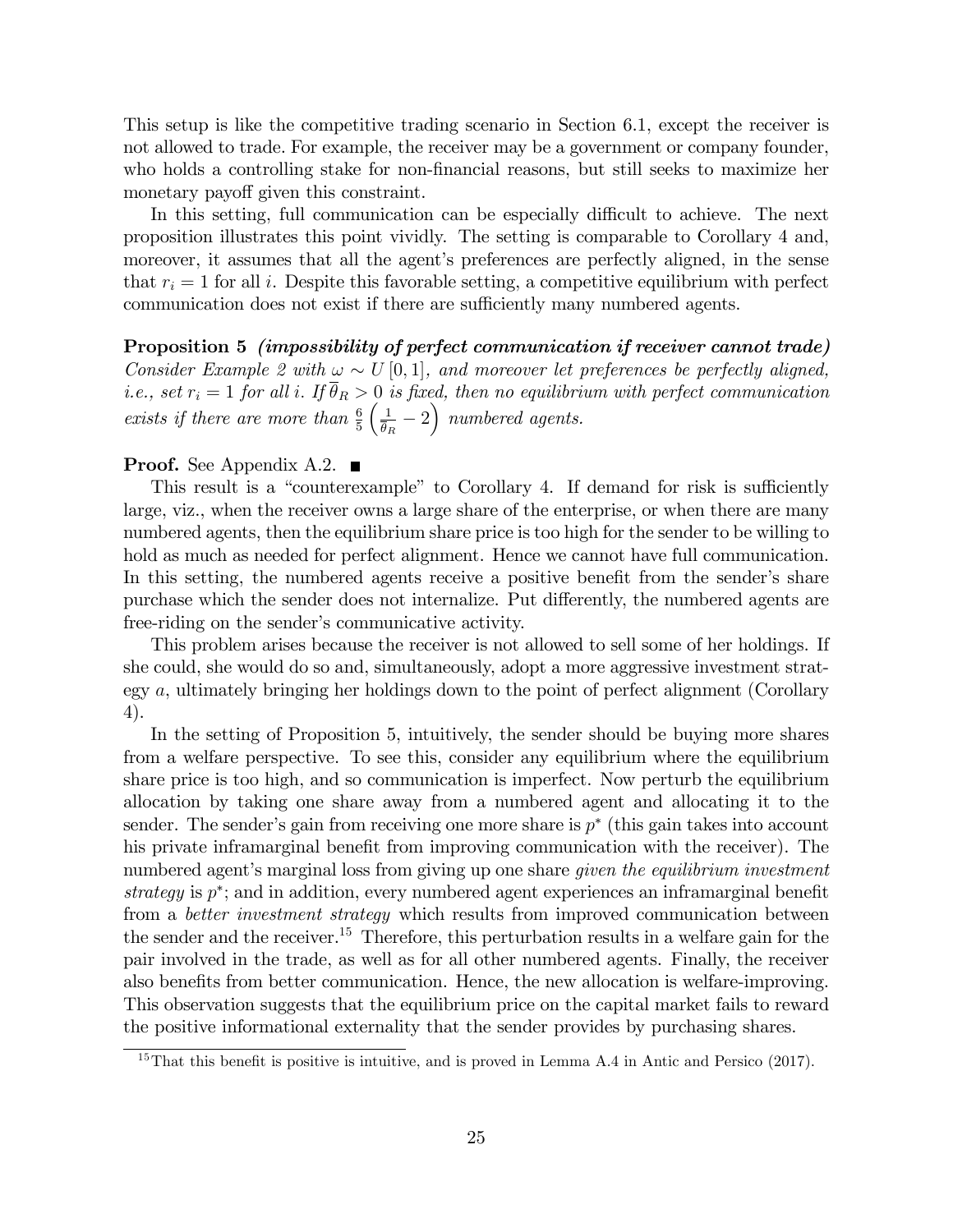## 6.3 Shares Are Allocated As Compensation in a Principal-Agent Relationship

An agent's (sender) compensation contract is designed by a principal (receiver) in order to incentivize the agent to exert effort and to communicate transparently. We now show that, if the space of contracts includes a fixed salary plus shares in the enterprise, the optimal compensation scheme assigns the agent too much equity for her to be willing to communicate truthfully with the principal. Thus, in general the principal will face a trade-off between providing the agent with incentives to exert optimal effort and incentives to communicate transparently.

An agent (indexed by S, for sender) has private information  $\omega$  about an investment and transmits this information to a principal (indexed by  $R$ , for receiver), who takes an action a. Exactly as in the rest of the paper, this game generates utility  $U(a, q_i, \omega)$ for player i. We now add a moral hazard component: the agent also exerts effort  $e$  at a private cost  $c(e)$ . Effort e produces output e, which is distributed according to share ownership. If compensated with a salary T and shares  $\theta \in [0, 1]$ , the agent's equilibrium payoff conditional on effort is:

$$
u_S\left(e;\theta,T\right) = \underbrace{V_S^*\left(q_S\left(\theta\right),q_R\left(1-\theta\right);\Omega\right)}_{\text{old preferences}} + \underbrace{\theta e - c\left(e\right)}_{\text{moral hazard part}} + T.
$$

The principal chooses the agent's compensation scheme comprised of a fixed salary  $T$ plus a share  $\theta_S$  in the enterprise. The principal owns the remaining shares  $(1 - \theta)$ . After communicating with the agent, the principal chooses an investment strategy a and has the payoff function of the receiver in the previous sections. The principal's equilibrium payoff conditional on effort is then:

$$
u_R\left(e;\theta,T\right) = \underbrace{V_R^*\left(q_R\left(1-\theta\right),q_S\left(\theta\right);\Omega\right)}_{\text{old preferences}} + \underbrace{\left(1-\theta\right)e}_{\text{moral hazard part}} - T.
$$

Proposition 6 (Trade-off between moral hazard and imperfect communication) Fix any regular equilibrium correspondence  $\Omega$  and assume payoffs satisfy Assumption 6. Then the principal's choice of compensation scheme (salary T plus share  $\theta$ ) is such that the agent receives no fewer shares than the amount that he would receive absent the moral hazard problem.

**Proof.** The principal's problem is:

$$
\max_{\theta, T} \quad u_R(e^*(\theta); \theta, T)
$$
\nsubject to :  $e^*(\theta) \in \arg \max u_S(e; \theta, T)$  (incentive compatibility of effort)  
\n $u_S(e^*(\theta); \theta, T) \ge 0$  (individual rationality).

By standard arguments, the optimal  $\theta$  solves:

$$
\max_{\theta} V_R^* (q_R(1-\theta), q_S(\theta); \Omega) + V_S^* (q_S(\theta), q_R(1-\theta); \Omega) + e^* (\theta) - c (e^* (\theta)).
$$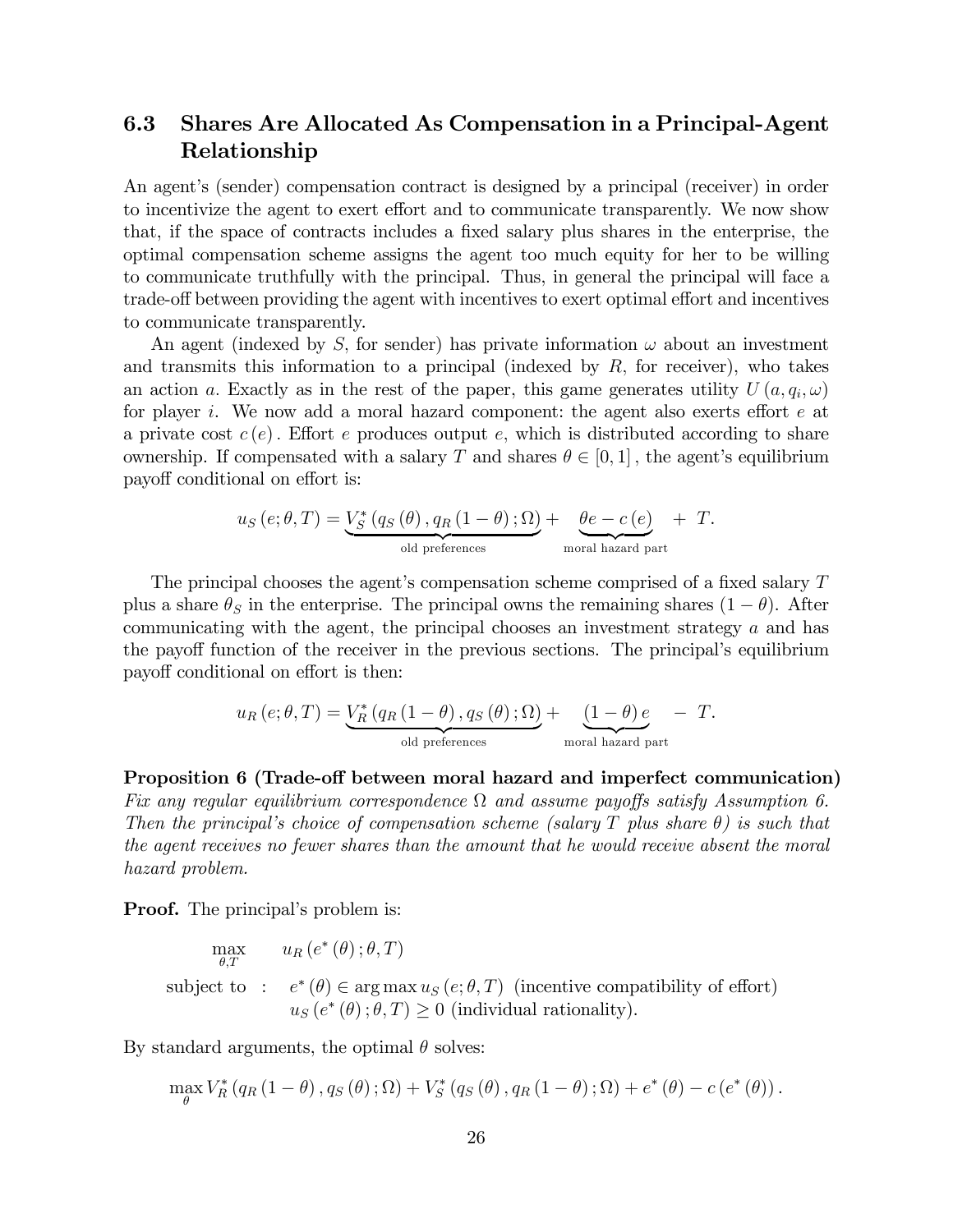Absent the moral hazard problem, the optimal  $\theta$  maximizes the sum of two single-peaked functions  $V_R^*$  and  $V_S^*$  that both peak at perfect alignment (refer to Corollary 3), that is, when  $q_S(\theta) = q_R(1-\theta)$ . The term  $e^*(\theta) - c(e^*(\theta))$  reflects the moral hazard problem and is an increasing function of  $\theta$ . To see this, differentiate:

$$
\frac{\partial}{\partial \theta} \left[ e^* \left( \theta \right) - c \left( e^* \left( \theta \right) \right) \right] = \frac{\partial}{\partial \theta} \left[ \left( 1 - \theta \right) e^* \left( \theta \right) \right] + \frac{\partial}{\partial \theta} \left[ \theta e^* \left( \theta \right) - c \left( e^* \left( \theta \right) \right) \right]
$$
\n
$$
= \frac{\partial}{\partial \theta} \left[ \left( 1 - \theta \right) e^* \left( \theta \right) \right] + e^* \left( \theta \right) = \left( 1 - \theta \right) e^{*t} \left( \theta \right) > 0.
$$

Therefore, taking moral hazard into consideration results in a (weakly) larger optimal  $\theta$ than the perfect-alignment one.  $\blacksquare$ 

The functional forms in Examples 1 and 2 both satisfy Assumption 6, and so in these examples Proposition 6 characterizes the optimal contract for any regular equilibrium correspondence. The optimal contract trades off providing the agent with incentives to exert optimal effort with providing incentives to communicate truthfully. As a result the agent is assigned too much equity to efficiently communicate with the principal, but less equity than would be optimal if only effort provision was at issue. In this setting, the agent will feel that the principal's investment strategy is too aggressive and this will lead the agent to misreport his signal.

### 6.4 Covert Acquisition of  $\theta$

So far we have assumed that the  $\theta_i$ 's become observable before the cheap talk game. In this section we brieáy consider the case where players may not credibly communicate or otherwise signal their  $\theta_i$ 's to other players before the cheap talk game. We call this *covert acquisition of*  $\theta$ *.* 

In this case, the communication component of inverse demand vanishes for both sender and receiver. To see this, let  $\overline{\theta}_{-i}$  denote agent *i*'s expectation about agent  $-i$ 's  $\theta$ -holdings, and let players play the cheap-talk equilibrium given  $(\bar{\theta}_R, \bar{\theta}_S)$ . If the sender covertly deviates from  $\theta_S$ , the receiver cannot adjust her strategy  $\{a_k^*\}$ . The sender will adjust his strategy  $\{\omega_k^*\}$ , but a marginal adjustment has a vanishing effect on the sender's payoffs due to the envelope condition. Therefore, the only non-zero marginal effect of a marginal deviation from  $\bar{\theta}_s$  is the direct effect on the sender's payoff, which is the non-communication component of inverse demand. The same argument applies to the receiver's covert deviation.

Intuitively, we expect the communication component of inverse demand to promote alignment (this is the economic content of the "opposite sign" property established in Lemma 2). Since the communication component of inverse demand is missing when  $\theta$  is acquired covertly, we expect the incentives for alignment to be weaker in this case.

### 6.5 Trading With Private Information

In this section we explore the setting where the sender trades shares *after* receiving his private information. The setting is as in Example 2. There are: a receiver who holds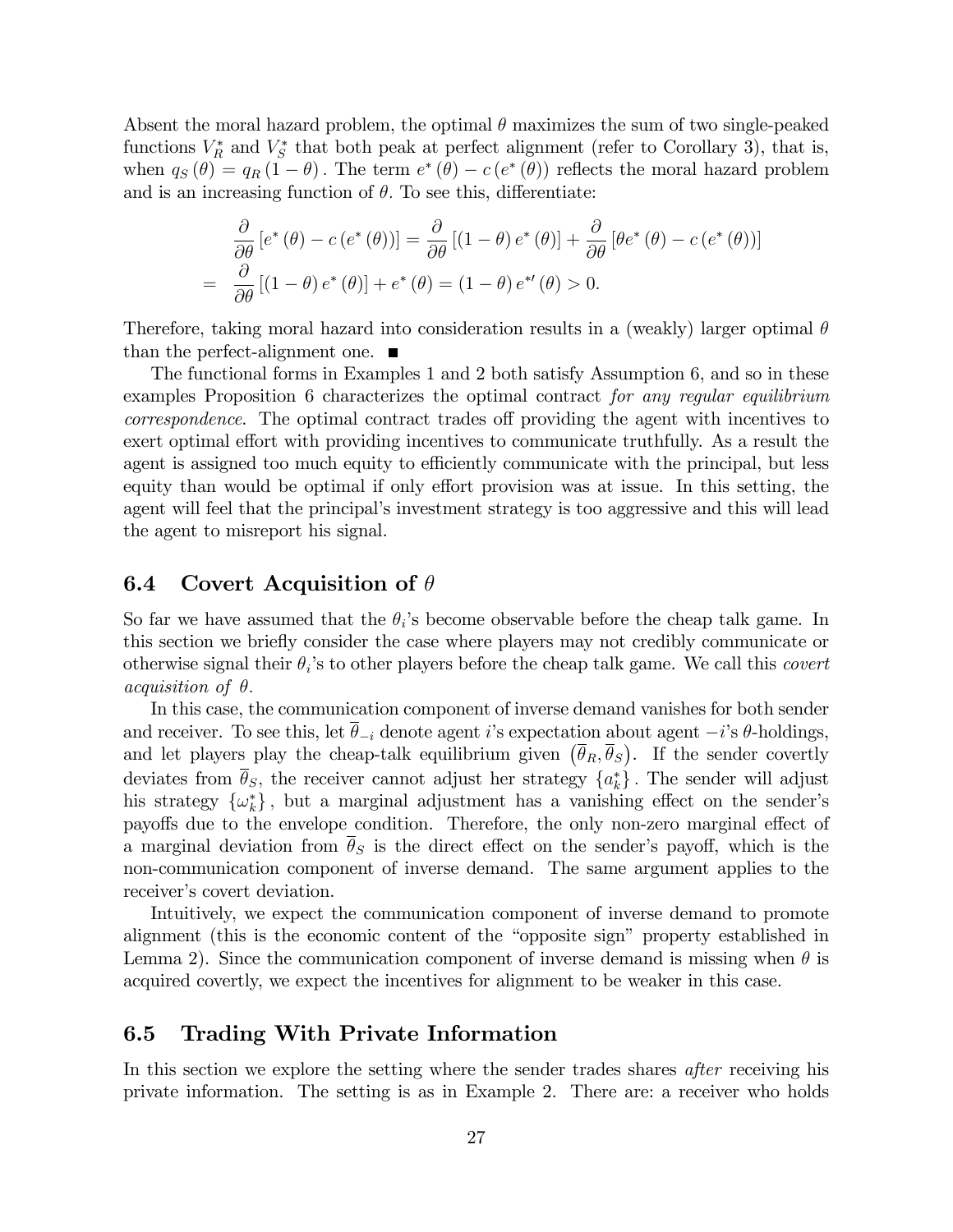exactly  $\theta_C$  and has  $r_C = 1$ ; a sender who is endowed with  $t^*$  shares; and many noise traders with a demand that is infinitely elastic at price p. After learning  $\omega$ , the sender may acquire shares at a constant price  $p$ . The sender's final position after trading is denoted by  $t(\omega)$ . We assume that the sender's strategy  $t(\omega)$  is bounded between  $\varepsilon$  (a very small but positive number) and  $1 - \theta_C$ . We assume that the receiver observes  $t(\omega)$  before choosing a: The equilibrium construction is inspired by Section 4 in Kartik (2007), but our setting features significant technical challenges requiring a specific analysis. Online Appendix C provides the analysis.

We show that for low values of  $\omega$  the equilibrium strategy  $t(\omega)$  is monotonically increasing and thus fully separating, meaning that the receiver will be able to infer  $\omega$ from  $t(\omega)$  and so select the best possible a for herself. In this fully separating region the equilibrium strategy solves the following differential equation:

$$
t'\left(\omega\right) = -\frac{\left(\frac{r_S}{\theta_C}t\left(\omega\right)-1\right)\omega}{\left(\frac{r_S}{\theta_C}t\left(\omega\right)-1\right)\omega^2+\theta_C p}t\left(\omega\right).
$$

For high values of  $\omega$  the sender may choose to "max out" on shares at  $t(\omega) = 1 - \theta_C$  and then rely on cheap talk to convey additional information to the receiver. By studying the equilibrium strategy as a function of  $p$  and  $r<sub>S</sub>$ , we show that the sender will acquire more shares, and thus will more often have to rely on cheap talk, if the share price is low or if he is less risk-averse.

## 7 Conclusions

This paper has analyzed a cheap-talk setting where the conflict of interest between sender and receiver is determined endogenously prior to the cheap talk phase. The conflict of interest is determined by the choice of parameters  $\theta_i$ , one for each agent.

We have provided sufficient conditions for determining the sign of agent  $i$ 's inverse demand for  $\theta$  without assuming that the most informative equilibrium will necessarily be played in the cheap talk game. In other words, our conditions characterize every inversedemand function that arises for "regular" equilibrium selections in the cheap talk game. The sufficient conditions hold for two specific forms of agent  $i$ 's utility functions that are commonly used in applications. For these two functional forms, we have derived analytically tractable approximations for agent is demand for  $\theta$  if the most-informative cheap talk equilibrium is played.

Turning to applications, under the sufficient conditions for signing the inverse demand functions, we have shown that if investors obtain shares in an enterprise by trading in an equity market, then the competitive equilibrium allocation promotes maximal information transmission. However, we have also shown that an inefficiency lurks in the background: a competitive market for shares fails to reward the positive externality that the sender provides to other agents by purchasing his shares. In another application, we have shown that in a principal-agent relationship, the optimal contract will not allocate equity in a way that achieves perfect communication.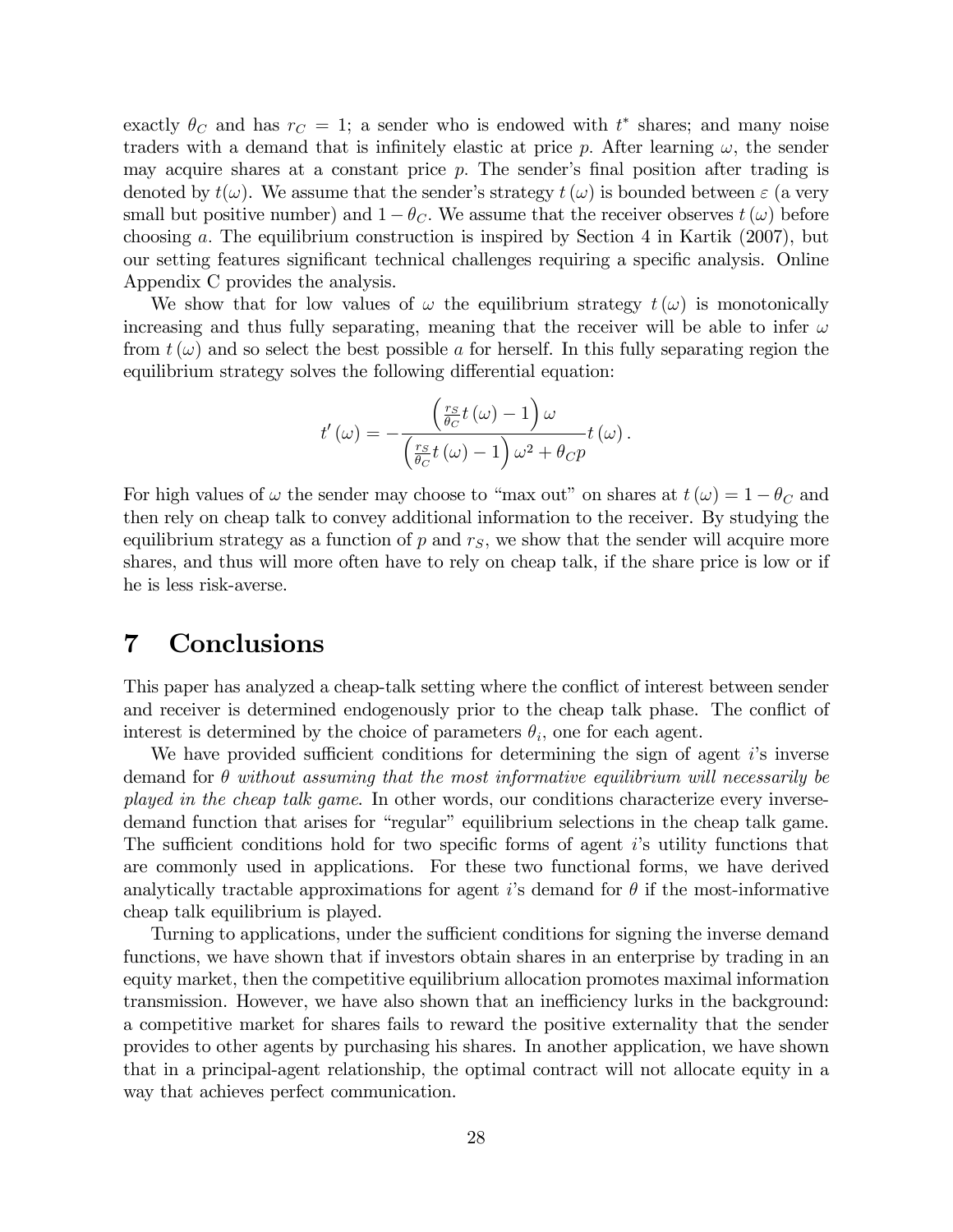We briefly pursued two extensions of the basic model. First, we have shown that when the  $\theta$ 's are acquired covertly rather than overtly, the incentives that lead toward alignment between sender and receiver are weaker. Second, we discussed the scenario in which the  $\theta$ 's are traded *after* the sender has received the information.

From a conceptual perspective, this paper has pointed out that the conflict of interest that is inherent in cheap talk may be reduced, or even completely eliminated, if it is made endogenous.

## References

- [1] Adams, Renee B., and Daniel Ferreira  $(2007)$  "A theory of friendly boards." The Journal of Finance 62.1, p. 217-250.
- [2] Adams, Renée B., Benjamin E. Hermalin, and Michael S. Weisbach (2010). "The role of boards of directors in corporate governance: A conceptual framework and survey.î Journal of Economic Literature 48.1 (2010): 58-107.
- [3] Admati, A. R., Pfleiderer, P., & Zechner, J.  $(1994)$ . "Large shareholder activism, risk sharing, and financial market equilibrium." Journal of Political Economy, 1097-1130.
- [4] Admati, A. R. and Pfleiderer, P. (2004), Broadcasting Opinions with an Overconfident Sender. International Economic Review, 45: 467-498.
- [5] Almazan, A., Banerji, S., & De Motta, A.  $(2008)$ . "Attracting Attention: Cheap Managerial Talk and Costly Market Monitoring." The Journal of Finance, 63(3), 1399-1436.
- [6] Alonso, R. (2009) "Shared Control and Strategic Communication." Manuscript, University of Southern California.
- [7] Alonso, R., Dessein, W., and Matouschek, N.  $(2008)$ . "When does coordination require centralization?" The American Economic Review,  $98(1)$ , 145-179.
- [8] Antic, Nemanja, and Nicola Persico (2019). "Communication Between Shareholders." Manuscript, Northwestern University.
- [9] Anton, M., Ederer, F., Gine, M., & Schmalz, M. C. (2016). "Common Ownership, Competition, and Top Management Incentives." SSRN Working Paper.
- [10] Argenziano, R., Severinov, S., & Squintani, F. (2016). "Strategic information acquisition and transmission." American Economic Journal: Microeconomics,  $8(3)$ , 119-55.
- [11] Austen-Smith, D. (1994). "Strategic Transmission of Costly Information." Econometrica, 62, p. 955-63.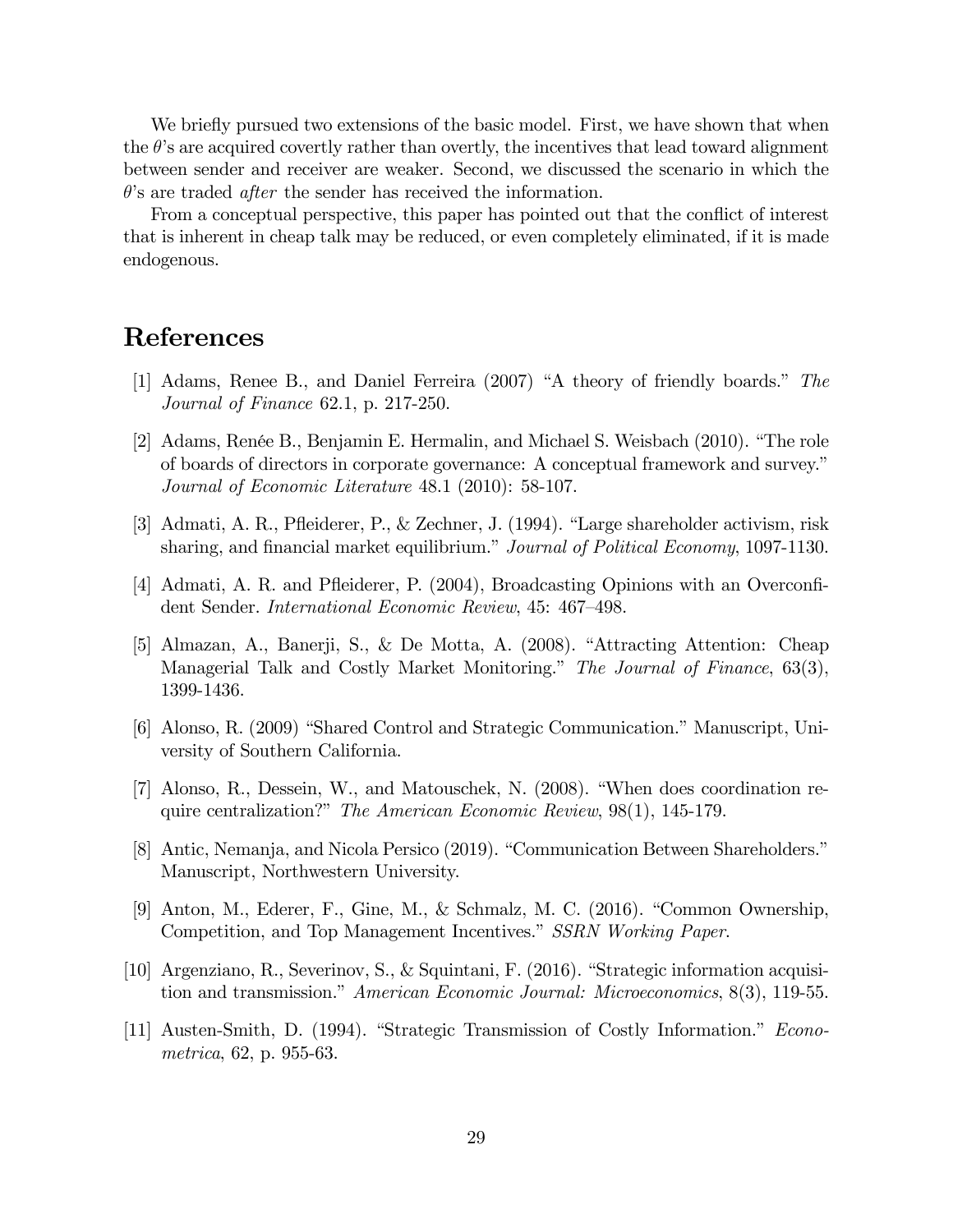- [12] Azar, José and Schmalz, Martin C. and Tecu, Isabel  $(2017)$ . "Anti-Competitive Effects of Common Ownership" (March 15, 2017). Ross School of Business Paper No. 1235. Available at SSRN: https://ssrn.com/abstract=2427345 or http://dx.doi.org/10.2139/ssrn.2427345
- [13] Bebchuk, Lucian A., and Holger Spamann (2009). "Regulating Bankers' Pay." Geo. LJ 98: 247.
- [14] Benninga, S., and Muller, E. (1979). "Majority choice and the objective function of the firm under uncertainty." The Bell Journal of Economics, 670-682.
- [15] Berge, Claude (1997) Topological Spaces. Dover, Mineola, NY.
- [16] Chen, Y., Kartik, N. and Sobel, J. (2008) "Selecting Cheap-Talk Equilibria." Econometrica, 76: 117-136.
- $[17]$  Crawford, Vincent and Sobel, Joel  $(1982)$  "Strategic Information Transmission," Econometrica, 50, issue 6, p. 1431-51.
- [18] da Fonseca, C.M. and J. Petronilho (2001). "Explicit inverses of some tridiagonal matrices," Linear Algebra and its Applications,  $325(1-3)$ , 7-21,
- $[19]$  DeMarzo, P. M.  $(1993)$ . "Majority voting and corporate control: the rule of the dominant shareholder." The Review of Economic Studies,  $60(3)$ , 713-734.
- [20] Deimen, Inga, and Dezső Szalay (2019a). "Delegated Expertise, Authority, and Communication." American Economic Review, 109 (4): 1349-74.
- [21] Deimen, Inga, and Dezsö Szalay. (2019b). "Information and Communication in Organizations." AEA Papers and Proceedings,  $109: 545-49$ .
- [22] Dessein, Wouter  $(2002)$ . "Authority and Communication in Organizations." Review of Economic Studies, 69, p. 811-38.
- [23] Gillan, S., & Starks, L. T. (1998). "A survey of shareholder activism: Motivation and empirical evidence." Available at SSRN 663523.
- [24] Gilligan, Thomas W., and Keith Krehbiel (1987) "Collective Decisionmaking and Standing Committees: An Informational Rationale for Restrictive Amendment Procedures." Journal of Law, Economics, & Organization, vol. 3, no. 2, 1987, pp. 287– 335.
- [25] Gordon, S. (2010). On infinite cheap talk equilibria. Manuscript, University of Montreal.
- [26] Harris, Milton, and Artur Raviv (2008). "A theory of board control and size."  $Review$ of Financial Studies 21.4 (2008): 1797-1832.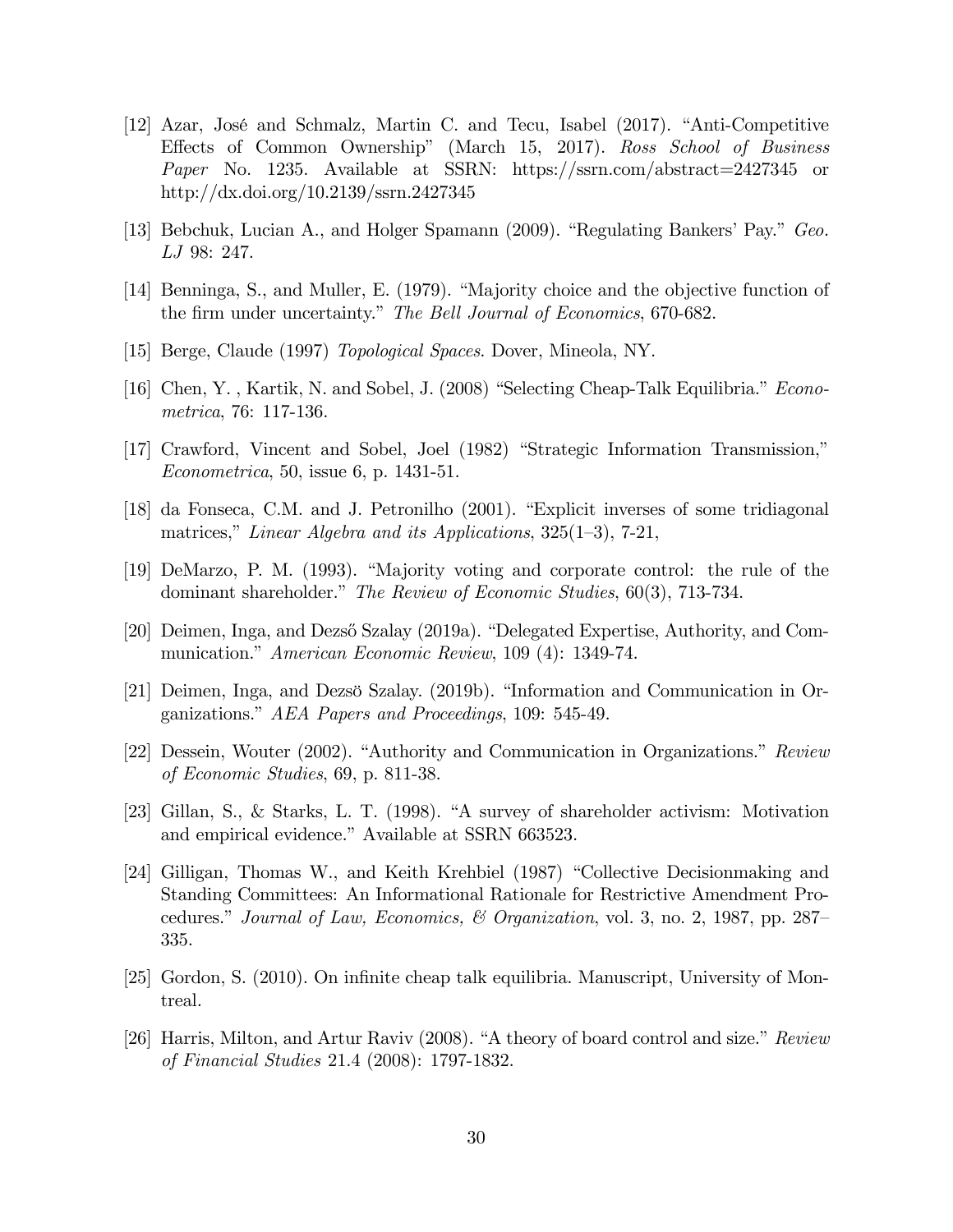- [27] Kawamura, K. (2015) "Confidence and competence in communication." Theory and Decision February 2015, Volume 78, Issue 2, pp  $233-259$ .
- [28] Kartik, Navin (2007) "Information Transmission with Almost-Cheap Talk," Manuscript, UC San Diego.
- [29] Mason, John and Handscomb, David (2003) Chebyshev polynomials, CRC Press, New York.
- [30] Melumad, N. D., and Shibano, T. (1991). "Communication in settings with no transfers." The RAND Journal of Economics, 173-198.
- [31] Rantakari, H. (2017). "Managerial Ináuence and Organizational Performance." Manuscript, University of Rochester.
- [32] Ross, S. A. (1973). "The economic theory of agency: The principal's problem." The American Economic Review, 63(2), 134-139.
- [33] Ross, S. A.  $(1974)$ . "On the economic theory of agency and the principle of similarity." Chapter 8 in Essays on economic behavior under uncertainty edited by M. Bakch, D. McFadden, and S. Wu. American Elsevier Publishing Co., New York, NY, p. 215-237.
- [34] Rudin, Walter (1976) Principles of mathematical analysis. 3rd edition. New York: McGraw-hill, 1976.
- [35] Shleifer, A., and R. Vishny (1986) "Large Shareholders and Corporate Control," Journal of Political Economy, Vol. 94, 461-48.
- [36] Song, F., & Thakor, A. V. (2006). "Information control, career concerns, and corporate governance." The Journal of Finance,  $61(4)$ , 1845-1896.
- [37] van Damme, Eric (1989) "Stable Equilibria and Forward Induction," Journal of Economic Theory, 48(2), pp. 476-496.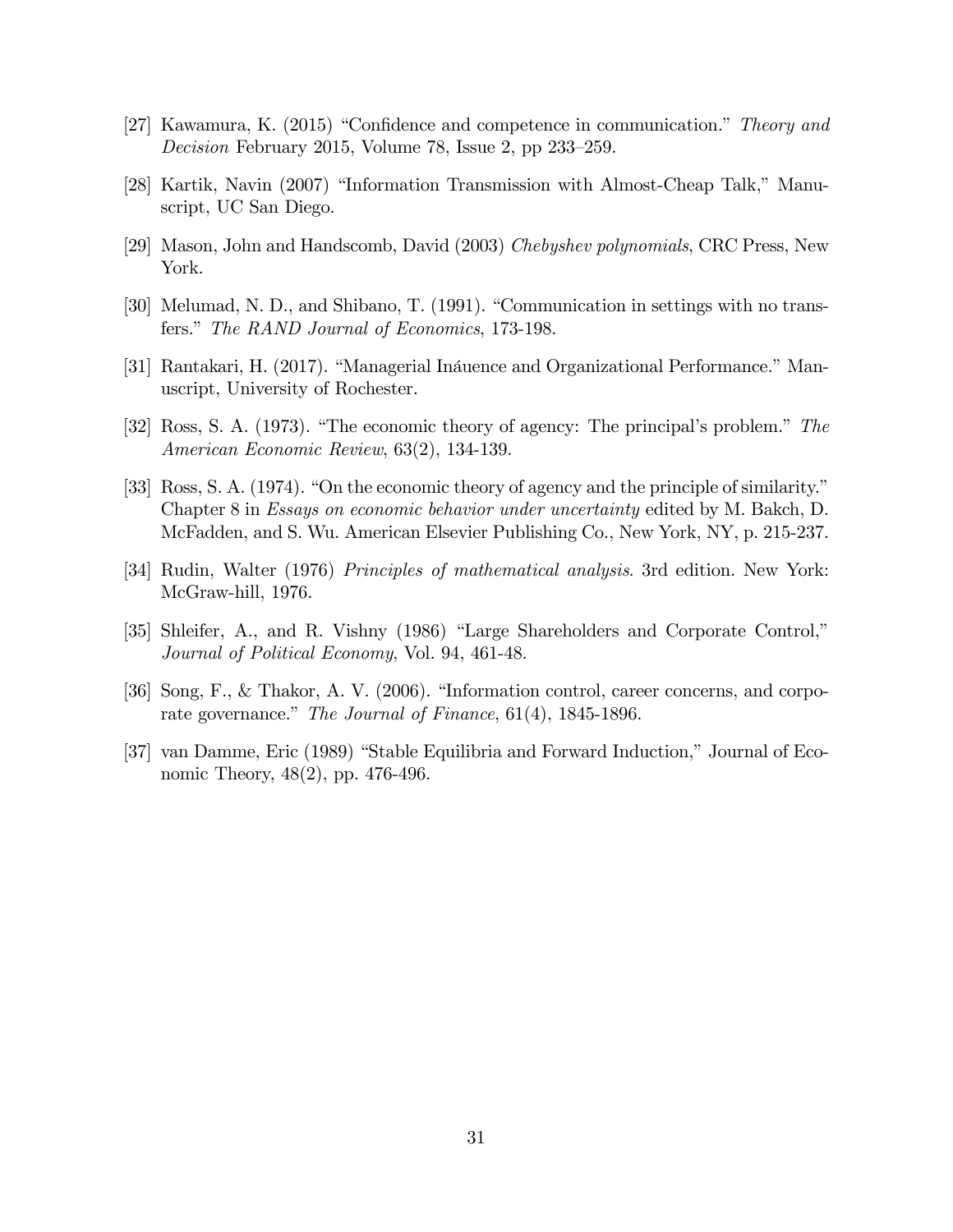## A Appendix

## A.1 Comonotonicity

Let  $[0, \overline{\omega}_1, ..., \overline{\omega}_{N-1}, 1]$  be an N-partition equilibrium in the cheap talk game given  $(\overline{q}_R, \overline{q}_S)$ . Henceforth, we restrict attention to environments where the function  $g$  is continuosly differentiable and the Jacobian J of the function **g** with respect to the variables  $(\omega_1, ..., \omega_{N-1})$ is invertible in a neighborhood of  $[\overline{\omega}_1, ..., \overline{\omega}_{N-1}; \overline{q}_R, \overline{q}_S]$ . Then the implicit function theorem (Rudin 1976, Theorem 9.28) yields the following result.

**Lemma A.1** Differentiable functions  $\mathfrak{w}_k(q_R, q_S)$  exist that solve the system (6) in a neighborhood of  $(\overline{q}_R, \overline{q}_S)$ , and that satisfy  $\mathfrak{w}_k(\overline{q}_R, \overline{q}_S) = \overline{\omega}_k$ .

For example, set  $(\overline{q}_R, \overline{q}_S) = (0, -1/20)$  in Example 1. Crawford and Sobel (1982, p. 1443) show that a 3-partition equilibrium exists with partition cutoffs  $\left\{\frac{2}{15}, \frac{7}{15}\right\}$ . We show in Lemma 1 below that the matrix  $J$  is invertible. Therefore, a 3-partition equilibrium correspondence  $\Omega_3(\cdot, \cdot)$  exists such that  $\Omega_3(0, -1/20) = \left\{\frac{2}{15}, \frac{7}{15}\right\}$  and, as  $(q_R, q_S)$  vary in a small neighborhood of  $(0, -1/20)$ , the image of  $\Omega_3(\cdot, \cdot)$  varies smoothly.

The implicit function theorem says that if  $\mathfrak{w}_k(q_R, q_S)$  solve the system (6), then for  $i = R, S:$ 

$$
\begin{bmatrix}\n\frac{\partial}{\partial q_i} \mathfrak{w}_1(q_R, q_S) \\
\vdots \\
\frac{\partial}{\partial q_i} \mathfrak{w}_{N-1}(q_R, q_S)\n\end{bmatrix} = -J^{-1} \cdot \begin{bmatrix}\n\frac{\partial}{\partial q_i} g(0, \omega_1, \omega_2; q_R, q_S) \\
\vdots \\
\frac{\partial}{\partial q_i} g(\omega_{N-2}, \omega_{N-1}, 1; q_R, q_S)\n\end{bmatrix}.
$$
\n(11)

Therefore, the implicit function theorem yields the following lemma.

**Lemma A.2** (sufficient conditions for comonotonicity) If the right-hand side of (11) is negative for  $i = R$  and positive for  $i = S$ , then  $\Omega_N(\cdot, \cdot)$  is comonotonic at  $(q_R, q_S)$ .

The conditions of Lemma A.2 can sometimes be verified straightforwardly. The enabling result is provided by da Fonseca and Petronilho (2001), who show that the tridiagonal matrix:

$$
J = \begin{bmatrix} a & -b & & 0 \\ -b & a & -b & \\ & -b & \ddots & \ddots \\ & & & \ddots & -b \\ 0 & & & -b & a \end{bmatrix},
$$

has a symmetric inverse matrix with generic term  $k\ell$ , for  $k \leq \ell$ :

$$
\left(J^{-1}\right)_{k\ell} = \frac{1}{b} \frac{U_{k-1}\left(a/2b\right)U_{N-\ell-1}\left(a/2b\right)}{U_{N-1}\left(a/2b\right)},\tag{12}
$$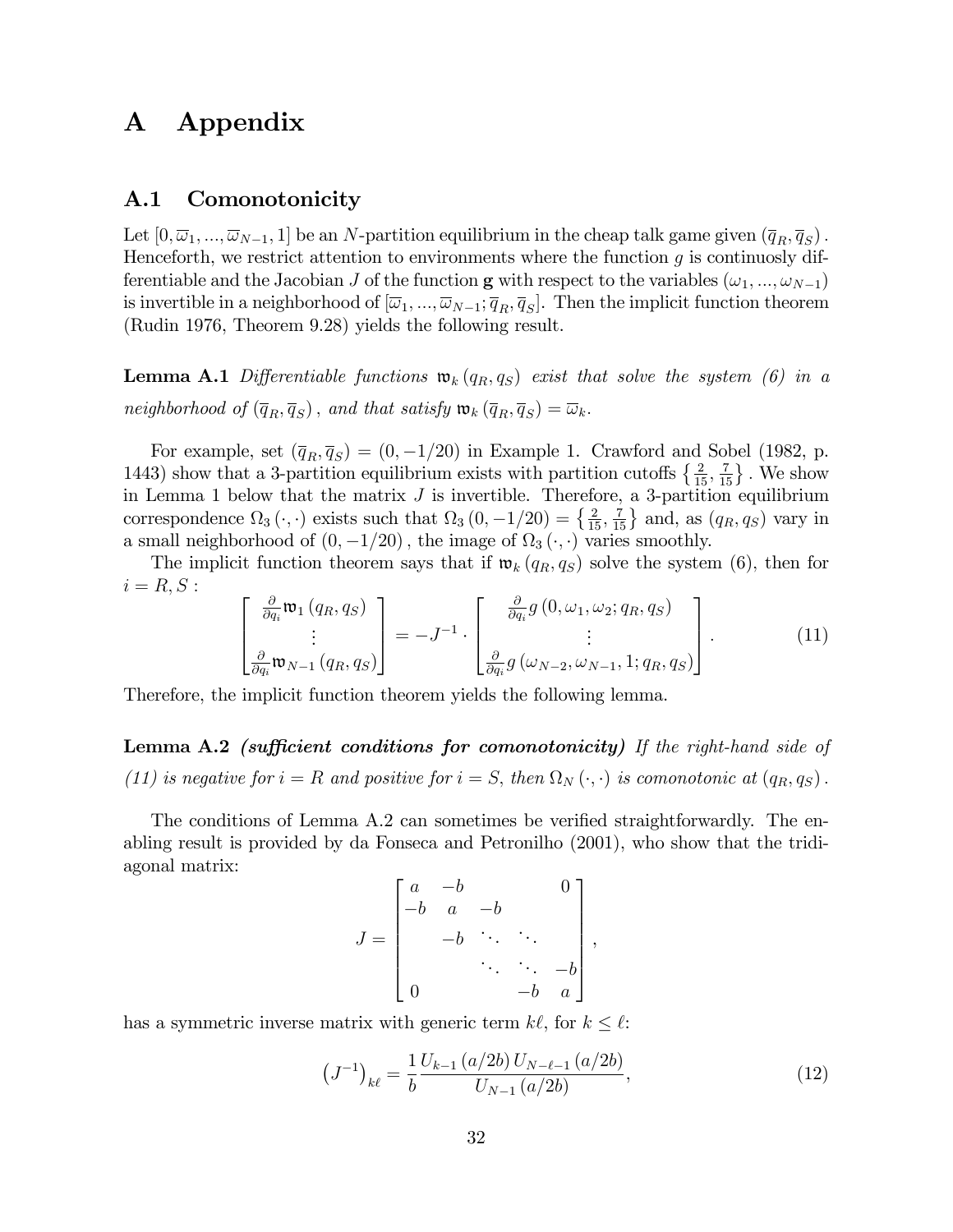where  $U_k(x)$  is the k-th order Chebyshev polynomial of the second kind.<sup>16</sup> This result establishes a bridge between comparative statics in parameterized cheap-talk games and the theory of Chebyshev polynomials. Lemma 1 obtains as a by-product.

#### Proof of Lemma 1

**Proof.** Example 1. From Crawford and Sobel (1982), the equilibrium partition cutoffs are defined by:

$$
-\omega_{k+1} + 2\omega_k - \omega_{k-1} + 4(b_R + \theta_R - b_S - \theta_S) = 0.
$$

Therefore,

$$
\frac{\partial g\left(\omega_{k-1}, \omega_k, \omega_{k+1}; q_R, q_S\right)}{\partial q_i} > 0 \text{ iff } i = R.
$$

Moreover,

$$
J_{CS} = \begin{bmatrix} 2 & -1 & & & \\ -1 & 2 & -1 & & \\ & -1 & \ddots & \ddots & \\ & & \ddots & \ddots & -1 \\ & & & -1 & 2 \end{bmatrix},
$$

and since  $U_{k-1}(1) = k$  and b is positive, (12) is positive for all  $(k, \ell)$ . Therefore  $J^{-1}$  is a positive matrix, whence the right-hand side of  $(11)$  is negative for  $i = R$  and positive for  $i = S$ , proving that  $\Omega_N(\cdot, \cdot)$  is comonotonic at any  $(q_R, q_S)$  and for any N.

Example 2. Proposition A.1 in Antic and Persico (2019) shows that the cheap talk equilibrium partition cutoffs are defined by:

$$
-\omega_{k+1} + 2x\omega_k - \omega_{k-1} = 0,\t\t(13)
$$

where  $x = 2 (q_R/q_S) - 1$ . Therefore,

$$
\frac{\partial g\left(\omega_{k-1}, \omega_k, \omega_{k+1}; q_R, q_S\right)}{\partial q_i} > 0 \text{ iff } i = R.
$$

Moreover,

$$
J_{MV} = \begin{bmatrix} 2x & -1 & & & \\ -1 & 2x & -1 & & \\ & -1 & \ddots & \ddots & \\ & & \ddots & \ddots & -1 \\ & & & -1 & 2x \end{bmatrix},
$$

so (12) reads:

$$
\left(J_{MV}^{-1}\right)_{k\ell} = \frac{U_{k-1}\left(x\right)U_{N-\ell-1}\left(x\right)}{U_{N-1}\left(x\right)}.\tag{14}
$$

 $\frac{16}{16}$ Expression (12) slightly rewrites da Fonseca and Petronilho (2001), Corollary 4.2, using the property  $U_{k} (-x) = (-1)^{k} U_{k} (x)$ .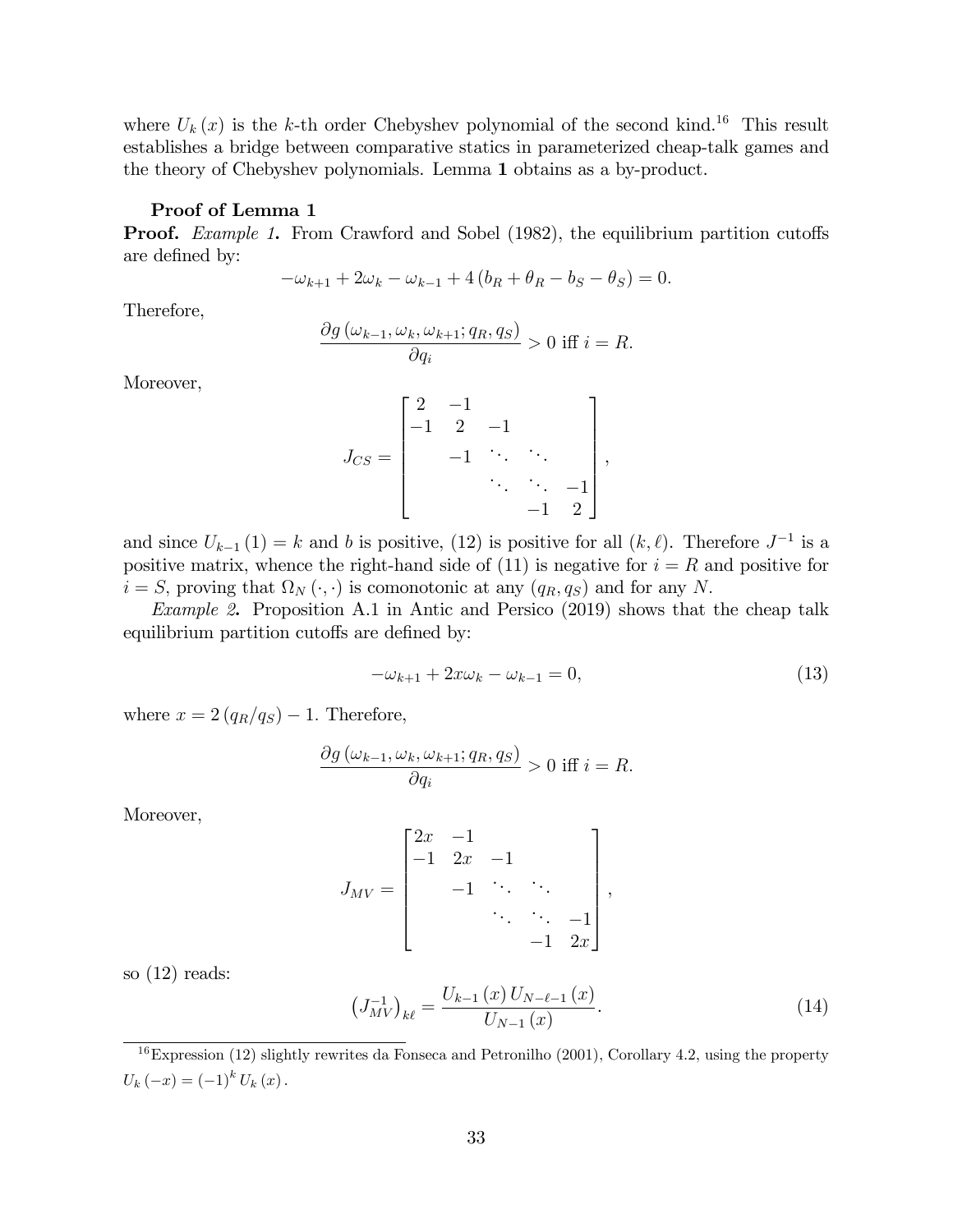Now, for any  $x > -1$  Chebyshev polynomials of the second kind solve the recursive equation:

$$
-U_{k+1}(x) + 2xU_k(x) - U_{k-1}(x) = 0,
$$

with initial conditions  $U_{-1}(x) = 0, U_0(x) = 1$ . It follows that the solution to (13) must have the form  $\omega_k = \alpha U_{k-1}(x)$ , and moreover, since  $\omega_N = 1$  then it must be  $\alpha = 1/U_{N-1}(x)$ . The fact that each equilibrium partition cutoff  $\omega_k$  is positive implies that  $U_{k-1} (x) > 0$  for all  $k < N$ , so the generic term (14) is positive for all  $(k, \ell)$ . Therefore  $J^{-1}$  is a positive matrix, whence the right-hand side of (11) is negative for  $i = R$  and positive for  $i = S$ , proving that  $\Omega_N(\cdot, \cdot)$  is comonotonic at any  $(q_R, q_S)$  and for any N.

*Example 3.* Denote  $\alpha = \sqrt{a}$  and  $\zeta = 2q/\sqrt{Q}$ . Then one may verify by substitution that:

$$
\sqrt{Q}\frac{1}{\zeta}\left[\zeta\alpha\omega - \frac{1}{2}(\zeta\alpha)^2\right] + \sqrt{Q}\frac{\zeta}{2} = \omega\sqrt{aQ} + (1-a)q.
$$

The RHS is the payoff in Example 3. Taking q (and hence  $\zeta$ ) as a fixed parameter in the cheap talk game, the LHS is a linear affine transformation of the payoff in Example  $2$  (the term in brackets, modulo the relabeling  $\alpha = \sqrt{a}$ . Hence the cheap talk game in Example 3 is strategically equivalent to that in Example 2, so when  $\omega \sim U[0, 1]$  the equilibrium partition cutoffs in Example 3 are generated by recurrence (13).  $\blacksquare$ 

### A.2 Deferred proofs

#### Proof of Proposition 2.

**Proof.** Let  $V_i$  be an informational approximant of  $V_i^*$  on the interval  $[q_i(\theta_L), q_i(\theta_H)]$ . Fix any p. Denote agent i's approximate and actual surpluses by:

$$
\widehat{S}_i (\theta) = \widehat{V}_i (q_i (\theta); \overline{q}_{-i}, \Omega) - p\theta \nS_i (\theta) = V_i^* (q_i (\theta), \overline{q}_{-i}; \Omega_i) - p\theta.
$$

1. Because *i*'s approximate inverse demand function is decreasing,  $\hat{V}_i(q_i(\cdot); \overline{q}_{-i}, \Omega)$  is strictly concave and so  $\widehat{S}_i(\cdot)$  is strictly concave on  $[\theta_L, \theta_H]$  and  $\widehat{\theta}_i(p)$  is its unique maximum. Pick any point  $\theta_i^*(p)$  defined in Definition 8 and suppose by contradiction that an interval  $\tilde{Q} = [c, d]$  exists defined in Definition 5 that is located between  $q_i(\theta_i^*(p))$  and  $q_i(\hat{\theta}_i(p))$ , and contains neither point. Denote  $\widetilde{I} = q_i^{-1}$  $\left(\widetilde{Q}\right)$ . Let  $\widehat{y} \in I$  be such that  $S_i(\widehat{y}) = S_i(\widehat{y})$  (such a  $\widehat{y}$  exists because  $V_i$  is an informational approximant and  $\tilde{Q}$  must be entirely contained in the interval  $[q_i(\theta_L), q_i(\theta_H)]$ .) Because  $\theta_i^*(p)$  and  $\widehat{y}$  lie on the same side of  $S_i$ 's maximizer  $\theta_i(p)$  and  $\widehat{y}$  is closer to it, strict concavity implies:

$$
\widehat{S}_i\left(\theta_i^*\left(p\right)\right) < \widehat{S}_i\left(\widehat{y}\right) = S_i\left(\widehat{y}\right).
$$

Since  $S_i(\theta_i^*(p)) \geq S_i(\theta_i^*(p))$  by definition of  $S_i(\cdot)$ , the above equation implies:

$$
S_i\left(\theta_i^*\left(p\right)\right) < S_i\left(\widehat{y}\right).
$$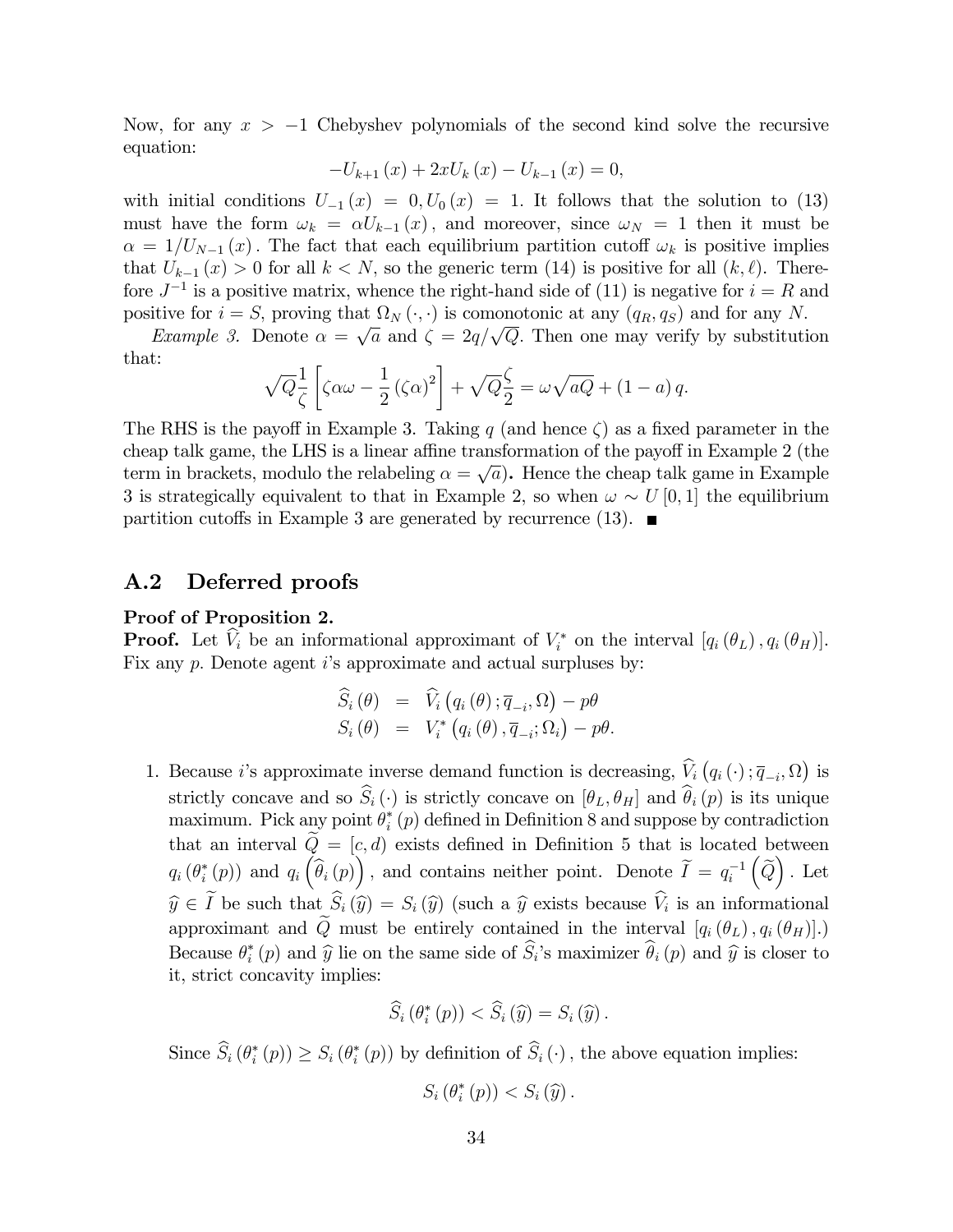The strict inequality contradicts the optimality of  $\theta_i^*(p)$  (Definition 8). This proves that  $\theta_i(p)$  and  $\theta_i^*(p)$  belong to the same interval or to contiguous intervals.

2.  $\widehat{S}_i(\cdot)$  is strictly convex because  $\widehat{V}_i(q_i(\cdot); \overline{q}_{-i}, \Omega)$  is strictly convex because *i*'s approximate inverse demand is increasing. Denote by  $Q_L$  (resp.,  $Q_H$ ) the left-most (resp., right-most) among the half-open intervals defined in Definition 5 that are entirely contained in  $[q_i(\theta_L), q_i(\theta_H)]$ . If, by contradiction,  $\theta_i^*(p)$  is not informationally close to  $\theta_L$  or  $\theta_H$ , then  $q_i(\theta_i^*(p))$  belongs to an interval that lies between  $Q_L$ and  $Q_H$ . Denote  $I_L = q_i^{-1}(Q_L)$  and  $I_H = q_i^{-1}(Q_L)$ . Let  $\widehat{y}_L \in I_L$  be such that  $S_i(\hat{y}_L) = S_i(\hat{y}_L)$  (such a  $\hat{y}_L$  exists because  $V_i$  is an informational approximant). Define  $\hat{y}_H$  analogously. Since  $\hat{y}_L < \theta_i^*(p) < \hat{y}_H$  and  $S_i(\cdot)$  is strictly convex,

$$
\widehat{S}_i\left(\theta^*_i\left(p\right)\right) < \max\left[\widehat{S}_i\left(\widehat{y}_L\right), \widehat{S}_i\left(\widehat{y}_H\right)\right].
$$

By definition of  $S_i(\cdot)$ , the left hand side is no smaller than  $S_i(\theta_i^*(p))$ . By definition of  $\hat{y}_L$  we have  $\hat{S}_i(\hat{y}_L) = S_i(\hat{y}_L)$ , and the same is true for  $\hat{y}_H$ . Therefore, we get:

$$
S_i\left(\theta_i^*\left(p\right)\right) < \max\left[S_i\left(\widehat{y}_L\right), S_i\left(\widehat{y}_H\right)\right].
$$

This contradicts the optimality of  $\theta_i^*(p)$ .

Proof of Proposition 3

 $\blacksquare$ 

**Proof.** In both examples, the most-informative equilibrium correspondence is continuous by construction.

**Part 1.** Fix  $\overline{q}_S$ , and denote  $b = q_R(\theta) - \overline{q}_S$ . If an equilibrium with  $N > 1$  partition elements exists, Crawford and Sobel  $(1982)$  show that the receiver's payoff is:

$$
V_R^*(b, N) = -\frac{1}{12N^2} - \frac{b^2}{3} (N^2 - 1).
$$

The maximal number of partition elements  $\mathcal{N}_{\text{max}}(b)$  that is admissible in equilibrium is identified by conditions on the class of solutions to the recursion to (4). For  $b > 0$ , the condition is that the class of solutions parameterized by  $\omega_1$  is such that  $\omega_{\mathcal{N}_{\text{max}}(b)} < 1$  for some  $\omega_1 > 0$ . For  $b < 0$ , that condition is that the class of solutions parameterized by  $\omega_1$ is such that  $\omega_k > \omega_{k-1}$  for every  $k \leq \mathcal{N}_{\text{max}} (b)$ . Writing out these conditions and solving yields:

$$
\mathcal{N}_{\max}\left(b\right) = \left\lceil \frac{1}{2}\sqrt{1 + \frac{2}{\left|b\right|}} - \frac{1}{2} \right\rceil,
$$

where  $z$  denotes the smallest integer greater than or equal to z, and  $\mathcal{N}_{\max}$  (b) > 1 if and only if  $|b| < \frac{1}{4}$  $\frac{1}{4}$ . We seek to show that:

$$
\widehat{V}_R\left(b\right) = \frac{-\left|b\right| + b^2}{3},
$$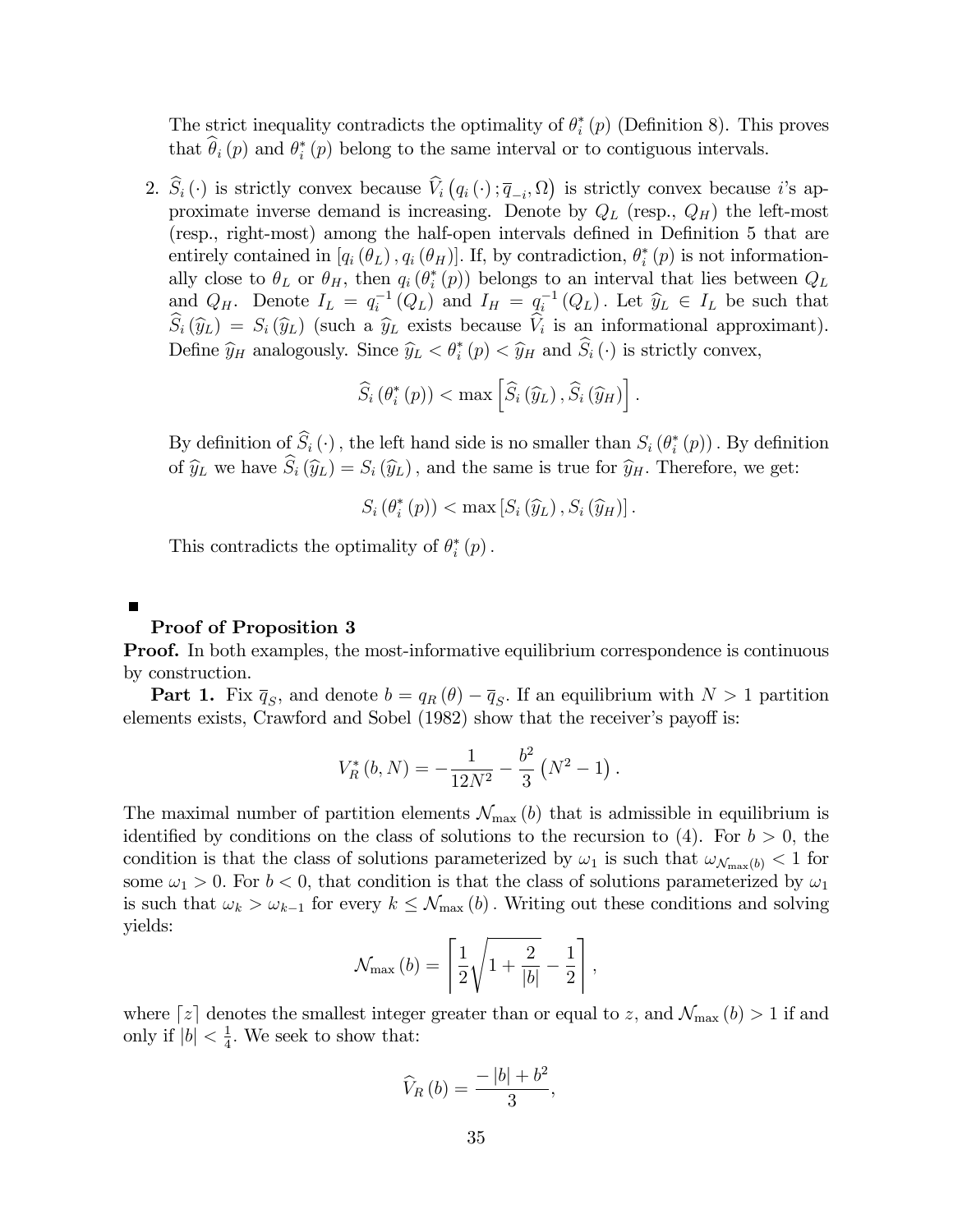is an informational approximant for  $V_R^*(b, \mathcal{N}_{\max}(b))$  for  $|b| < \frac{1}{4}$  $\frac{1}{4}$ , meaning that for any  $N > 1$ :

$$
\min_{b \in (\mathcal{N}_{\max})^{-1}(N)} \widehat{V}_R(b) - V_R^*(b, \mathcal{N}_{\max}(b))
$$
\n
$$
= \min_{b \in (\mathcal{N}_{\max})^{-1}(N)} \left( \frac{1}{12N^2} + \frac{b^2}{3}N^2 - \frac{|b|}{3} \right) = 0. \tag{15}
$$

The maximand is a continuous function of  $b$  with positive second derivative everywhere except  $b = 0$ . The first-order conditions:

$$
2N^2b - sgn\left[b\right] = 0,
$$

identify the function's two unconstrained minima  $b^*(N)$ :

$$
|b^*(N)| = \frac{1}{2N^2}.
$$

The unconstrained minima happen to satisfy  $b^*(N) \in (\mathcal{N}_{\text{max}})^{-1}(N)$ . To see this, observe that

$$
2N \le \sqrt{1+4N^2} \le 2N+1,
$$

so that indeed:

$$
\mathcal{N}_{\max}(b^*(N)) = \left[\frac{1}{2}\sqrt{1+4N^2} - \frac{1}{2}\right] = N.
$$

Thus  $b^*(N)$  solves the program on the left-hand side of (15), and the minimand evaluated at  $b^*(N)$  reads:

$$
\left(\frac{1}{12N^2} + \frac{\left[b^*\left(N\right)\right]^2}{3}N^2 - \frac{\left[b^*\left(N\right)\right]}{3}\right) = 0.
$$

This identity proves that  $V_R(b)$  is an informational approximant of  $V_R^*(b, \mathcal{N}_{\max}(b))$  for  $|b|<\frac{1}{4}$ 4

Now, differentiate the informational approximant to obtain the demand function. Since  $q_R(\theta) = b_R + \theta$  we get:

$$
\frac{\partial}{\partial \theta} \widehat{V}_R (q_R(\theta) - \overline{q}_S) = \frac{1}{3} \left[ 2 (q_R(\theta) - \overline{q}_S) - sgn (q_R(\theta) - \overline{q}_S) \right].
$$

This function is everywhere-increasing in  $\theta$  except at the point  $q_R(\theta) = \overline{q}_S$ .

Let us now turn to the sender. Crawford and Sobel (1982) compute the sender's expected payoff as follows:

$$
V_S^*(b, N) = V_R^*(b, N) - b^2.
$$

We seek to show that:

$$
\widehat{V}_S\left(b\right) = \frac{-\left|b\right| - 2b^2}{3},
$$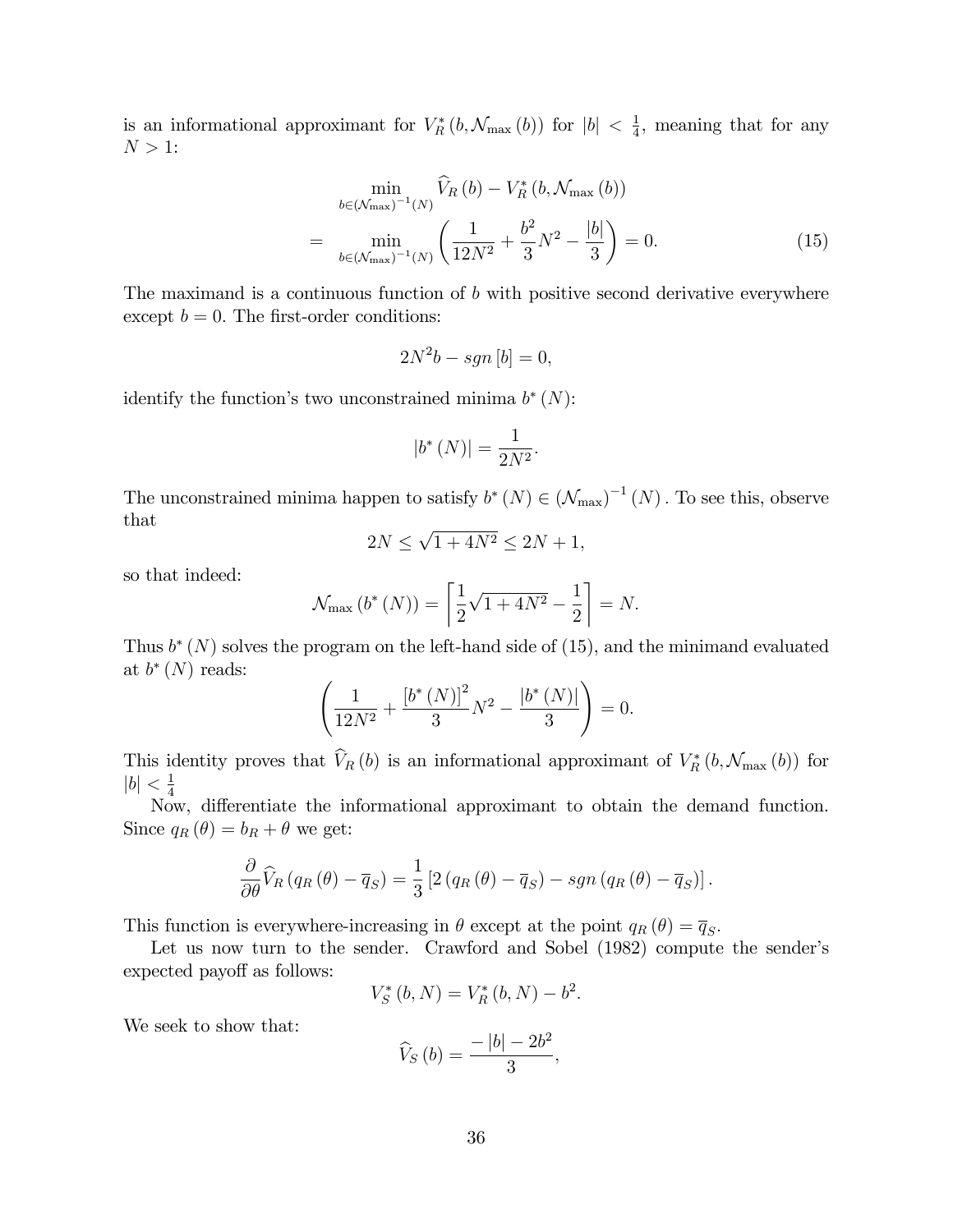is an informational approximant for  $V_S^*(b, \mathcal{N}_{\max}(b))$  for  $|b| < \frac{1}{4}$  $\frac{1}{4}$ . The result follows immediately because:

$$
\begin{aligned}\n\widehat{V}_S\left(b\right) - V_S^*\left(b, N\right) &= \frac{-\left|b\right| - 2b^2}{3} - V_R^*\left(b, N\right) + b^2 \\
&= \widehat{V}_R\left(b\right) - V_R^*\left(b, N\right),\n\end{aligned}
$$

and so the previous argument applies verbatim.

Now, differentiate the informational approximant to obtain the demand function. Since  $q_S(\theta) = b_S + \theta$  it follows that:

$$
\frac{\partial}{\partial \theta}\widehat{V}_{S}\left(q_{S}\left(\theta\right)-\overline{q}_{R}\right)=\frac{1}{3}\left[sgn\left(\overline{q}_{R}-q_{S}\left(\theta\right)\right)+4\left(\overline{q}_{R}-q_{S}\left(\theta\right)\right)\right].
$$

This function is decreasing in  $\theta$ .

**Part 2.** From Antic and Persico (2019), set  $E = S, C = R$ , and replace  $\theta_C$  with  $r_{\rm C}\theta_{\rm C}$  in Lemma B.4. Given  $\overline{q}_R$ , the sender's (expert's) approximate inverse demand when  $\frac{3}{4} \leq \rho < 1$  is:

$$
-\frac{\overline{q}_R}{\left(q_S\left(\theta\right)-4\overline{q}_R\right)^2}.
$$

Because  $\frac{3}{4} \leq \rho$  it follows that  $q_S(\theta) < 4\overline{q}_R$ , so increasing  $\theta$  decreases approximate inverse demand. The case  $\rho > 1$  is treated in Lemma B.4, and demand is shown to be decreasing in Corollary B.5 in Antic and Persico (2019). The case  $\rho > 1$  can also be treated using results in Alonso (2009).

Corollary B.3 in Antic and Persico  $(2019)$  shows that the receiver's approximate inverse demand is increasing when  $\frac{3}{4} \leq \rho < 1$ . In the case  $\rho > 1$ , Lemma B.2 yields:

$$
-\frac{1}{2}\frac{\overline{q}_S}{\left(4q_R\left(\theta\right)-\overline{q}_S\right)^2}.
$$

Since  $4q_R(\theta) > \overline{q}_S$ , the denominator is increasing in  $q_R(\theta)$ , and as a result so is the entire expression. The case  $\rho > 1$  can also be treated using results in Alonso (2009).

Part 3. The expression in part 1 has been shown to be an informational approximant above. The expressions in part 2 are exact in the case  $\rho > 1$ , and the expression for the case  $\rho \in [3/4, 1]$  is shown to be informational approximant. Follows directly from Proposition 2.  $\blacksquare$ 

#### Proof of Proposition 5

**Proof.** Perfect communication requires perfect alignment. For the sender to be willing to hold  $\theta_{S}^{*} = \theta_{R}$ , the equilibrium price must not be too high. Proposition 3 part 2, case  $\rho > 1$ , indicates that it must be:

$$
p^* \le \frac{1}{18\overline{\theta}_R}.\tag{16}
$$

Perfect communication implies that the receiver knows  $\omega$ , and in this case the receiver's strategy is  $a^*(\omega) = \omega/\theta_R$ . Substituting this strategy into numbered agent j's payoff yields:

$$
\theta_j^*(p) = \arg \max_{\theta} \mathbb{E}\left(\theta \frac{\omega^2}{\overline{\theta}_R} - \frac{1}{2} \left(\theta \frac{\omega}{\overline{\theta}_R}\right)^2\right) - p\theta \quad \text{ for } i \neq R, S.
$$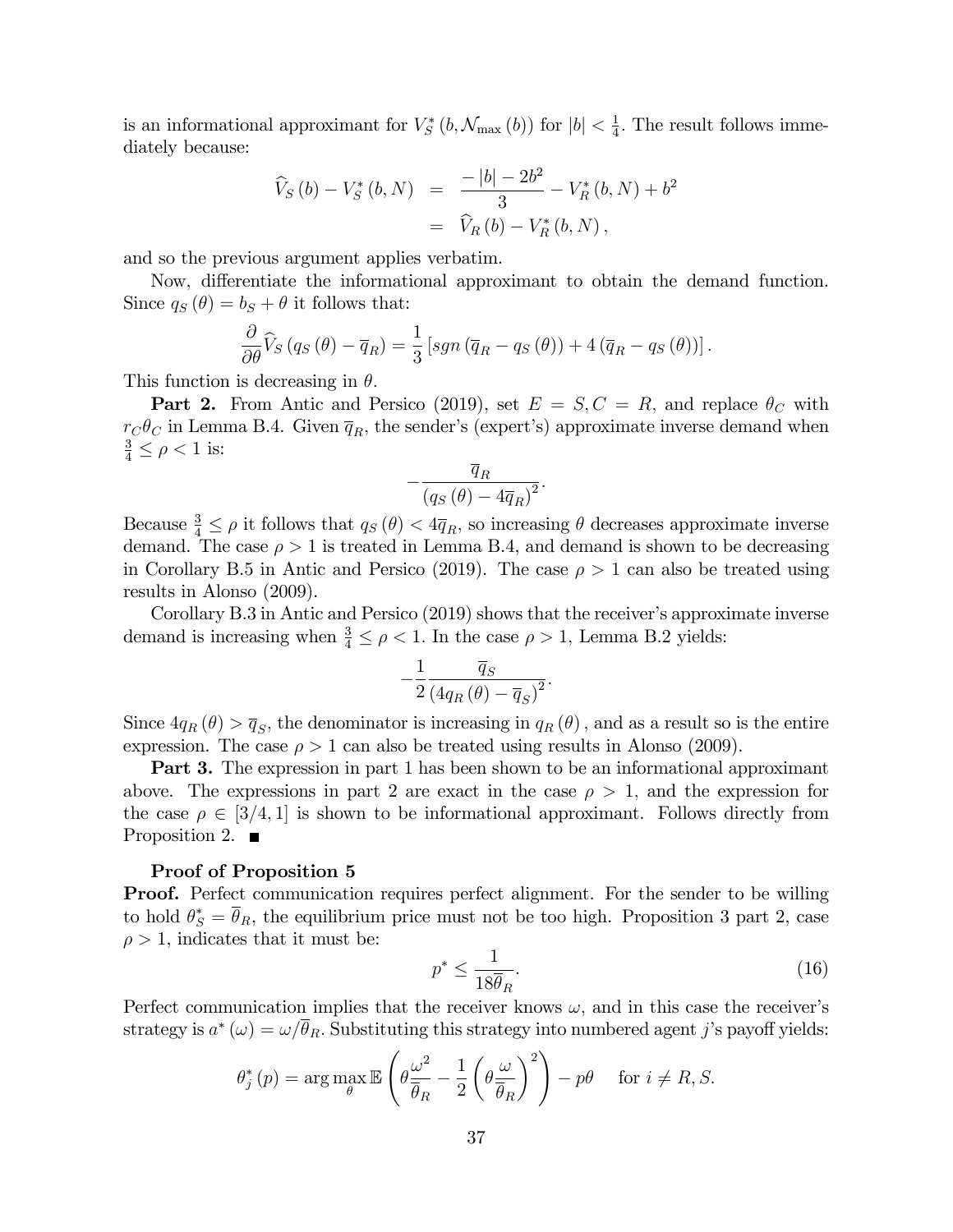Noting that  $\mathbb{E}[\omega^2] = 1/3$ , the first order conditions for the above problem read:

$$
\frac{1}{3} \frac{\left(\overline{\theta}_R - \theta\right)}{\left(\overline{\theta}_R\right)^2} - p = 0.
$$

Solving for  $\theta$  yields:

$$
\theta_j^*(p) = \overline{\theta}_R \left( 1 - 3p \overline{\theta}_R \right) \text{ for } i \neq R, S.
$$

Total demand at equilibrium cannot exceed 1, hence if there are J numbered agents, it must be:

$$
1 \geq \overline{\theta}_R + \theta_S^* + J \cdot \theta_j^* (p)
$$
  
\n
$$
\geq 2\overline{\theta}_R + J \cdot \theta_j^* \left(\frac{1}{18\overline{\theta}_R}\right)
$$
  
\n
$$
= 2\overline{\theta}_R + J \cdot \frac{5}{6}\overline{\theta}_R,
$$

where the second inequality follows from condition (16) and the fact that  $\theta_j^*$  ( $\cdot$ ) is a decreasing function. Isolating J yields:

$$
J \le \frac{6}{5}\left(\frac{1}{\overline{\theta}_R} - 2\right).
$$

If this condition is violated, there is no price that clears the market and leads to perfect communication.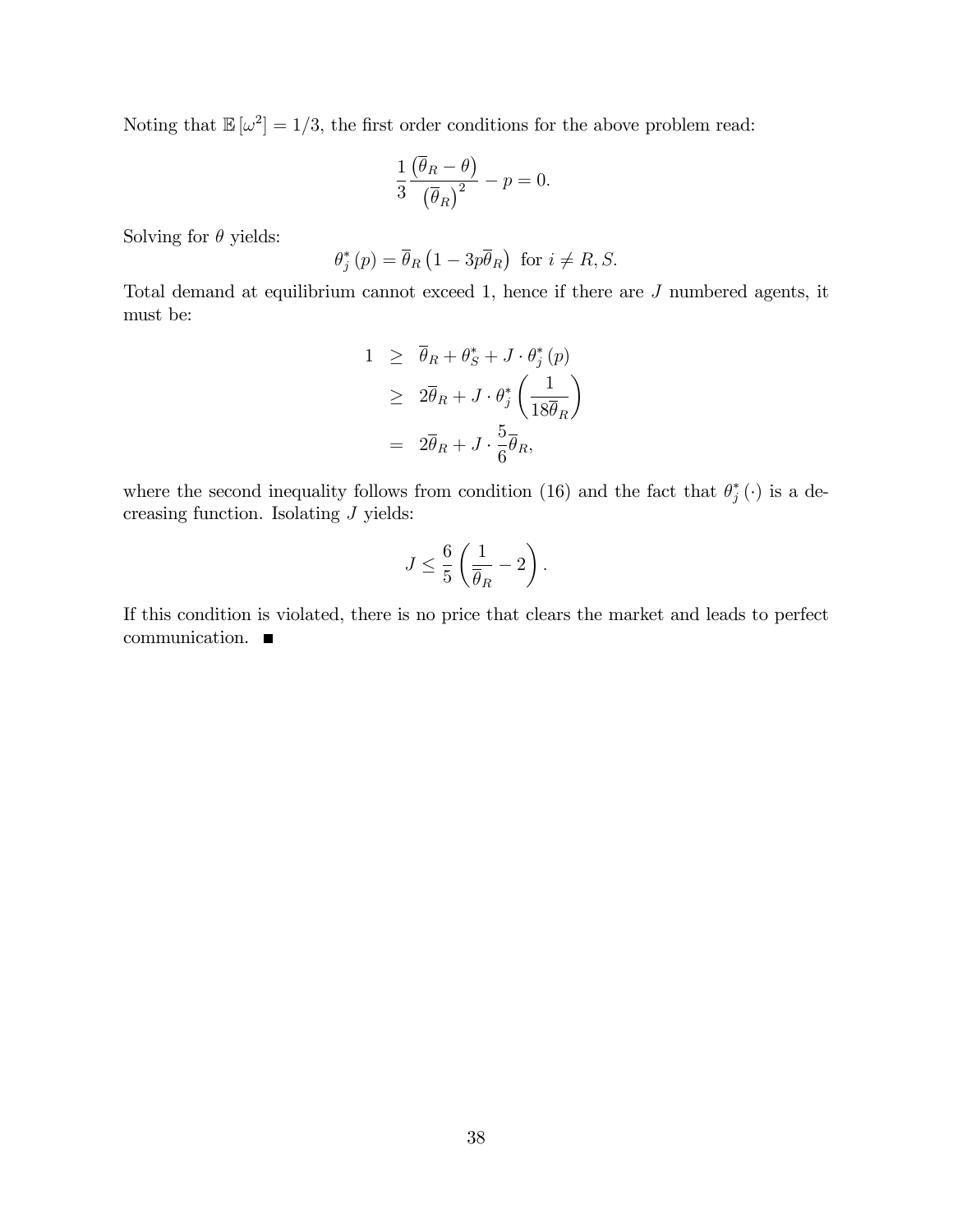## B Online Appendix: Proofs

**Lemma B.1** Assumptions 1 - 3 are satisfied in Examples 1 - 3. Assumptions 5 and 6 both hold in Example 1. In Example 2, Assumption 6 holds but Assumption 5 need not. In Example 3 Assumptions 4 and 5 hold, but Assumption 6 need not.

Proof. Example 1

$$
U(a,q,\omega) = -(a - \omega + q)^2.
$$

The function  $U(a, q, \omega)$  is strictly concave in q and in a. Complementarity holds because:

$$
U_{a\omega}(a,q,\omega)=2>0.
$$

The single-crossing property holds because:

$$
U(a,q,\omega) - U(a',q,\omega) = (a' - \omega + q)^2 - (a - \omega + q)^2
$$
  
= 
$$
[(a' - \omega + q) + (a - \omega + q)] [(a' - \omega + q) - (a - \omega + q)]
$$
  
= 
$$
(a' + a - 2\omega + 2q) (a' - a),
$$

which is increasing in q when  $a' > a$ .

Finally, Assumptions 5 and 6 both hold in Example 1 because when  $U(a, q, \omega)$  =  $-(a - \omega + q)^2$  then  $U_{aq} = -2$  and  $U_a/U_q = 1$ .

Example 2

$$
U(a,q,\omega) = qa\omega - \frac{1}{2} (qa)^{2}.
$$

The function  $U(a, q, \omega)$  is strictly concave in q and in a. Complementarity holds because:

$$
U_{a\omega}(a,q,\omega)=q>0.
$$

The single-crossing property holds because:

$$
U(a,q,\omega) - U(a',q,\omega) = q(a-a')\omega - \frac{1}{2}q^2 \left[a^2 - (a')^2\right]
$$

$$
= (a-a')q \left[\omega - \frac{1}{2}q(a+a')\right].
$$

The expression in brackets is decreasing in q, and so when  $a' > a$  the entire expression is increasing in  $q$ .

Finally, Assumption 6 holds because  $U_a/U_q = q/a > 0$  for any  $q > 0$ . Example 3

$$
U(a,q,\omega) = \omega \sqrt{aQ} + (1-a) q.
$$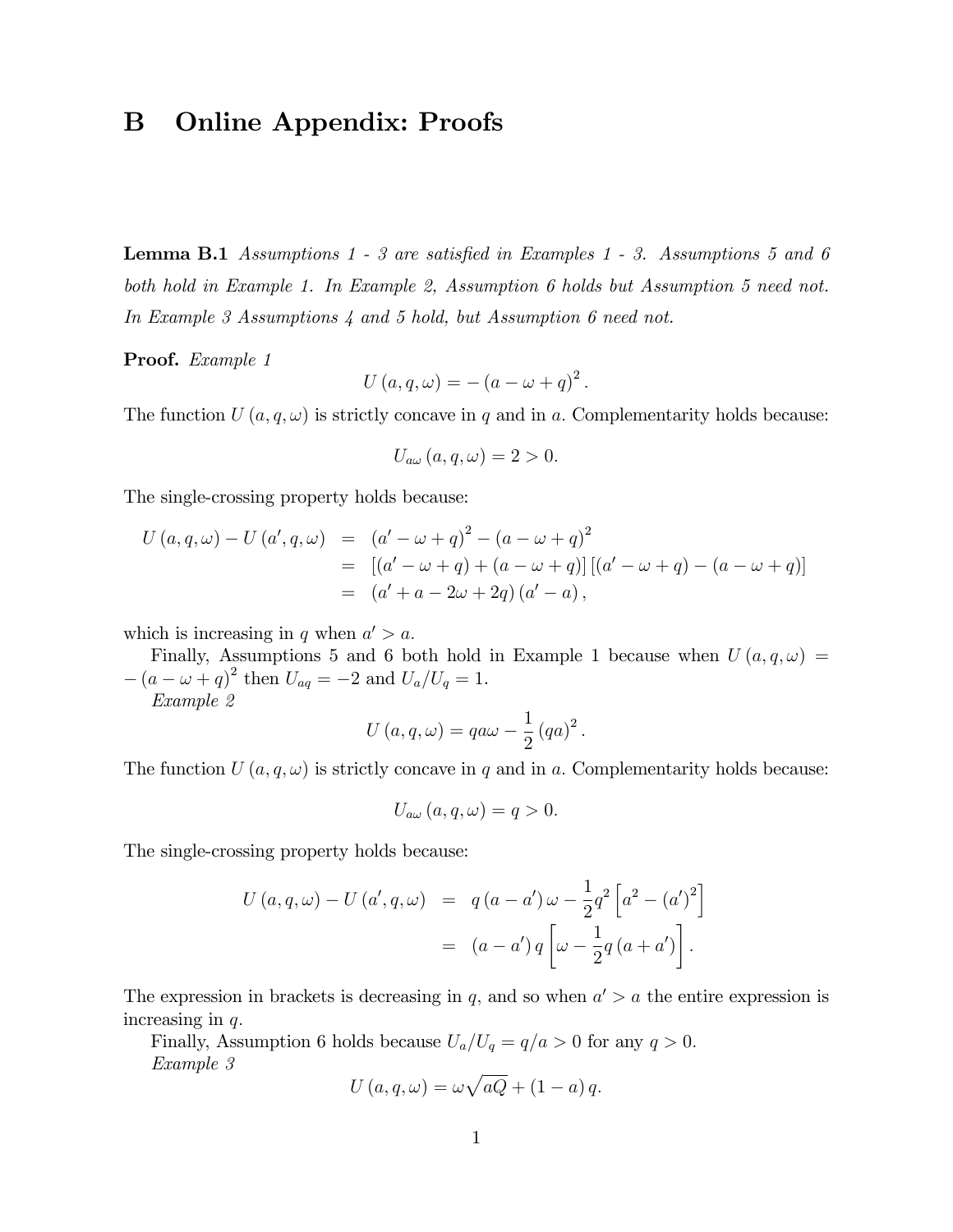The function  $U(a, q, \omega)$  is concave (actually, linear) in q and strictly concave in a. Complementarity holds because:

$$
U_{a\omega}(a,q,\omega) = \frac{1}{2} \frac{\sqrt{Q}}{\sqrt{a}} > 0.
$$

The single-crossing property holds because:

$$
U(a,q,\omega) - U(a',q,\omega) = \left[\omega\sqrt{aQ} + (1-a)q\right] - \left[\omega\sqrt{a'Q} + (1-a')q\right]
$$

$$
= \omega\sqrt{Q}\left(\sqrt{a} - \sqrt{a'}\right) + (a'-a)q
$$

When  $a' > a$  this function is increasing in q and so the single-crossing property is satisfied.

Assumption 4 holds because  $U_q = (1 - a) \geq 0$ .

Finally, Assumption 5 holds because  $U_{aq} = -1$ .

**Lemma B.2** If Assumptions 1 and 3 hold, the receiver's best response  $a_k^*$  defined in (3) is differentiable in  $(\omega_{k-1}, \omega_k, q_R)$ , and increasing in  $\omega_{k-1}$  and in  $\omega_k$ .

**Proof.** The receiver's best response to a partition element  $(b, c)$  is the  $a^*(b, c, q_R)$  that solves:

$$
L(a;b,c,qR) := \int_b^c U_a(a,qR,\omega) dF(\omega) = 0.
$$

Because of Assumption 1  $a^*(b, c, q_R)$  is unique. Since  $U(\cdot, \cdot, \cdot)$  is twice continuously differentiable  $L(a; b, c, q_R)$  is continuously differentiable in all its arguments, and then the implicit function theorem guarantees that  $a^*(\cdot, \cdot, \cdot)$  is differentiable in its arguments. Using the implicit function theorem, and abbreviating  $a^*(b, c) = a^*$ , we get:

$$
0 = \frac{d}{db} L(a^*; b, c, q_R) = -U_a(a^*, q_R, b) f(b) + \frac{\partial a^*}{\partial b} \cdot \int_b^c U_{aa}(a^*, q_R, \omega) dF(\omega),
$$

whence

$$
\frac{\partial a^*}{\partial b} = \frac{U_a(a^*, q_R, b) f(b)}{\int_b^c U_{aa}(a^*, q_R, \omega) dF(\omega)}.
$$

The denominator is negative because of Assumption 1. The numerator is negative because, whenever  $b < c$ :

$$
0 = L(a^*; b, c, q_R)
$$
  
> 
$$
\left[\min_{\omega} U_a(a^*, q_R, \omega)\right] \cdot \int_b^c dF(\omega)
$$
  
= 
$$
U_a(a^*, q_R, b) \cdot [F(c) - F(b)],
$$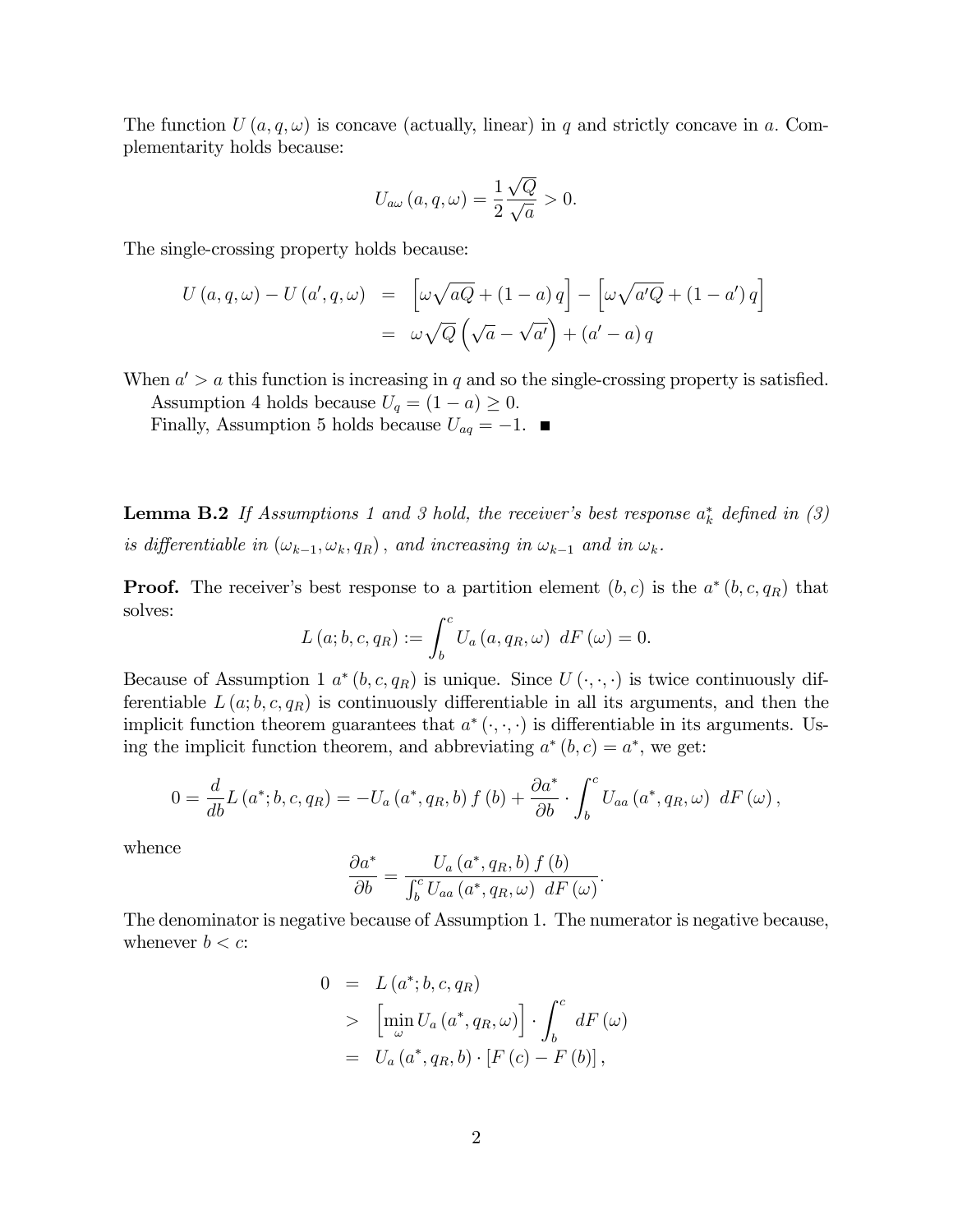where the first line comes from the definition of  $a^*(b, c)$ , and the strict inequality comes from Assumption 3 together with  $b < c$ . The proof in the case  $a = b$  is trivial. Hence  $\frac{\partial a^*}{\partial b} > 0.$ 

Following the same steps we get:

$$
\frac{\partial a^*}{\partial c} = -\frac{U_a(a^*,q_R,c) f(c)}{\int_b^c U_{aa}(a^*,q_R,\omega) dF(\omega)}.
$$

The denominator is negative because of Assumption 1. The numerator is positive because, whenever  $b < c$ :

$$
0 = L(a^*; b, c, q_R)
$$
  

$$
< \left[ \max_{\omega} U_a(a^*, q_R, \omega) \right] \cdot \int_b^c dF(\omega)
$$
  

$$
= U_a(a^*, q_R, c) \cdot [F(c) - F(b)].
$$

Hence  $\frac{\partial a^*}{\partial c} > 0$ .

Lemma B.3 (well-definedness of inverse demand, and properties of expected  $payoffs)$  Fix  $q_{-i}$ . Suppose the N-partition equilibrium correspondence  $\Omega_N\left(\cdot,q_{-i}\right)$  is defined on the interval  $(c, d)$ . Then the function  $V_i^* (y, \overline{q}_{-i}; \Omega_N)$  is differentiable at every  $y \in$  $(c, d)$  and the fundamental theorem of calculus applies. If, moreover, the correspondence  $\Omega_N(\cdot, q_{-i})$  is extended continuously to  $[c, d]$  then  $V_i^* (\cdot, \overline{q}_{-i}; \Omega_N)$  is continuous on  $[c, d]$ .

**Proof.** Fix  $\overline{q}_S$ . For any  $y \in (c, d)$  we have:

$$
V_{R}^{*}\left(y,\overline{q}_{S};\Omega_{N}\right)=\sum_{k=1}^{N}\int_{\mathbf{w}_{k-1}\left(y,\overline{q}_{S}\right)}^{\mathbf{w}_{k}\left(y,\overline{q}_{S}\right)}U\left(\mathfrak{a}_{k}\left(y,\overline{q}_{S}\right),y,\omega\right) dF\left(\omega\right).
$$

The functions  $\mathfrak{w}_k(y, \overline{q}_s)$  are differentiable at y (refer to Section 2.7). By definition,  $a_k(y, \overline{q}_S) = a(w_{k-1}(y, \overline{q}_S), w_k(y, \overline{q}_S), y)$  where the function  $a(\cdot, \cdot, \cdot)$  was defined on page 7. This function was shown to be differentiable in all its arguments in Lemma B.2. Hence  $a_k(y, q_s)$  is differentiable in y. The function U is differentiable by assumption, hence  $U(\mathfrak{a}_k(y,\overline{q}_S),y,\omega)$  is differentiable in y. Therefore, the function  $V_R^*(y,\overline{q}_S;\Omega_N)$  is differentiable at every  $y \in (c, d)$ . Therefore the fundamental theorem of calculus applies, i.e., for any  $a, b \in (c, d)$  we have:

$$
V_R^*(b, \overline{q}_S; \Omega_N) - V_R^*(a, \overline{q}_S; \Omega_N) = \int_a^b \frac{\partial}{\partial y} V_R^*(y, \overline{q}_S; \Omega_N) dy
$$
  
= 
$$
\int_a^b D_R(y; \overline{q}_S, \Omega_N) dy.
$$

Continuity of  $V_R^* (\cdot, \overline{q}_S; \Omega_N)$  at the points c and d holds because if each  $\mathfrak{w}_k (y, \overline{q}_S)$  is extended continuously to the closed interval  $[c, d]$ , then  $a(\mathfrak{w}_{k-1}(y, \overline{q}_S), \mathfrak{w}_k(y, \overline{q}_S), y)$  also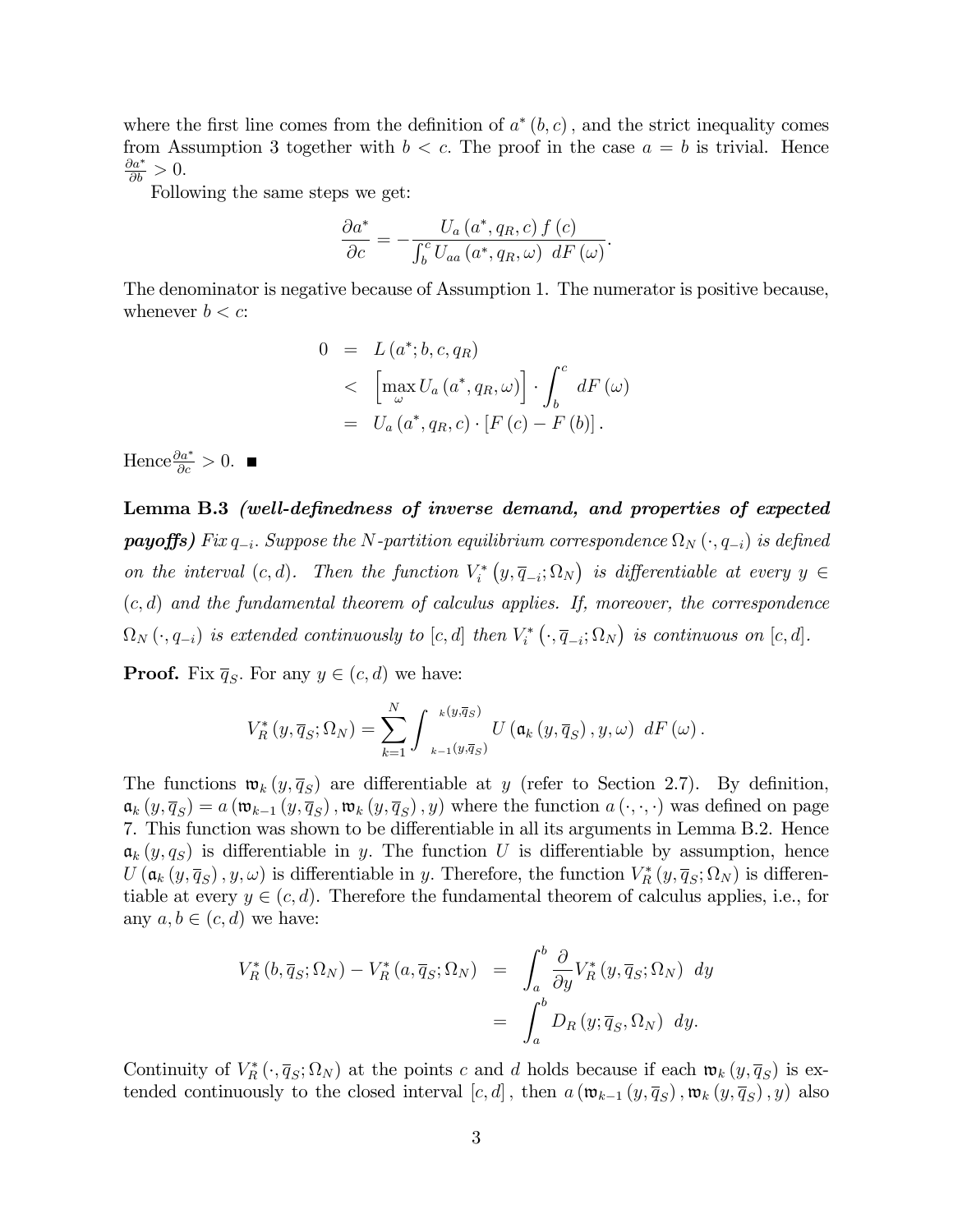extends continuously, and since the function  $U$  is continuous by assumption, it follows that the function  $V_R^*(y, \overline{q}_S; \Omega_N)$  also extends continuously.

The argument for the sender's expected payoff is identical.  $\blacksquare$ 

#### Proof of Corollary 3

**Proof.** Suppose the interval  $(c, d)$  is in the support of  $\Omega$   $(\cdot, \overline{q}_{-i})$ . Consider all the intervals  $[c_{\tau}, d_{\tau})$  defined in in Definition 5 and number them such that  $c \in [c_0, d_0)$  and  $d \in [c_1, d_1)$ . We have:

$$
V_{i}^{*}(d, \overline{q}_{-i}; \Omega) - V_{i}^{*}(c, \overline{q}_{-i}; \Omega) = [V_{i}^{*}(d_{0}, \overline{q}_{-i}; \Omega_{0}) - V_{i}^{*}(c, \overline{q}_{-i}; \Omega_{0})] + \sum_{[c_{\tau}, d_{\tau}) \subset (c, d)} [V_{i}^{*}(d_{\tau}, \overline{q}_{-i}; \Omega_{\tau}) - V_{i}^{*}(c_{\tau}, \overline{q}_{-i}; \Omega_{\tau})] + [V_{i}^{*}(d, \overline{q}_{-i}; \Omega_{1}) - V_{i}^{*}(c_{1}, \overline{q}_{-i}; \Omega_{1})].
$$

where  $\Omega_{\tau}$  denotes the particular N-partition correspondence associated to the interval  $[d_{\tau}, d_{\tau})$  by the equilibrium correspondence  $\Omega$ . Note that  $\Omega$  evaluated at  $d_{\tau}$  is set equal to  $\Omega_{\tau}$ , using continuity of  $\Omega$ . By Proposition 1 part 4, the sign of every term in brackets is determined by the sign of  $D_i$ . Thus, if the interval  $(c, d)$  lies inside the region where  $D_i$  is nonnegative (resp., non-positive), then each term in brackets has the same sign and the infinite summation converges. Then  $V_i^* (\cdot, \overline{q}_{-i}; \Omega)$  is non-decreasing (resp., nonincreasing).  $\blacksquare$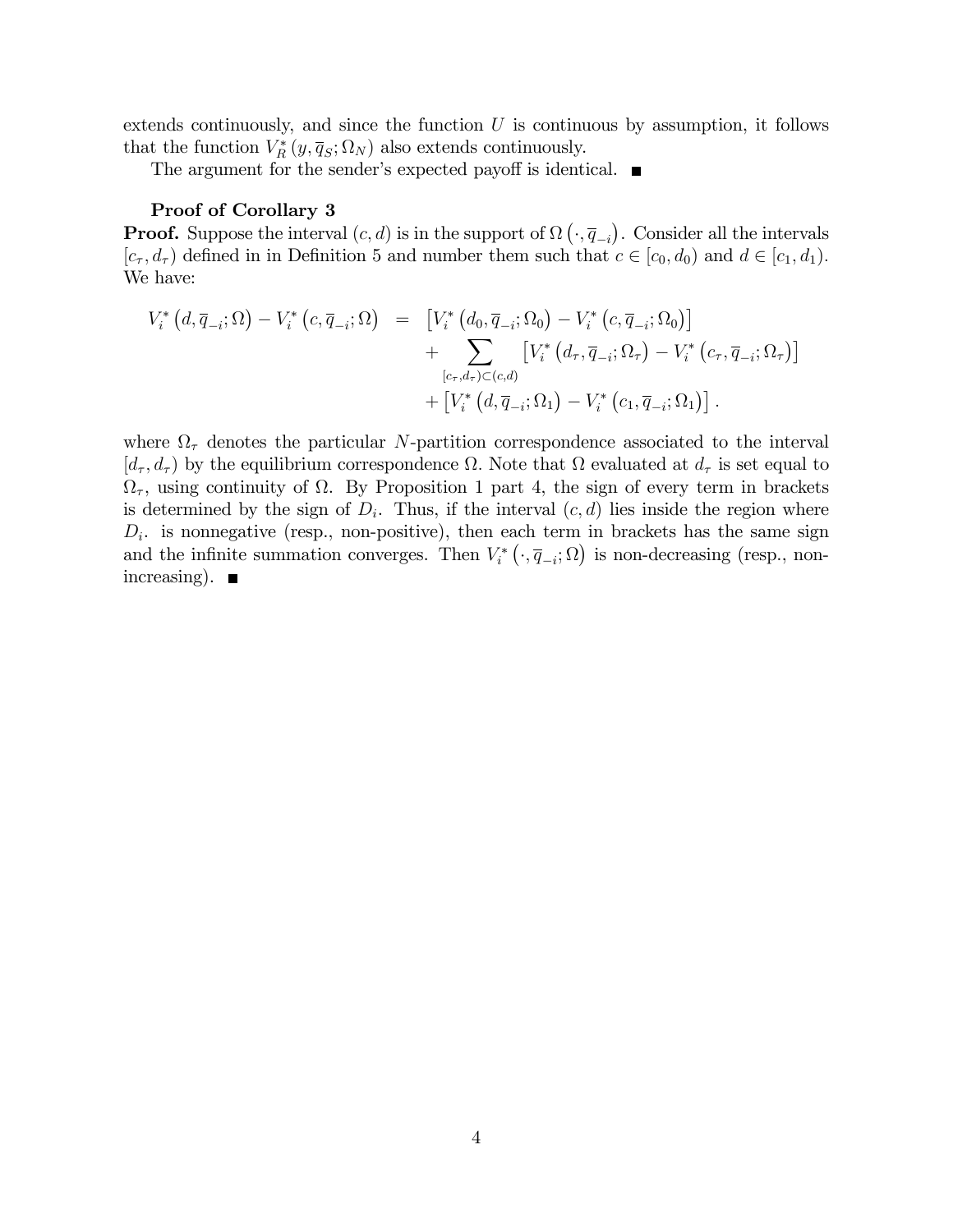# C Online Appendix: Trading With Private Information

There is an entrenched, controlling investor who owns  $\theta_C$  share of the company. There is a continuum of non-controlling investors, who are essentially noise traders that have perfectly elastic demand at some price p. An expert investor starts out with a share endowment denoted by  $t^*$ , he observes  $\omega$  and then he trades. The expert investor can sell all but  $\varepsilon$  of his endowment, or buy more shares up to a maximum holding of  $(1 - \theta_C)$ , at the price set by the non-controlling investors,  $p$ . After observing the expert investor's trade, the two engage in cheap talk communication and the controlling investor chooses  $a$ .

## C.1 Model discussion

In this model trading takes place under asymmetric information; therefore, trading serves as a signal of the expert's information. The assumption of constant price (i.e., noise traders with perfectly elastic demand) simplifies the analysis, but the analysis would not break down if we assumed a price function that is increasing in the expert's net trade. Finally, this model is most comparable to the entrenched shareholder setting discussed in Section 6.2, in that the controlling shareholder's holdings are fixed.

### C.2 Equilibrium characterization

The equilibrium is characterized by two regions. A low- $\omega$  region where the expert investor acquires less than  $(1 - \theta_C)$ ; in this region the expert investor's trade fully reveals  $\omega$  to the controlling investor. And, for some parameter values, a high- $\omega$  region where the expert investor acquires exactly  $(1 - \theta_C)$  shares and then relies on cheap talk to convey information.

The analysis is inspired by the signaling model in Section 4 of Kartik (2007), where in our case, the expert investor signals through trading shares. However, in the present paper the cost/benefit of signaling is endogenous because the share value is a function of the receiver's action. So his results cannot be applied directly.

## C.3 Fully separating region

In the fully-separating region the controlling investor learns the exact state  $\omega$  based on the expert investor's net trade after he learns the information. Denote the expert's expost position after trading by  $t(\omega)$ . Suppose the expert investor retrades into  $t(\widehat{\omega})$ . If  $t(\widehat{\omega})$  is fully separating, upon observing it the controlling investor correctly infers that the state is  $\hat{\omega}$  and she takes action  $a^* = \hat{\omega}/\theta_C$  (recall that  $r_C = 1$ ). The expert investor's utility is then: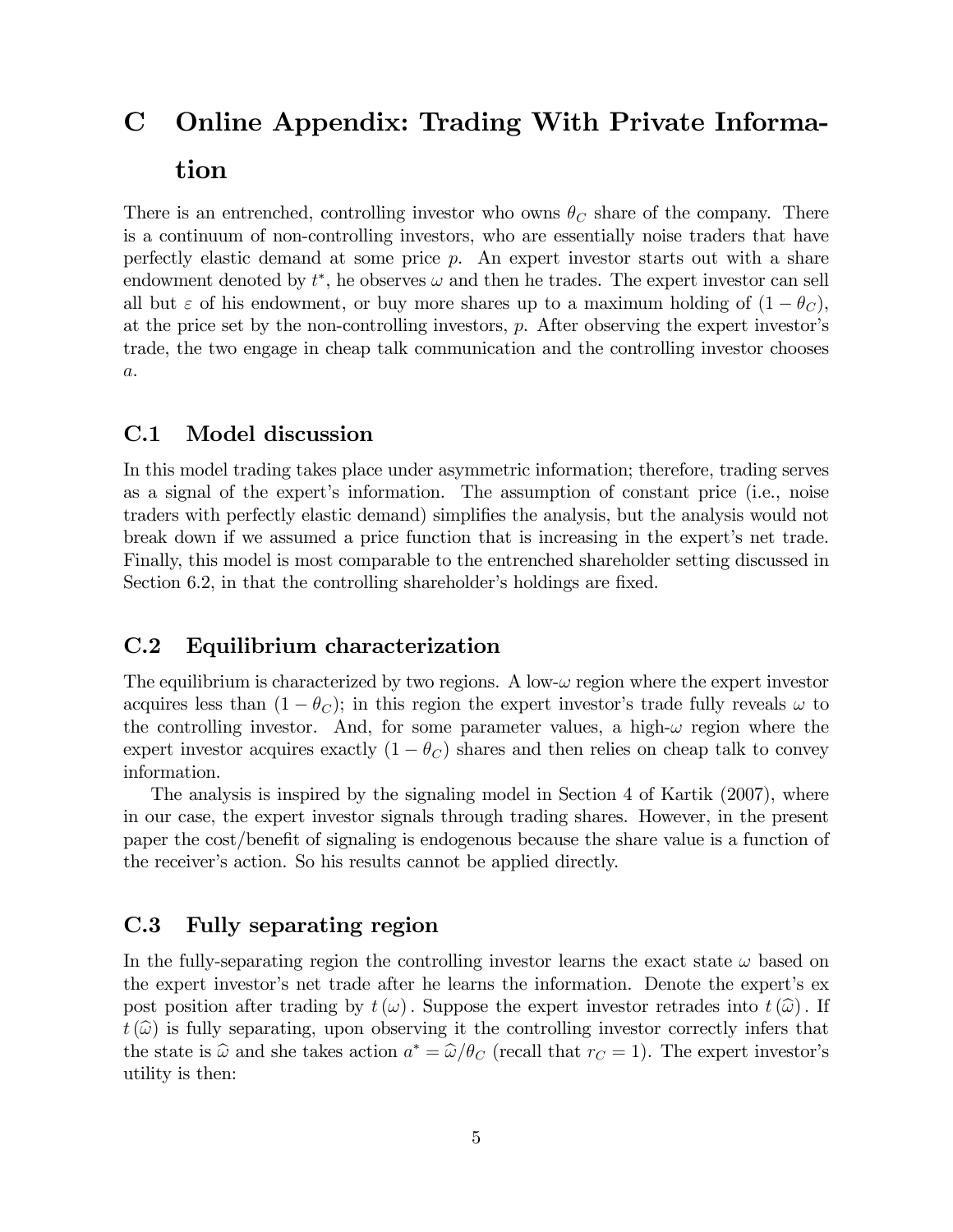$$
-\frac{\sigma_X^2}{2r_E} \left( r_E t \left( \widehat{\omega} \right) \frac{\widehat{\omega}}{\theta_C} - \omega \right)^2 - \left( t \left( \widehat{\omega} \right) - t^* \right) p, \tag{17}
$$

where  $p$  denotes the price of shares. This is the utility after the expert (and now informed) investor has re-traded his position using a separating trading strategy  $t(\cdot)$ . The term  $(t(\widehat{\omega}) - t^*) p$  is the amount of money paid to achieve the new position  $t(\widehat{\omega})$ .

We want to show that the trading function described by the following differential equation:

$$
t'(\omega) = -\frac{\left(\frac{r_E}{\theta_C}t(\omega) - 1\right)\omega}{\left(\frac{r_E}{\theta_C}t(\omega) - 1\right)\omega^2 + \frac{\theta_C}{\sigma_X^2}p}t(\omega) \text{ for } \omega > 0.
$$
 (18)

represents the separating region of an equilibrium.

Lemma C.1 (Features of the solution to the differential equation) Let  $t(\cdot)$  solve the differential equation (18) with initial condition  $t(0) = \varepsilon$ , where  $0 < \varepsilon < \theta_C/r_E$ . Then:  $t'(0) = 0$ ;  $t'(\omega) > 0$  for all  $\omega > 0$ ; and the function  $t(\omega)$  achieves  $\theta_C/r_E$  asymptotically, but not for finite  $\omega$ .

Proof. Denote:

$$
f(\omega) = \frac{r_E}{\theta_C} t(\omega)
$$
 and  $k_0 = \frac{\theta_C}{\sigma_X^2} p$ ,

so that equation (18) rewrites as:

$$
f'(\omega) = \frac{\left(1 - f(\omega)\right)\omega}{\left(f(\omega) - 1\right)\omega^2 + k_0} f(\omega). \tag{19}
$$

The following equation is an implicit solution of equation (19):

$$
2f(\omega) + 2\log(1 - f(\omega)) + \frac{\omega^2}{k_0}f(\omega)^2 + c_0 = 0,
$$
\n(20)

where  $k_0$  is fixed by the parameters of the problem, and  $c_0 = -2 \left[ \log \left( 1 - \frac{r_E}{\theta_C} \right) \right]$  $\left(\frac{r_E}{\theta_C}\varepsilon\right) + \frac{r_E}{\theta_C}$  $\frac{r_E}{\theta_C} \varepsilon\bigg] >$ 0 is chosen to satisfy our initial condition  $t(0) = \varepsilon$ . This can be verified by differentiating (20) with respect to  $\omega$ .

We now show that  $f(\cdot)$  is strictly increasing. Fom (19), this is the case if:

$$
-\frac{k_0}{\omega^2} < f\left(\omega\right) - 1 < 0. \tag{21}
$$

Let's first focus on the right-hand inequality of (21). Since  $t(0) = \varepsilon < \theta_C/r_E$ , at  $\omega = 0$ we have  $f(\omega) - 1 < 0$ . Furthermore, for any finite  $\omega$  it must be  $f(\omega) - 1 < 0$ ; indeed, at any  $\hat{\omega} < \infty$  such that  $f(\hat{\omega}) = 1$ , equation (20) implies:

$$
2 + 2\log(0) + \frac{(\widehat{\omega})^2}{k_0} + c_0 = 0,
$$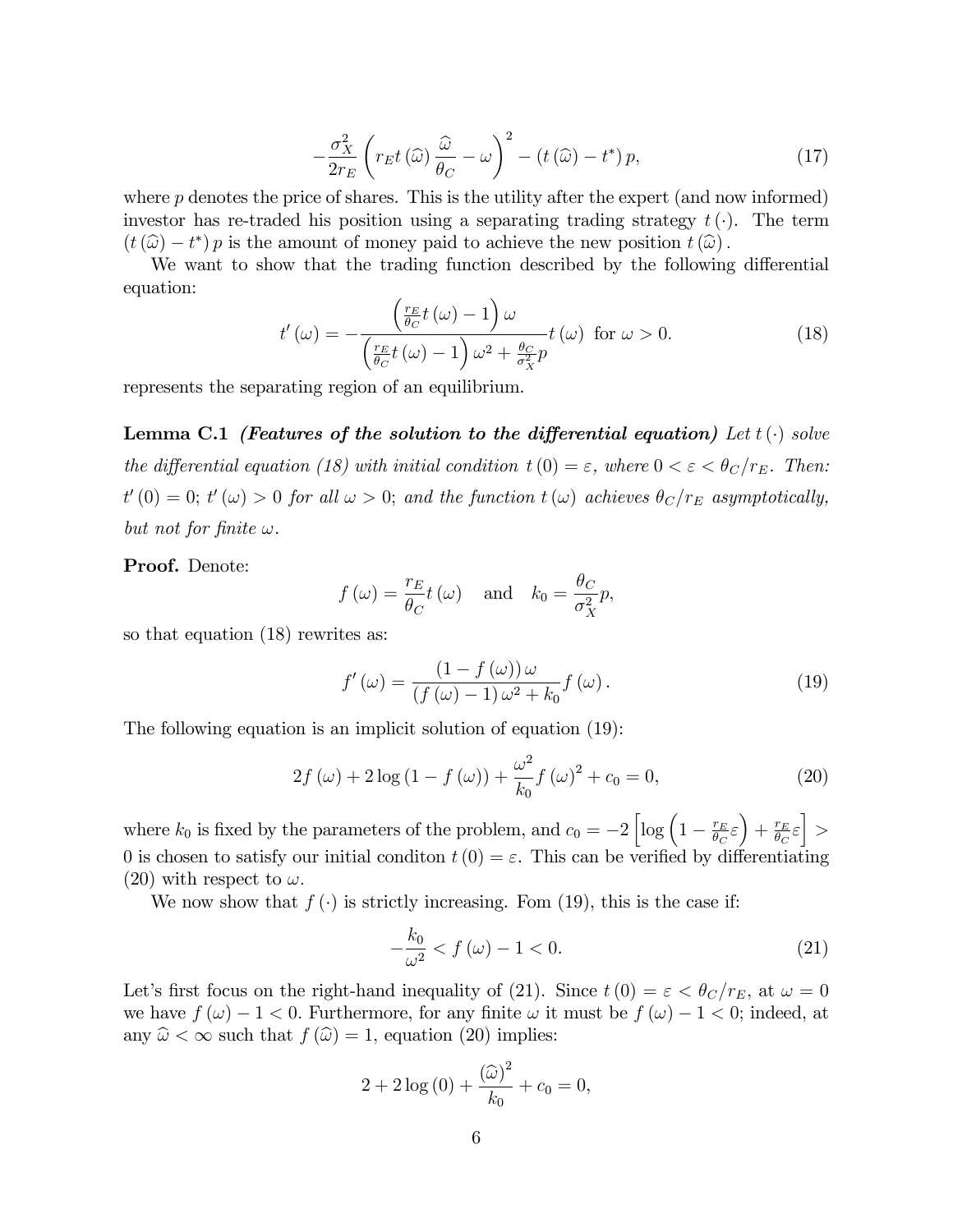which is a contradiction since the LHS is infinite. Let's now focus on the left-hand inequality of (21). This inequality holds at  $\omega = 0$  because  $f(\omega) - 1 > -\frac{k_0}{\omega^2} = -\infty$ . Furthermore, this inequality holds for any finite  $\omega$ ; indeed, by contradiction, let  $\tilde{\omega}$  be the smallest value of  $\omega$  at which the left-hand inequality of (21) fails:

$$
(f(\widetilde{\omega})-1)\widetilde{\omega}^2+k_0=0.
$$

Then equation (20) reads:

$$
2\left(1-\frac{k_0}{\widetilde{\omega}^2}\right)+2\log\left(\frac{k_0}{\widetilde{\omega}^2}\right)+\frac{\widetilde{\omega}^2}{k_0}\left(1-\frac{k_0}{\widetilde{\omega}^2}\right)^2+c_0=0.
$$

Denoting  $x = \frac{k_0}{\tilde{c}^2}$  $\frac{k_0}{\tilde{\omega}^2} > 0$ , this equation rewrites as:

$$
2(1-x) + 2\log(x) + \frac{1}{x}(1-x)^{2} + c_{0} = 0.
$$

The above function is decreasing in x (its derivative equals  $-(1-x)^2/x^2$ ), and it equals  $c_0 > 0$  at  $x = 1$ . Therefore, the function is positive for all  $x \in (0, 1]$ . But we know that  $x = 1 - f(\tilde{\omega}) < 1$  because by definition of  $\tilde{\omega}$ , equation (21) holds for all  $\omega \in (0, \tilde{\omega})$ , whence  $f(\tilde{\omega}) > 0$ . Therefore there is no  $\tilde{\omega}$  that solves equation (20). This establishes that  $f(\cdot)$  is strictly increasing.

We now show that  $\lim_{\omega\to\infty} f(\omega) = 1$ , which proves that  $t(\omega)$  achieves  $\theta_C/r_E$  asymptotically. Sending  $\omega$  to infinity in equation (20) causes the term involving  $\omega^2$  to approach  $+\infty$  which, recalling that  $f(\omega) > 0$ , requires that the log term converges to  $-\infty$ . Thus  $\lim_{\omega \to \infty} 1 - f(\omega) = 0.$ 

**Corollary 5** Let  $t(\cdot)$  solve the differential equation (18) with initial condition  $t(0) = \varepsilon$ . Then  $t(1) \leq (\theta_C/r_E)$ .

As  $t\left(\omega\right) \uparrow \frac{\theta_{C}}{r_{E}}$  $\frac{\theta_C}{r_E}$  the function  $t'(\omega)$  goes to zero hence  $t(\omega)$  becomes very flat. This means that slight variations in shares convey a lot of information about the expert's signal. If  $\theta_C$  $\frac{\theta_C}{r_E}$  <  $(1-\theta_C)$  this "efficient signaling" takes place at ownership levels below  $1-\theta_C$ . In this case the signaling equilibrium can be perfectly separating (and revealing) for all  $\omega$ . For the equilibrium to involve some pooling it must be that

$$
\frac{\theta_C}{r_E} > (1 - \theta_C).
$$

**Corollary 6** Since the  $t(\cdot)$  that solves the differential equation (18) with initial condition  $t(0) = \varepsilon$  is positive and nondecreasing in  $\omega$ , the product  $t(\omega)$   $\omega$  is strictly increasing for  $all \omega.$ 

**Lemma C.2** (Best response property) Let  $t(\cdot)$  solve the differential equation (18) with initial condition  $t(0) = \varepsilon$ . Suppose the controlling investor expects type  $\omega$  to play  $t(\omega)$ . Then any expert type  $\omega$  prefers  $t(\omega)$  to  $t(\widehat{\omega})$  for any  $\widehat{\omega} > 0$ .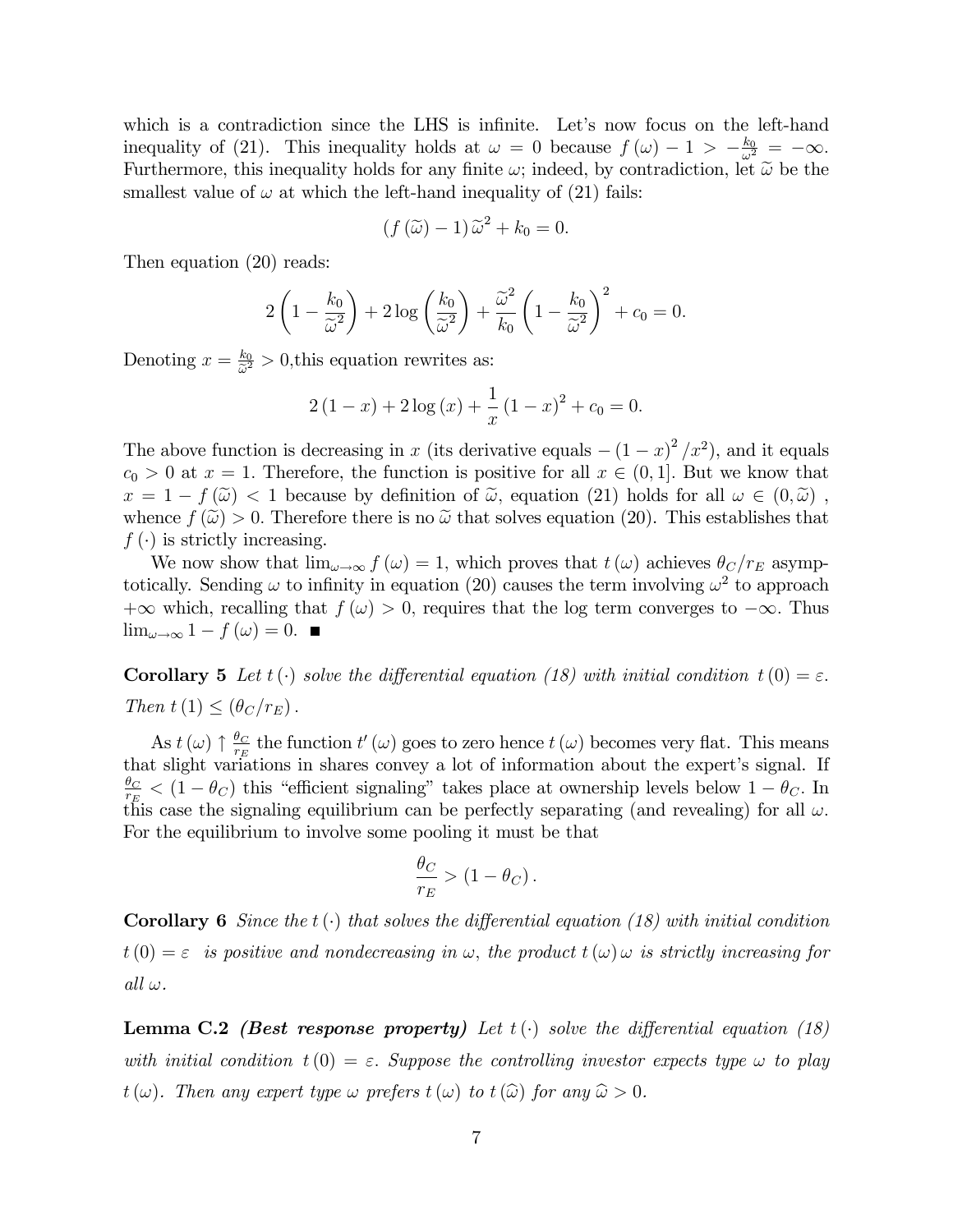**Proof.** Suppose the expert investor who knows the state  $\omega$  acquires  $t(\hat{\omega})$ ; then his utility is:

$$
u(\widehat{\omega};\omega) = -\frac{\sigma_X^2}{2r_E} \left( r_E t(\widehat{\omega}) \frac{\widehat{\omega}}{\theta_C} - \omega \right)^2 - \left( t(\widehat{\omega}) - t^* \right) p. \tag{22}
$$

Differentiating this utility function with respect to  $\hat{\omega}$  yields the following first-order condition:

$$
u_1(\widehat{\omega}; \omega) = -\left[\frac{\sigma_X^2}{\theta_C} \left(r_E t\left(\widehat{\omega}\right) \frac{\widehat{\omega}}{\theta_C} - \omega\right) \left(\frac{\partial}{\partial \widehat{\omega}} t\left(\widehat{\omega}\right) \widehat{\omega}\right)\right] - t'\left(\widehat{\omega}\right) p = 0. \tag{23}
$$

For  $\hat{\omega} = \omega$  to be a maximum, this first-order condition must hold at  $\hat{\omega} = \omega$ . We now show that the condition holds if  $t(\cdot)$  solves the differential equation (18). To see this, set  $\hat{\omega} = \omega$  and rewrite the first-order condition as follows:

$$
u_1(\omega;\omega) = -\left[\frac{\sigma_X^2}{\theta_C} \left(r_E t(\omega)\frac{\omega}{\theta_C} - \omega\right) \left(\frac{\partial}{\partial \omega} t(\omega)\omega\right)\right] - t'(\omega)p
$$
  
\n
$$
= -\left(\frac{r_E}{\theta_C} t(\omega)\omega - \omega\right) [t'(\omega)\omega + t(\omega)] - \frac{\theta_C}{\sigma_X^2} t'(\omega)p
$$
  
\n
$$
= -\left[\left(\frac{r_E}{\theta_C} t(\omega)\omega - \omega\right)\omega + \frac{\theta_C}{\sigma_X^2} p\right] t'(\omega) - \left(\frac{r_E}{\theta_C} t(\omega)\omega - \omega\right) t(\omega) = 0
$$
\n(24)

which holds if  $t(\cdot)$  solves the differential equation (18). In other words,  $t(\omega)$  solves the differential equation (18) for  $\omega \in [0,\infty)$  if and only if

$$
u_1(\omega; \omega) = 0 \text{ for all } \omega \in [0, \infty). \tag{25}
$$

Now suppose  $t(\omega)$  solves the differential equation (18), and let's check the second-order conditions for a maximum. These conditions require that the expert's utility function  $(22)$ be single-peaked. Denoting this function by  $u(\hat{\omega}, \omega)$ , the first order conditions (23) can be written as:

$$
u_1(\widehat{\omega}, \omega)|_{\widehat{\omega}=\omega} = 0.
$$

Using (23) we can write:

$$
u_1(\widehat{\omega}, \omega) = u_1(\widehat{\omega}, \widehat{\omega}) + \frac{\sigma_X^2}{\theta_C} (\omega - \widehat{\omega}) \left( \frac{\partial}{\partial \widehat{\omega}} t(\widehat{\omega}) \widehat{\omega} \right)
$$

$$
= \frac{\sigma_X^2}{\theta_C} (\omega - \widehat{\omega}) \left( \frac{\partial}{\partial \widehat{\omega}} t(\widehat{\omega}) \widehat{\omega} \right),
$$

where the second equality holds because of (25). Since by Corollary  $6 \frac{\partial}{\partial \hat{\omega}} t(\hat{\omega}) \hat{\omega} > 0$ , this correction shows that the first dominative is is positive for  $\hat{\omega} \leq \omega$  and positive otherwise. expression shows that the first derivative is is positive for  $\hat{\omega} < \omega$  and negative otherwise. Hence  $u(\hat{\omega}, \omega)$  is indeed single-peaked as a function of  $\hat{\omega}$  and it attains a maximum at  $\widehat{\omega} = \omega$ .

Lemma C.3 *(Initial condition of equilibrium trading strategy)* There are potentially many signalling equilibria, each associated with a different value of  $t(0)$ . The controling investor is indifferent among them all. The one that is most preferred by the expert investor is the one with the smallest  $t(0) = \varepsilon$ .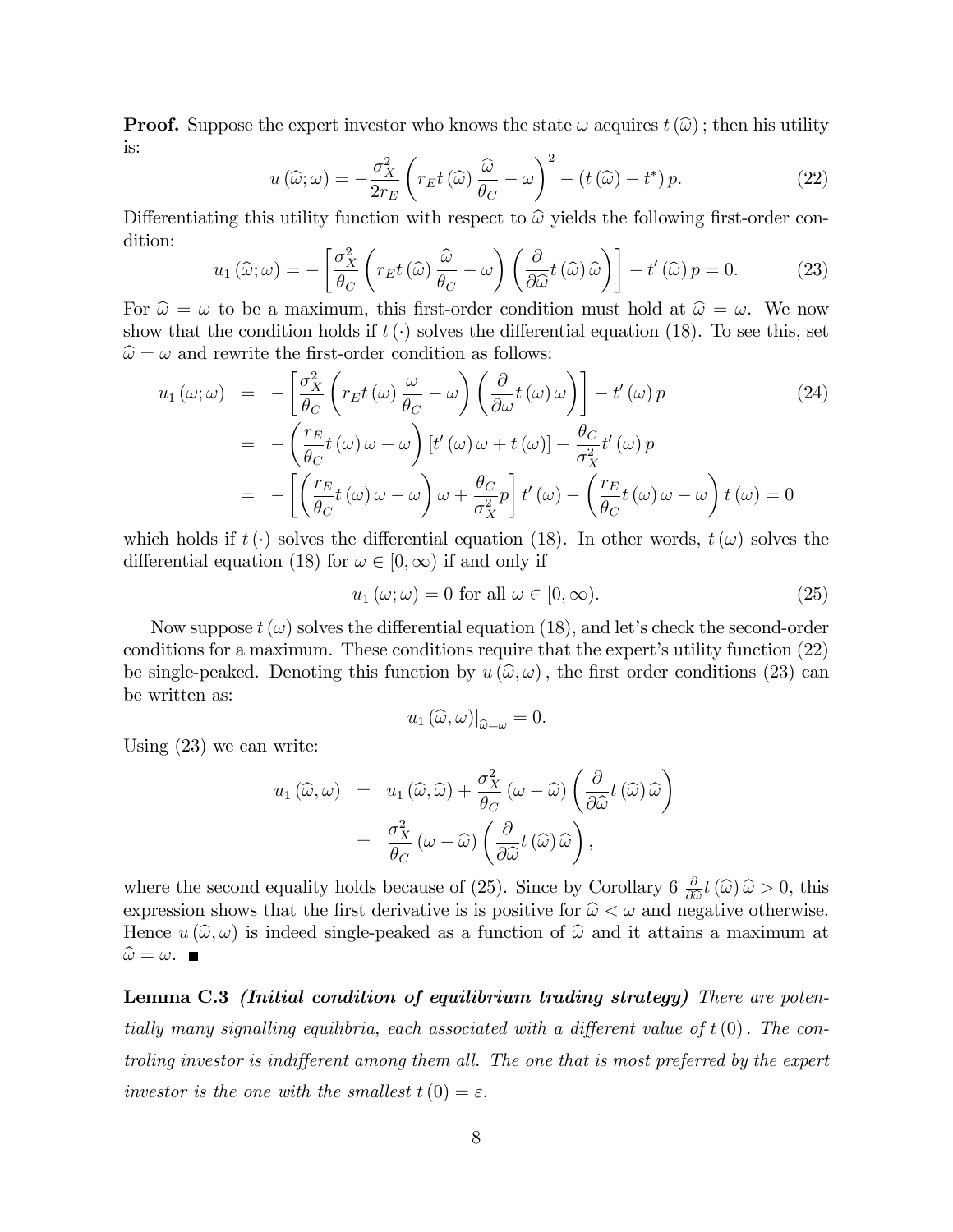**Proof.** The family of strategies identified by differential equation (18) indexed by its initial conditions  $t(0)$ , give rise to a family of signaling equilibria. Higher initial conditions result in a pointwise-higher strategies  $t(\cdot)$ . Irrespective of the initial condition  $t(0)$ , all strategies identified by differential equation  $(18)$  induce the same fully informed controlling agent's action. Therefore the expert investor's preferred equilibrium within this family of signaling equilibria is the one where his holdings  $t(\omega)$  are closest to the expert investor's preferred holdings conditional on the controlling agent being fully informed. We now show that the expert investor's preferred holdings conditional on the controlling agent being fully informed are lower than any equilibrium signaling strategy. To see this, notice that if the controlling investor knows  $\omega$  the expert's problem is:

$$
\max_{t} -\frac{\sigma_X^2}{2r_E} \left( r_E t \frac{\omega}{\theta_C} - \omega \right)^2 - \left( t - t^* \right) p.
$$

The first order conditions read:

$$
-\frac{\sigma_X^2}{\theta_C} \left( \frac{r_E}{\theta_C} t^{FI} - 1 \right) \omega^2 - p = 0,
$$

where  $t<sup>FI</sup>$  denotes the full-information optimal holdings for the expert investor. A slight rearrangement yields:

$$
\left(\frac{r_E}{\theta_C}t^{FI} - 1\right)\omega^2 + \frac{\theta_C}{\sigma_X^2}p = 0.
$$

From (21), which must hold in equilibrium, we have:

$$
\left(\frac{r_E}{\theta_C}t\left(\omega\right)-1\right)\omega^2 + \frac{\theta_C}{\sigma_X^2}p > 0,
$$

which in comparison to the previous equation verifies that for any  $\omega$ ,  $t^{FI}$  is smaller than the equilibrium trading level  $t(\omega)$ . Therefore the equilibrium that is most preferred by the expert investor is the one with the smallest  $t(0) = \varepsilon$ .

**Proposition C.1** (Characterization of fully separating equilibrium) Let  $t(\cdot)$  solve the differential equation (18) with initial condition  $t(0) \rightarrow 0$ .

1. Suppose  $t(1) \leq 1 - \theta_C$ . Then there is a fully separating equilibrium where all expert types in  $[0,1]$  trade according to  $t(\cdot)$ . The amount of shares acquired after retrading cannot exceed  $\theta_C/r_E$ .

## C.4 Comparative statics for the fully separating equilibrium strategy

Denote by  $t(\omega; r_E, \theta_C, \sigma_X^2, p)$  solve the differential equation (18) with initial condition  $t(0) = \varepsilon$ . We want to see whether, as the parameters  $r_E, \theta_C, \sigma_X^2$ , p change, whether the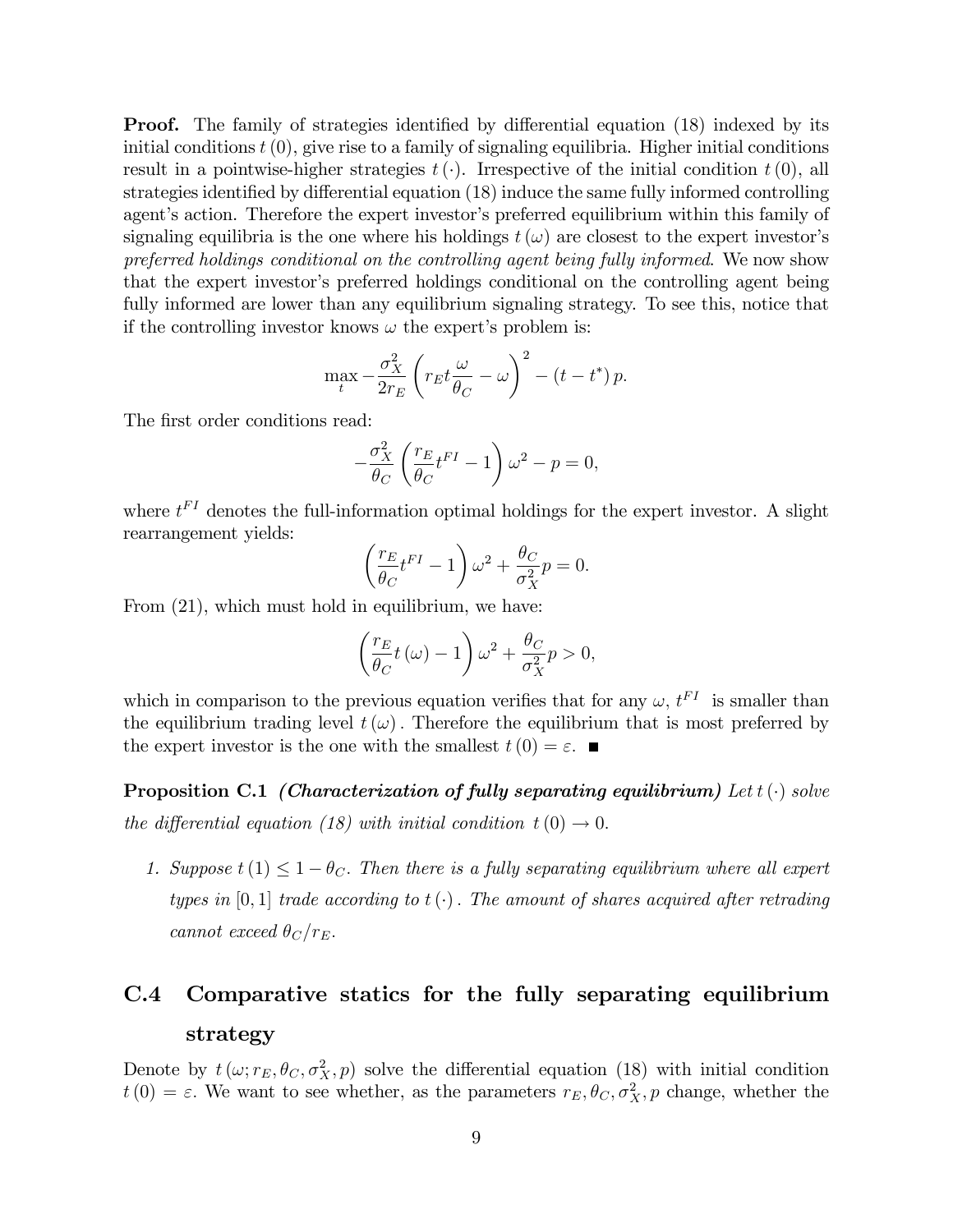effect on  $t(\cdot)$  is monotonic. To do this, we will compare two solutions  $t(\omega; p)$  and  $t(\omega; p')$ with  $p' > p$ . If whenever  $t(\omega; p) = t(\omega; p')$  we have  $t'(\omega; p) > t'(\omega; p')$  then the two solutions never cross and we have our monotonicity result.

**Lemma C.4**  $p' > p$  implies  $t(\omega; p) > t(\omega; p')$ .

**Proof.** Suppose  $t(\omega; p) = t(\omega; p') = t$ . Then from differential equation (18) we have:

$$
t'\left(\omega;p\right) = -\frac{\left(\frac{r_E}{\theta_C}t - 1\right)\omega}{\left(\frac{r_E}{\theta_C}t - 1\right)\omega^2 + \frac{\theta_C}{\sigma_X^2}p}t > -\frac{\left(\frac{r_E}{\theta_C}t - 1\right)\omega}{\left(\frac{r_E}{\theta_C}t - 1\right)\omega^2 + \frac{\theta_C}{\sigma_X^2}p'}t = t'\left(\omega;p'\right).
$$

It follows that  $t(\omega; p) > t(\omega; p')$ .

Lemma C.5  $r_E' > r_E$  implies  $t(\omega; r_E) > t(\omega; r_E')$ .

**Proof.** Since  $r'_E > r_E$ , the following inequalities hold for any  $t > 0$ :

$$
\frac{\left(\frac{r_E}{\theta_C}t-1\right)\left[\left(\frac{r'_E}{\theta_C}t-1\right)\omega^2 + \frac{\theta_C}{\sigma_X^2}p\right]}{\left(\frac{r_E}{\theta_C}t-1\right)\omega} < \underbrace{\left(\frac{r'_E}{\theta_C}t-1\right)\left[\left(\frac{r_E}{\theta_C}t-1\right)\omega^2 + \frac{\theta_C}{\sigma_X^2}p\right]}_{-\frac{\left(\frac{r_E}{\theta_C}t-1\right)\omega}{\left(\frac{r_E}{\theta_C}t-1\right)\omega^2 + \frac{\theta_C}{\sigma_X^2}p} < \underbrace{\left(\frac{r'_E}{\theta_C}t-1\right)\omega}_{\left(\frac{r_E}{\theta_C}t-1\right)\omega^2 + \frac{\theta_C}{\sigma_X^2}p} \n-\frac{\left(\frac{r_E}{\theta_C}t-1\right)\omega}{\left(\frac{r_E}{\theta_C}t-1\right)\omega^2 + \frac{\theta_C}{\sigma_X^2}p} \n-\frac{\left(\frac{r'_E}{\theta_C}t-1\right)\omega}{\left(\frac{r'_E}{\theta_C}t-1\right)\omega^2 + \frac{\theta_C}{\sigma_X^2}p}t
$$

If  $t(\omega; r_E) = t(\omega; r_E') = t$  then the above inequality reads:

$$
t'\left(\omega;r_E\right) > t'\left(\omega;r'_E\right).
$$

So  $r'_E > r_E$  implies that if  $t(\omega; r_E) = t(\omega; r'_E) = t$  then  $t'(\omega; r_E) > t'(\omega; r'_E)$ . It follows that  $t(\omega; r_E) > t(\omega; r'_E)$ .

**Lemma C.6**  $\theta'_{C} > \theta_{C}$  implies  $t(\omega; \theta_{C}) > t(\omega; \theta'_{C})$  if and only if  $t(\omega) < \frac{\theta_{C}}{2r_{F}}$  $\frac{\theta_C}{2r_E}$ .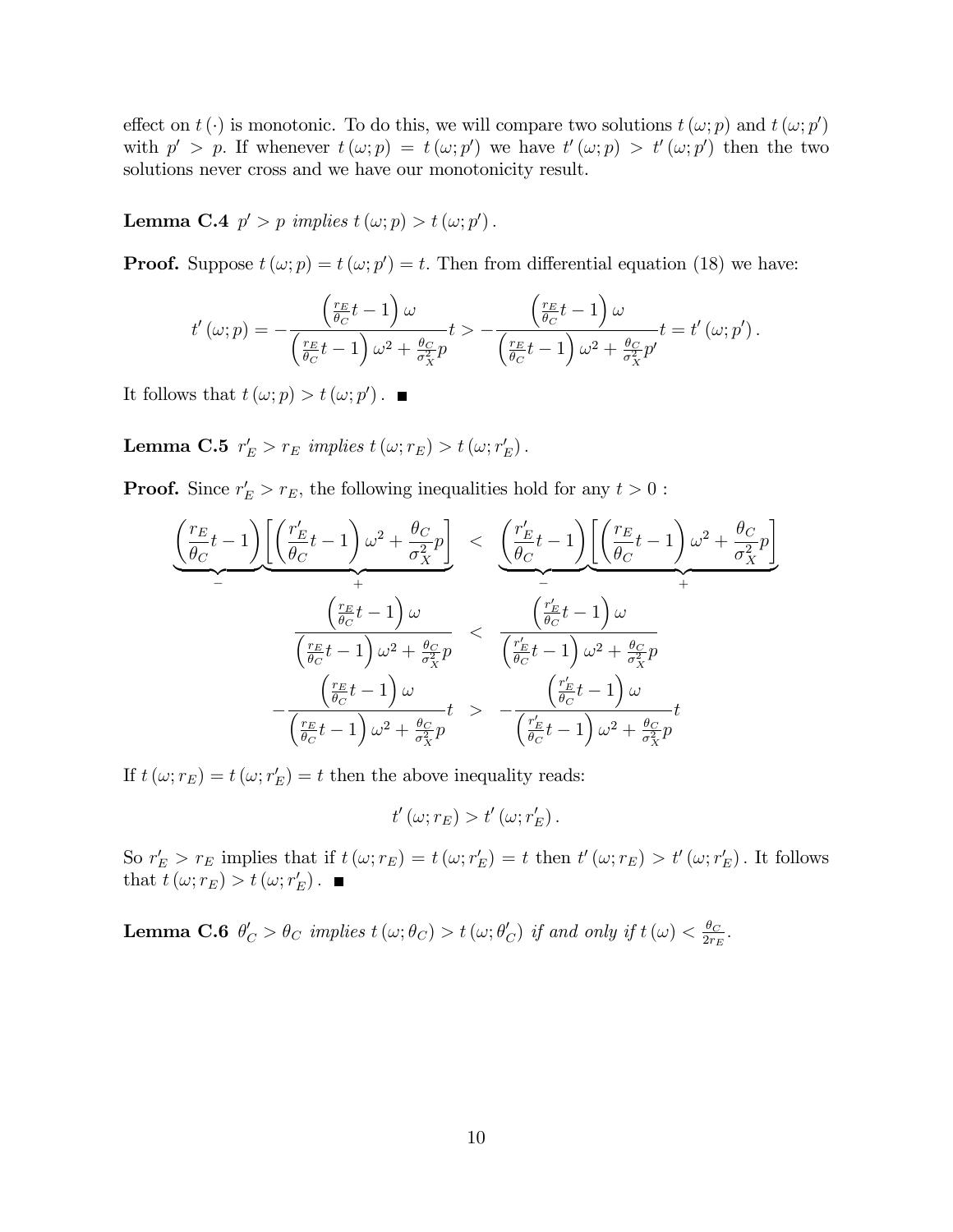**Proof.** Suppose  $t(\omega; p) = t(\omega; p') = t$ . Then in light of differential equation (18) the following inequalities are equivalent:

$$
t'(\omega; \theta_C) > t'(\omega; \theta'_C)
$$

$$
-\frac{\left(\frac{r_E}{\theta_C}t - 1\right)\omega}{\left(\frac{r_E}{\theta_C}t - 1\right)\omega^2 + \frac{\theta_C}{\sigma_X^2}p} < -\frac{\left(\frac{r_E}{\theta_C}t - 1\right)\omega}{\left(\frac{r_E}{\theta_C}t - 1\right)\omega^2 + \frac{\theta'_C}{\sigma_X^2}p}t
$$

$$
\frac{\left(\frac{r_E}{\theta_C}t - 1\right)}{\left(\frac{r_E}{\theta_C}t - 1\right)\omega^2 + \frac{\theta'_C}{\sigma_X^2}p} < \frac{\left(\frac{r_E}{\theta_C}t - 1\right)}{\left(\frac{r_E}{\theta_C}t - 1\right)\omega^2 + \frac{\theta'_C}{\sigma_X^2}p}
$$

$$
\frac{\left(\frac{r_E}{\theta_C}t - 1\right)\left[\left(\frac{r_E}{\theta'_C}t - 1\right)\omega^2 + \frac{\theta'_C}{\sigma_X^2}p\right]}{\left(\frac{\theta'_C}{\theta_C}t - 1\right)\theta'_C} < \frac{\left(\frac{r_E}{\theta'_C}t - 1\right)\left[\left(\frac{r_E}{\theta_C}t - 1\right)\omega^2 + \frac{\theta_C}{\sigma_X^2}p\right]}{\left(\frac{r_E}{\theta_C}t - 1\right)\theta'_C}
$$

$$
\frac{\frac{1}{\theta_C}\left(\frac{r_E}{\theta_C}t - 1\right)}{\left(\frac{\theta'_C}{\theta_C}t - 1\right)} < \frac{\frac{1}{\theta'_C}\left(\frac{r_E}{\theta'_C}t - 1\right)}{\theta'_C\left(\frac{\theta'_C}{\theta'_C}t - 1\right)}
$$

The inequality holds if:

$$
0 < \frac{\partial}{\partial \theta} \left( \frac{r_E}{\theta^2} t - \frac{1}{\theta} \right)
$$
  
= 
$$
-\frac{2}{\theta^3} r_E t + \frac{1}{\theta^2},
$$

which is equivalent to  $t < \frac{\theta}{2r_E}$ .

## C.5 Pooling region

The pooling region has the form  $[\overline{\omega}, 1]$ . On that region all types purchase the maximum amount of available shares (in our case,  $1 - \theta_C$ ) and so no signal is conveyed by share position. Instead, communication takes place via cheap talk. Type  $\overline{\omega}$  has to be indifferent between buying  $t(\overline{\omega})$  and being perfectly revealed, or buying  $1 - \theta_C$  and pooling with the lowest interval in the cheap talk equilibrium partition. Given an equilibrium characterized by a threshold  $\overline{\omega}$ , a full-revelation trading function  $t(\cdot)$ , and a partition  $\{\overline{\omega}, \omega_1, \omega_2, ...\}$  of the pooling region, type  $\omega$ 's payoff from buying  $t(x)$  for any  $x < \overline{\omega}$  is, by (22):

$$
\underline{U}(x;\omega) = -\frac{\sigma_X^2}{2r_E} \left( r_E t\left(x\right) \frac{x}{\theta_C} - \omega \right)^2 - \left( t\left(x\right) - t^* \right) p + \frac{\sigma_X^2}{2r_E} \omega^2 \text{ for any } x < \overline{\omega},
$$

whereas type  $\omega$ 's payoff from pooling at  $1 - \theta_C$  and inducing any action  $y\theta_C > \overline{\omega}\theta_C$  is:

$$
\overline{U}(y;\omega) = -\frac{\sigma_X^2}{2r_E} \left( r_E \left( 1 - \theta_C \right) \frac{y}{\theta_C} - \omega \right)^2 - \left( 1 - \theta_C - t^* \right) p + \frac{\sigma_X^2}{2r_E} \omega^2 \text{ for any } y > \overline{\omega}.
$$